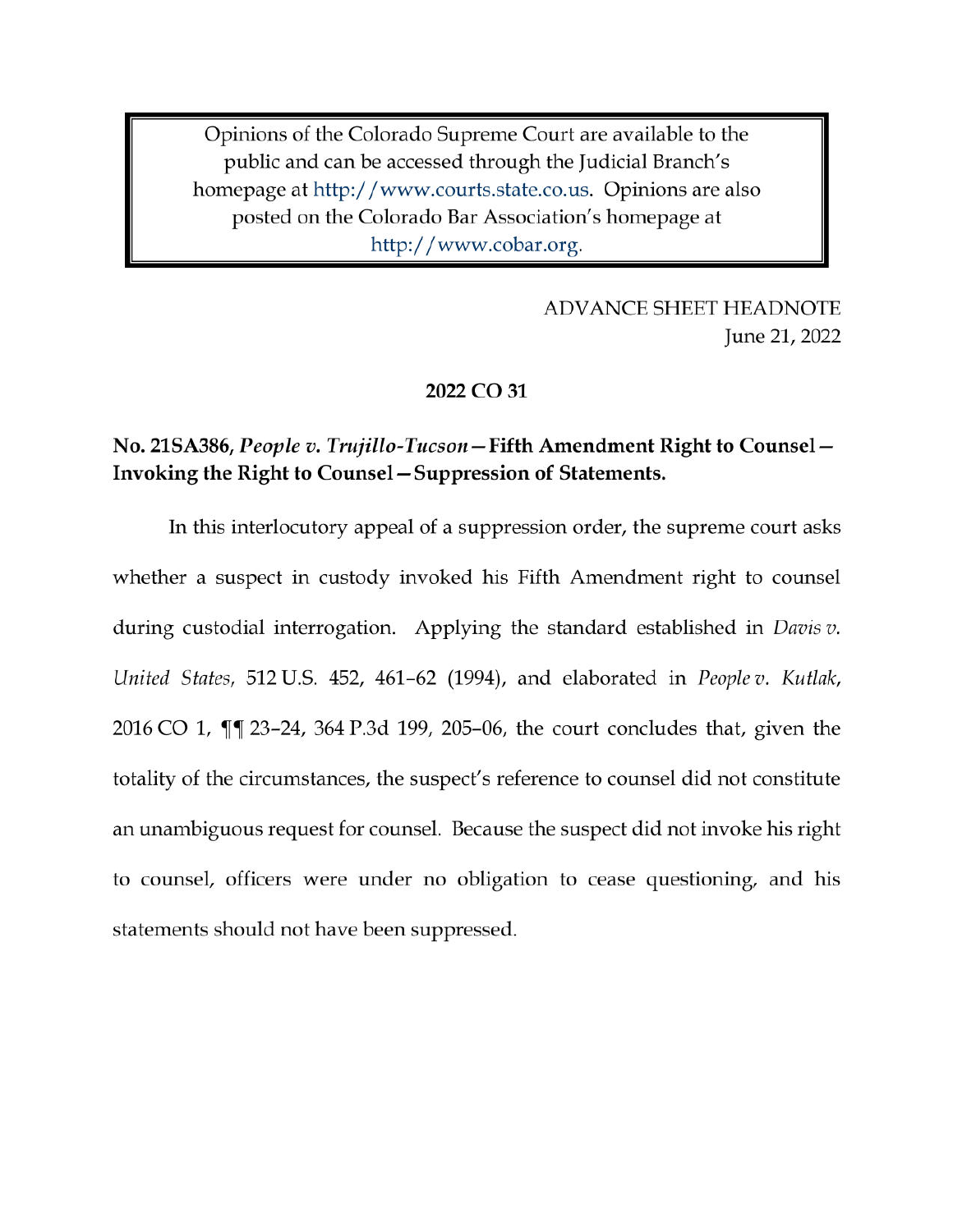#### **The Supreme Court of the State of Colorado**

2 East 14th Avenue • Denver, Colorado 80203

### **2022 CO 31**

#### **Supreme Court Case No. 21SA386**

*Interlocutory Appeal from the District Court* Adams County District Court Case No. 21CR441 Honorable Sean Patrick Finn, Judge

### **Plaintiff-Appellant:**

\_\_\_\_\_\_\_\_\_\_\_\_\_\_\_\_\_\_\_\_\_\_\_\_\_\_\_\_\_\_\_\_\_\_\_\_\_\_\_\_\_\_\_\_\_\_\_\_\_\_\_\_\_\_\_\_\_\_\_\_\_\_\_\_\_\_\_\_\_\_\_\_

The People of the State of Colorado,

v.

### **Defendant-Appellee:**

Isaiah Cain Trujillo-Tucson. \_\_\_\_\_\_\_\_\_\_\_\_\_\_\_\_\_\_\_\_\_\_\_\_\_\_\_\_\_\_\_\_\_\_\_\_\_\_\_\_\_\_\_\_\_\_\_\_\_\_\_\_\_\_\_\_\_\_\_\_\_\_\_\_\_\_\_\_\_\_\_\_

## **Order Reversed** *en banc* June 21, 2022

\_\_\_\_\_\_\_\_\_\_\_\_\_\_\_\_\_\_\_\_\_\_\_\_\_\_\_\_\_\_\_\_\_\_\_\_\_\_\_\_\_\_\_\_\_\_\_\_\_\_\_\_\_\_\_\_\_\_\_\_\_\_\_\_\_\_\_\_\_\_\_\_

#### **Attorneys for Petitioner:**

Brian Mason, District Attorney, Seventeenth Judicial District Cameron Munier, Senior Deputy District Attorney *Brighton, Colorado*

#### **Attorneys for Respondent:**

Megan A. Ring, Public Defender Chris Carraway, Deputy Public Defender *Brighton, Colorado*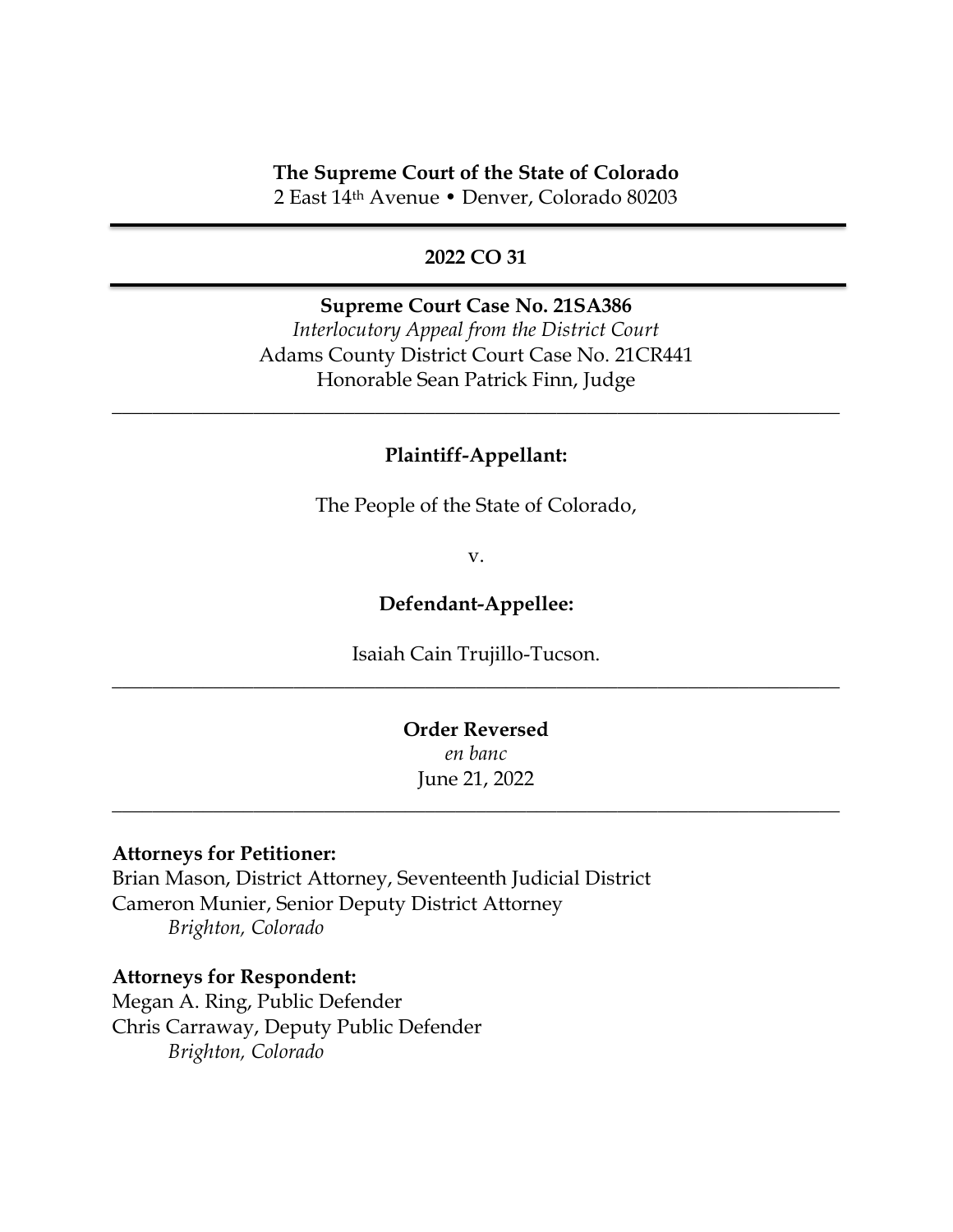**JUSTICE HART** delivered the Opinion of the Court, in which **CHIEF JUSTICE BOATRIGHT, JUSTICE HOOD**, **JUSTICE GABRIEL**, and **JUSTICE SAMOUR** joined.

**JUSTICE GABRIEL**, joined by **JUSTICE HOOD**, specially concurred. **JUSTICE BERKENKOTTER,** joined by **JUSTICE MÁRQUEZ**, dissented.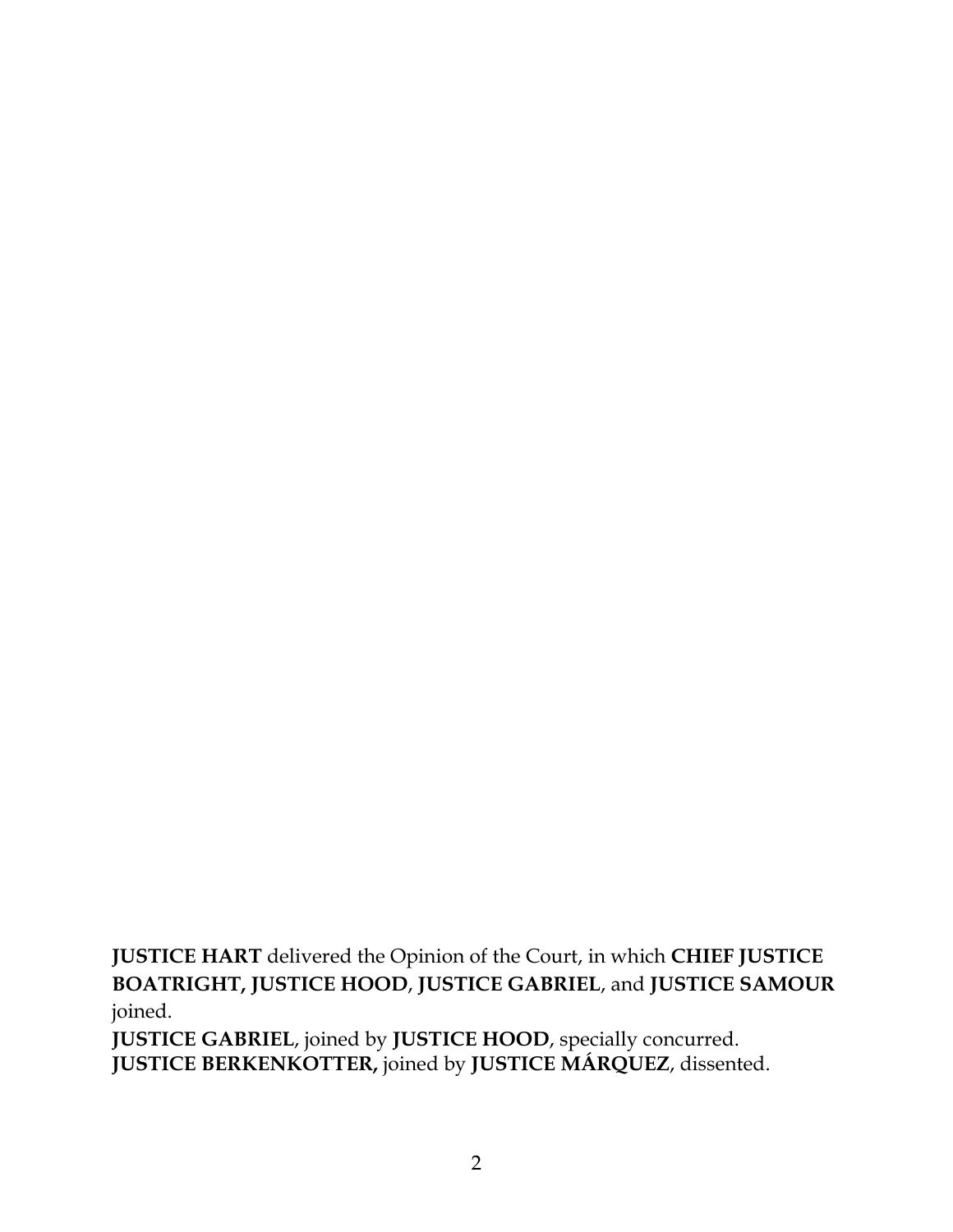JUSTICE HART delivered the Opinion of the Court.

¶1 While in police custody, during a pause in an interrogation, Isaiah Trujillo-Tucson waited in an interview room with a non-interrogating officer while the interrogating officer was off getting Trujillo-Tucson a soda. The non-interrogating officer was patting Trujillo-Tucson down without pressing for information while Trujillo-Tucson repeatedly initiated mostly casual conversation. At one point, Trujillo-Tucson asked whether he would be booked in, and the officer responded by explaining that he was not in charge of the investigation and that such a question should be directed to the officer in charge. Shortly thereafter, Trujillo-Tucson asked, "Am I able to get a phone call? . . . To my lawyer, [E.K.]?" The officer spoke over Trujillo-Tucson during the latter portion of his question to say, "Yeah." After a brief silence, casual conversation continued. When the interrogating officer joined the two men in the room to continue questioning, Trujillo-Tucson made incriminating statements.

¶2 After the People charged Trujillo-Tucson with various offenses, Trujillo-Tucson moved to suppress his statements, arguing that questioning should have ceased because he had invoked his right to counsel. The trial court agreed. The People filed this interlocutory appeal from the trial court's suppression order pursuant to C.A.R. 4.1(a) and section 16-12-102(2), C.R.S. (2021),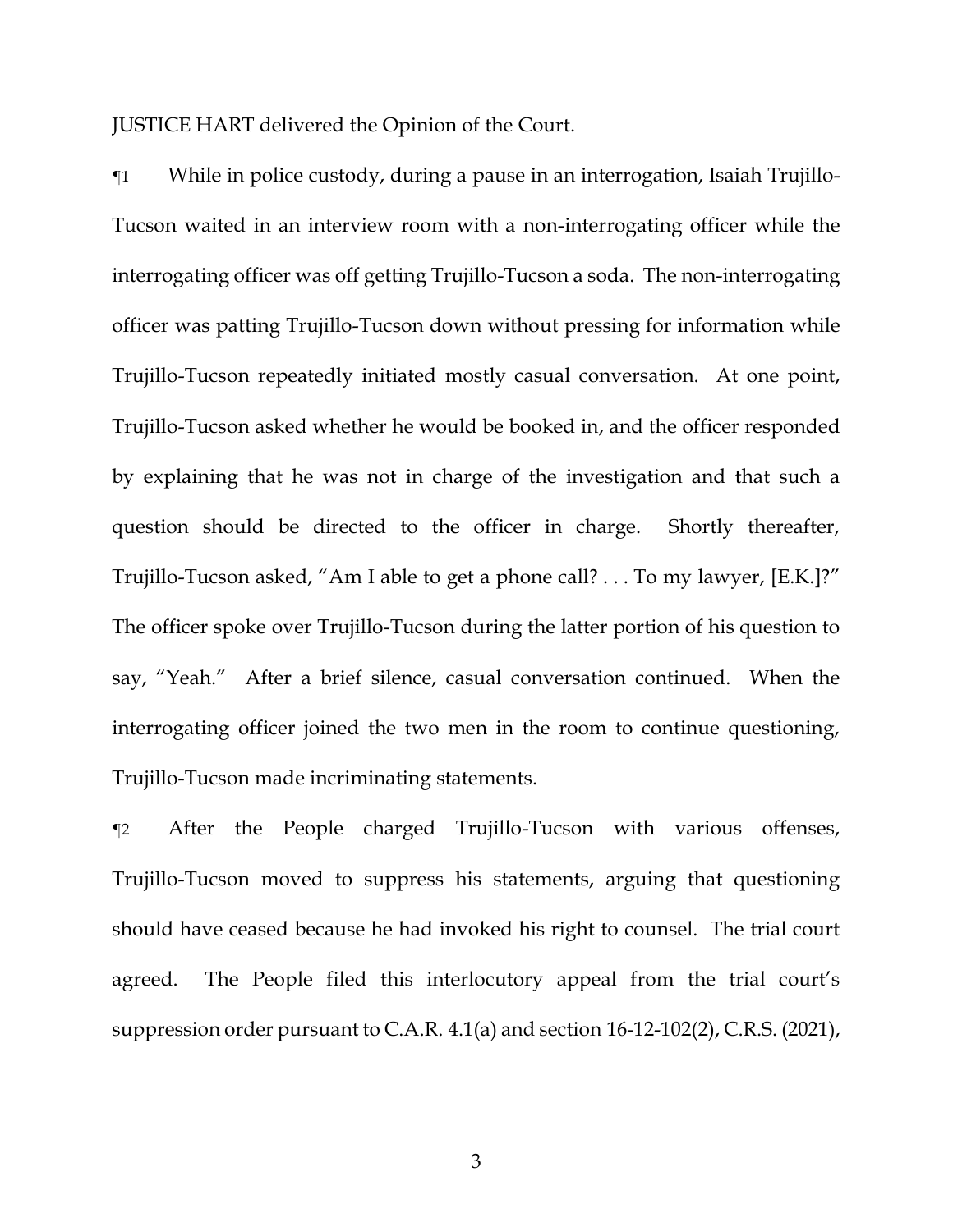arguing that Trujillo-Tucson's question, posed to the non-interrogating officer, was not an unambiguous and unequivocal invocation of his right to counsel.

¶3 Based on our independent review of the video- and audio-recorded interrogation, we conclude that Trujillo-Tucson's question about a phone call to an attorney did not constitute an unambiguous and unequivocal request for counsel during the interrogation. Trujillo-Tucson asked his question during a pause in the interrogation when the interrogating officer was not in the room and while no one was actively questioning him. He posed the question to an officer who had just explained that he was not in charge of the investigation, and the question arose in a casual context in which Trujillo-Tucson demonstrated confidence with officers, familiarity with the criminal justice system, and an ability to request counsel directly should that be his desire. A reasonable officer in these circumstances could have concluded that Trujillo-Tucson's question was a logistical one aimed at exploring his options rather than an immediate request for counsel during interrogation.

¶4 Applying the standard established in *Davis v. United States*, 512 U.S. 452, 461–62 (1994), and elaborated in *People v. Kutlak*, 2016 CO 1, ¶¶ 23–24, 364 P.3d 199, 205–06, officers were therefore under no obligation to cease questioning. Accordingly, we reverse the trial court's suppression order and remand for further proceedings consistent with this opinion.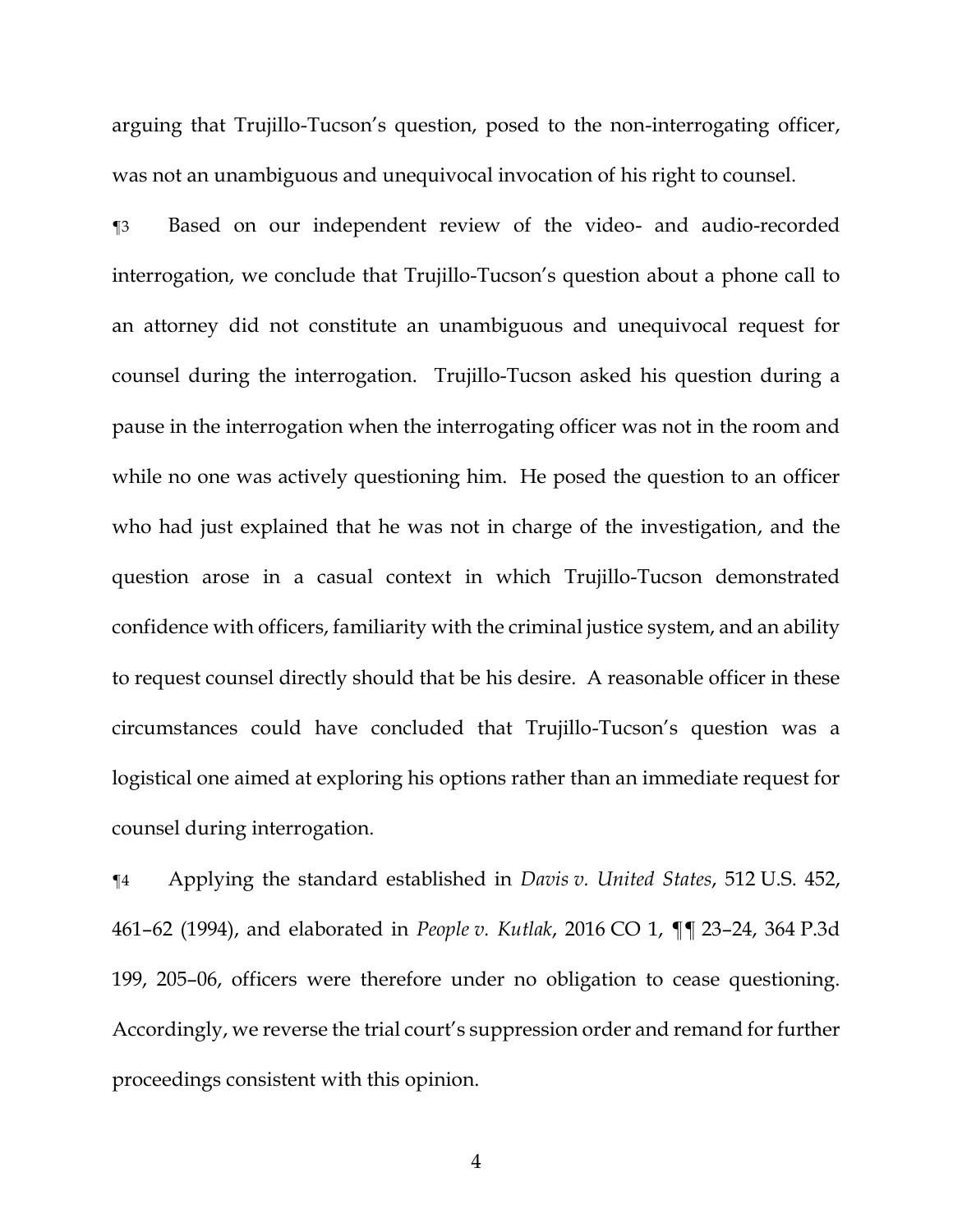# **I. Facts and Procedural History**

¶5 On February 12, 2021, officers arrested Trujillo-Tucson based on allegations that he was involved in a shooting. After the arrest, Detectives Jai Rogers and Trevor Tuttle transported Trujillo-Tucson to a police station for questioning. During the drive, Detective Rogers began recording the interrogation<sup>1</sup> and informed Trujillo-Tucson of his *Miranda* rights as follows:

You have the right to remain silent. Anything you say can be used against you in a court of law. You have a right to have an attorney present with you during the questioning if you choose to. If you cannot afford an attorney, one will be provided for you. And these rights are ongoing continuous rights if you choose to exercise them.

Detective Rogers then asked Trujillo-Tucson, "Do you understand?" And Trujillo-Tucson responded, "Yes, sir."

¶6 Next, Detective Rogers informed Trujillo-Tucson that a woman named Adrianna had accused him of shooting at her while she was driving on I-76. Detective Rogers then questioned Trujillo-Tucson for roughly eight minutes while they traveled to the station. During that time, Trujillo-Tucson answered Detective Rogers's questions and asked a few questions of his own, inquiring as to whether he would be "booked in" and asking questions about Adrianna.

<sup>&</sup>lt;sup>1</sup> The audio and video recordings of the interrogation are in the record before us as People's Exhibit 1. This court has carefully reviewed each of those recordings.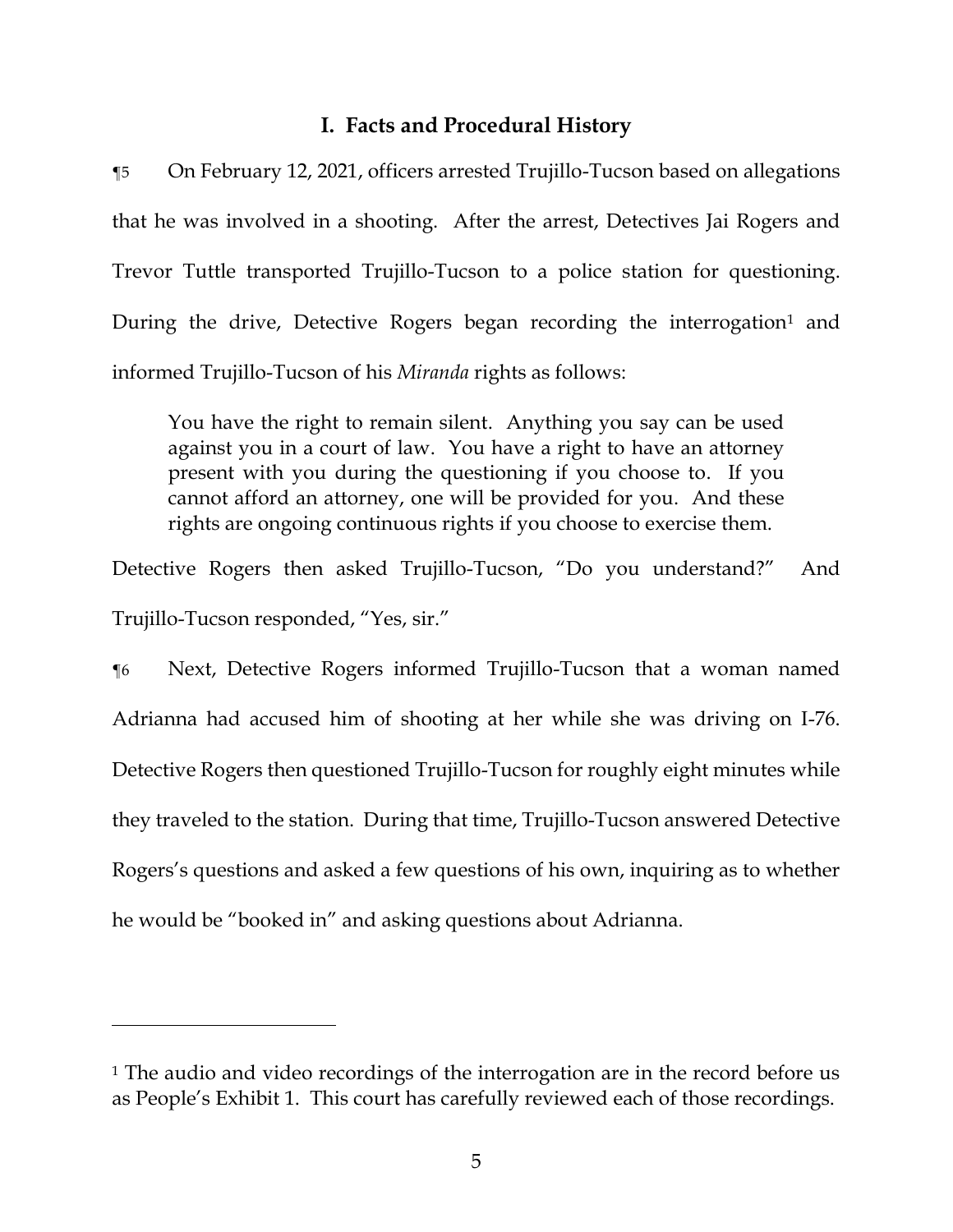¶7 When the detectives and Trujillo-Tucson arrived at the station, Detective Rogers left to get Trujillo-Tucson a soda. Detective Tuttle meanwhile took Trujillo-Tucson to an interrogation room. Upon entering the room, Detective Tuttle began patting Trujillo-Tucson down, and the following conversation ensued:

Tuttle: Before I, uh, get you out of the cuffs—

Trujillo-Tucson: No sharp objects, no weapons, no nothing.

Tuttle: I'm just gonna just pat you down real quick.

Trujillo-Tucson: I've been in jail long enough to know the routine.

Tuttle: What's up?

Trujillo-Tucson: I said I've been in jail long enough to know the routine.

[Silence]

Trujillo-Tucson: Were you part of the chase, too?

Tuttle: Yep.

Trujillo-Tucson: How come you guys didn't just turn on your lights? I would've pulled over.

Tuttle: Can you just, uh, take a step to your right for me? Thanks, Brother.

Trujillo-Tucson: If you guys would've just turned on your lights, I would've pulled over. I thought I was being chased by someone trying to kill me.

Tuttle: You thought you were being chased by someone trying to kill you?

Trujillo-Tucson: Well, I knew you guys were chasing me. I didn't know it was the cops. I would've pulled over.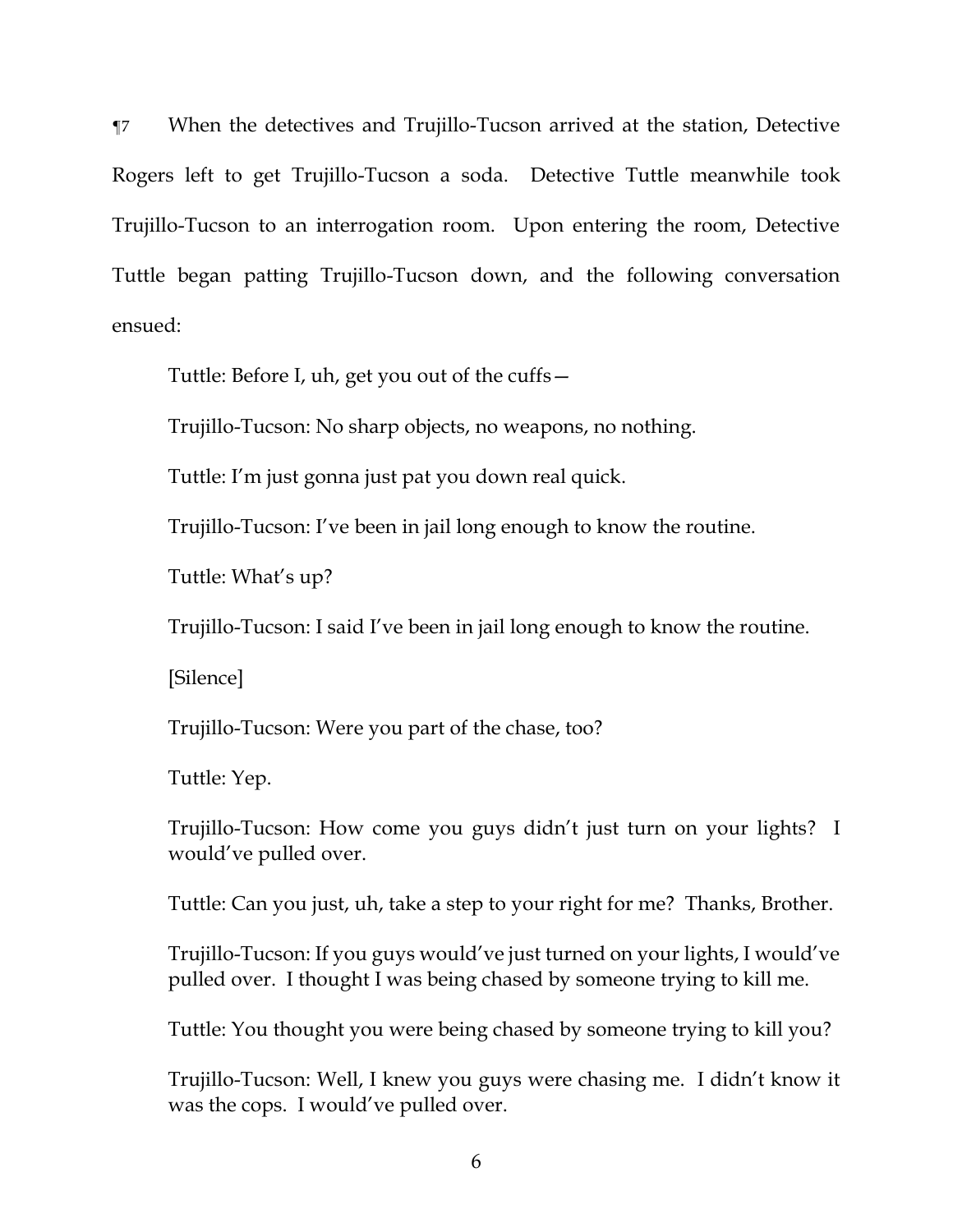# [Silence]

Trujillo-Tucson: I was just on my way to go get some pizza and then got hit with a weird white line.

[Silence]

Trujillo-Tucson: Yeah, these shoes ain't good running shoes.

Tuttle: What's up?

Trujillo-Tucson: These shoes ain't good running shoes.

Tuttle: Why's that?

Trujillo-Tucson: Fell off.

Tuttle: Uh-huh, you gotta tighten 'em up.

Trujillo-Tucson: I almost had you.

Tuttle: Who did?

Trujillo-Tucson: If my shoe hadn't fallen off.

Tuttle: Oh [chuckling]. [Inaudible] I'm gonna take these [handcuffs] off. Just go ahead and put that hand on top of your head for me.

Trujillo-Tucson: I know.

[Silence]

Trujillo-Tucson: So am I gonna be booked in?

Tuttle: What's that?

Trujillo-Tucson: Am I being booked in?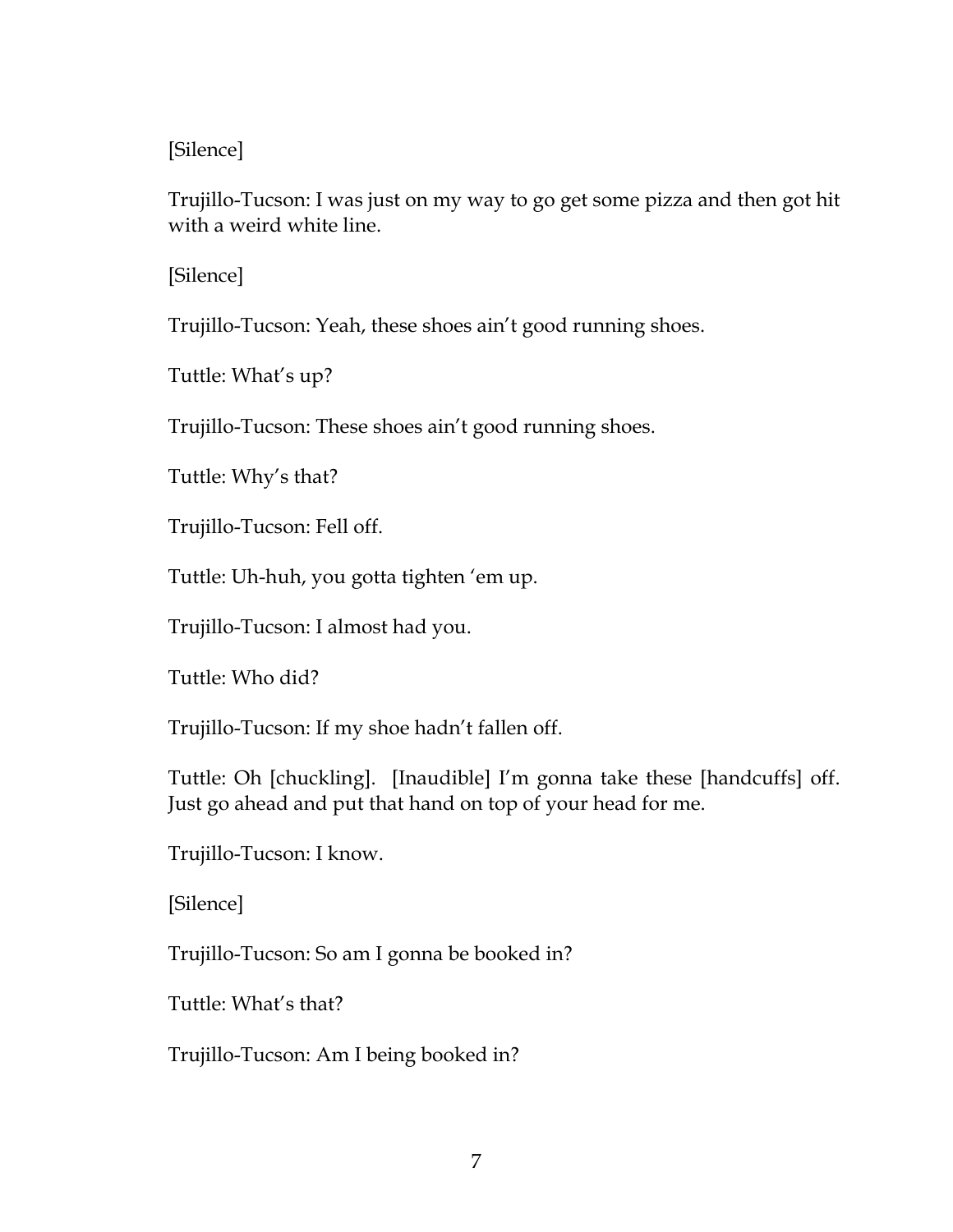Tuttle: Uh, so I'm not the primary detective on this case. Uh, Detective Rogers is.

Trujillo-Tucson: Yes, sir.

Tuttle: So, I would ask him when he gets back here.

Trujillo-Tucson: I caught a cold knee to the face.

Tuttle: What's up?

Trujillo-Tucson: I caught a cold knee to the face.

Tuttle: A cold knee?

Trujillo-Tucson: Yes, sir.

Tuttle: Go ahead and have a seat right there for me.

Trujillo-Tucson: Am I able to just pull up my pants and—

Tuttle: Yeah that's fine.

Trujillo-Tucson: Tuck my pockets in and stuff?

Tuttle: Yeah.

Trujillo-Tucson: Sorry.

Tuttle: You're good.

Trujillo-Tucson: I know you guys . . . you're doing your job.

[Silence]

Trujillo-Tucson: So what allegations are enough to arrest someone?

Tuttle: You [inaudible] have probable cause.

[Silence]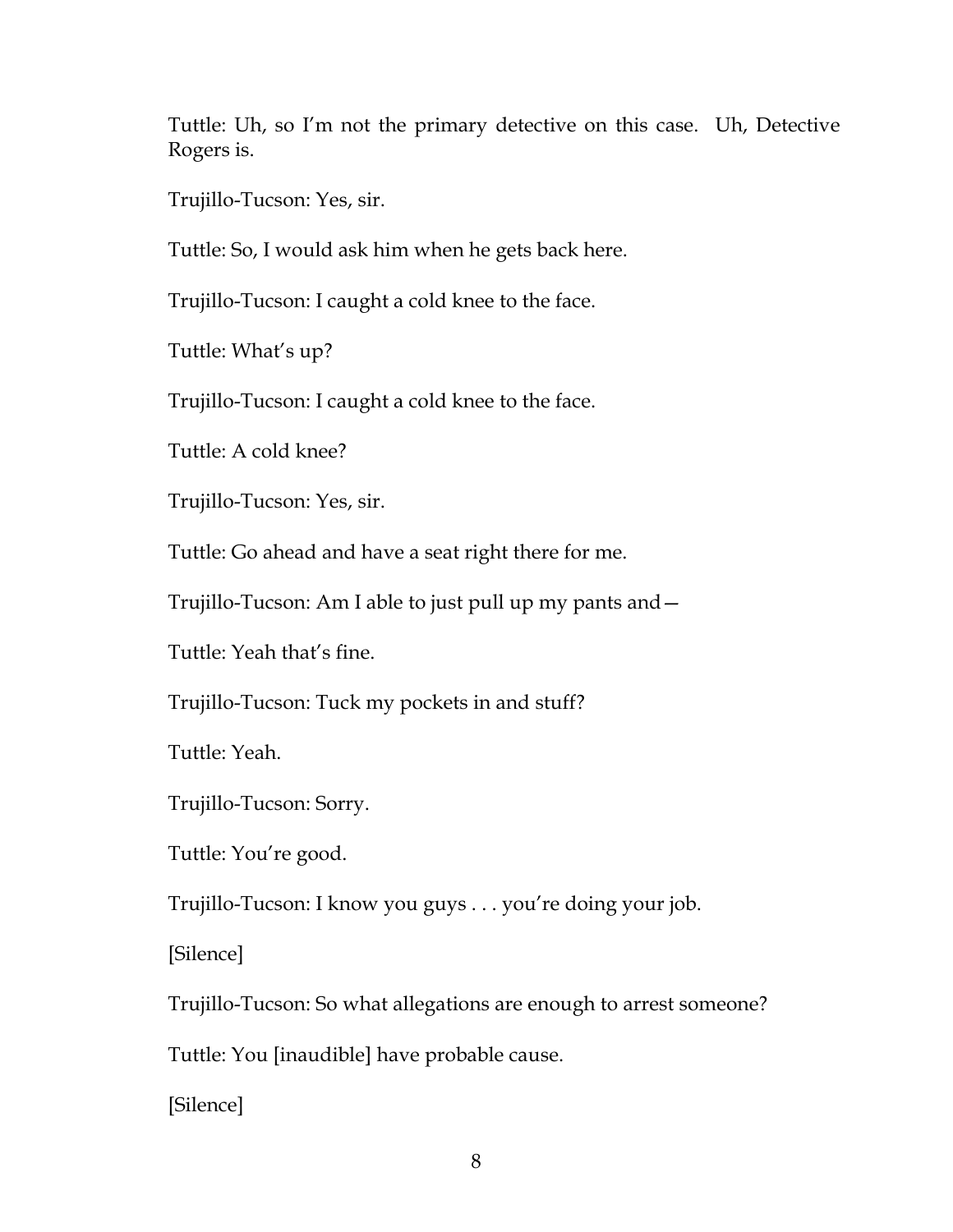Trujillo-Tucson: Am I able to get a phone call?

Tuttle: Yeah—

Trujillo-Tucson: To my lawyer, [E.K.]?

¶8 Trujillo-Tucson's reference to counsel occurred with the crosstalk depicted here: Detective Tuttle responded, "Yeah," to the question, "Am I able to get a phone call?" at almost the same instant that Trujillo-Tucson added, "to my lawyer, [E.K.]?"

¶9 Roughly thirteen seconds after this exchange, Trujillo-Tucson began speaking with Detective Tuttle again. He complained that his handcuffs had been too tight, showing his wrists to Detective Tuttle and saying, "My hands almost fell off." The two then engaged in chit chat, discussing Trujillo-Tucson's dental work as well as their shared interest in athletic activities such as jiu-jitsu and grappling. ¶10 Five minutes after Trujillo-Tucson's reference to a phone call with his lawyer, Detective Rogers entered the room and began questioning Trujillo-Tucson about the alleged shooting. This questioning continued for roughly ninety minutes, at which point Trujillo-Tucson said to Detective Rogers, "Um, may I please have my lawyer here?"

¶11 The People charged Trujillo-Tucson with several criminal offenses, including three counts of criminal attempt to commit murder in the first degree. Trujillo-Tucson moved to suppress statements made during the interrogation,

9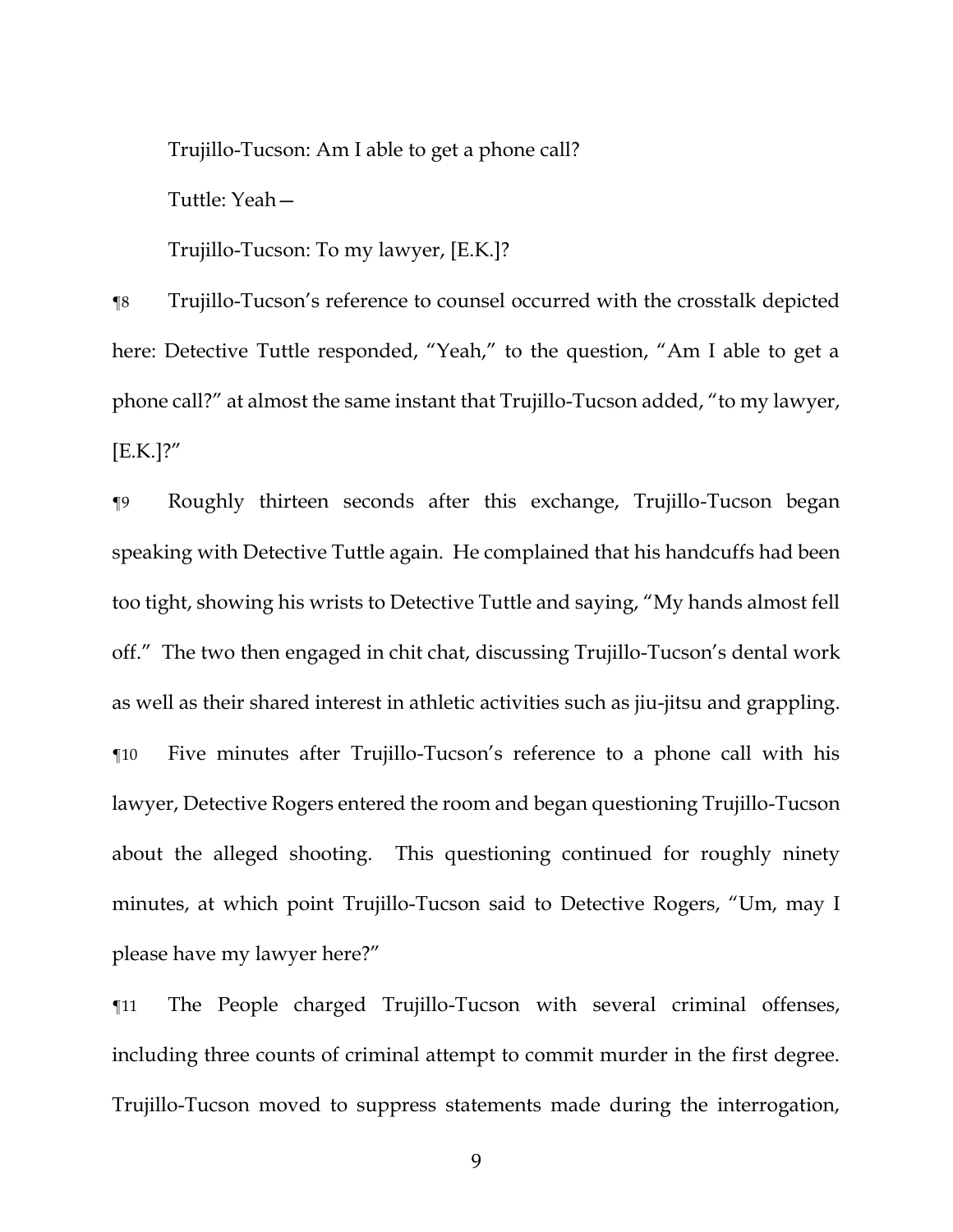arguing that he never waived his *Miranda* rights and that he had invoked his right to counsel when he said, "Am I able to get a phone call? . . . To my lawyer, [E.K.]?" The People opposed the motion, contending that Trujillo-Tucson's reference to counsel was not an unambiguous and unequivocal request for counsel that would require officers to stop the questioning. 2 The district court found that Trujillo-Tucson implicitly waived his *Miranda* rights by talking with Detective Rogers after receiving *Miranda* warnings, but it agreed with Trujillo-Tucson that he had "clearly asked for a lawyer and asked for a specific lawyer by name." Finding that Trujillo-Tucson's reference to counsel constituted an unambiguous invocation of the right to counsel during custodial interrogation, the district court suppressed Trujillo-Tucson's subsequent statements.

¶12 The People then brought this interlocutory appeal, challenging the district court's suppression order. Specifically, the People argue that suppression was improper because Trujillo-Tucson's reference to counsel was not a clear invocation of the right to counsel during custodial interrogation.

<sup>2</sup> The People also argued that, in the alternative, continued questioning was proper because Trujillo-Tucson reinitiated communication with officers. Neither Trujillo-Tucson's waiver argument nor the People's argument regarding reinitiating communication with officers is before this court.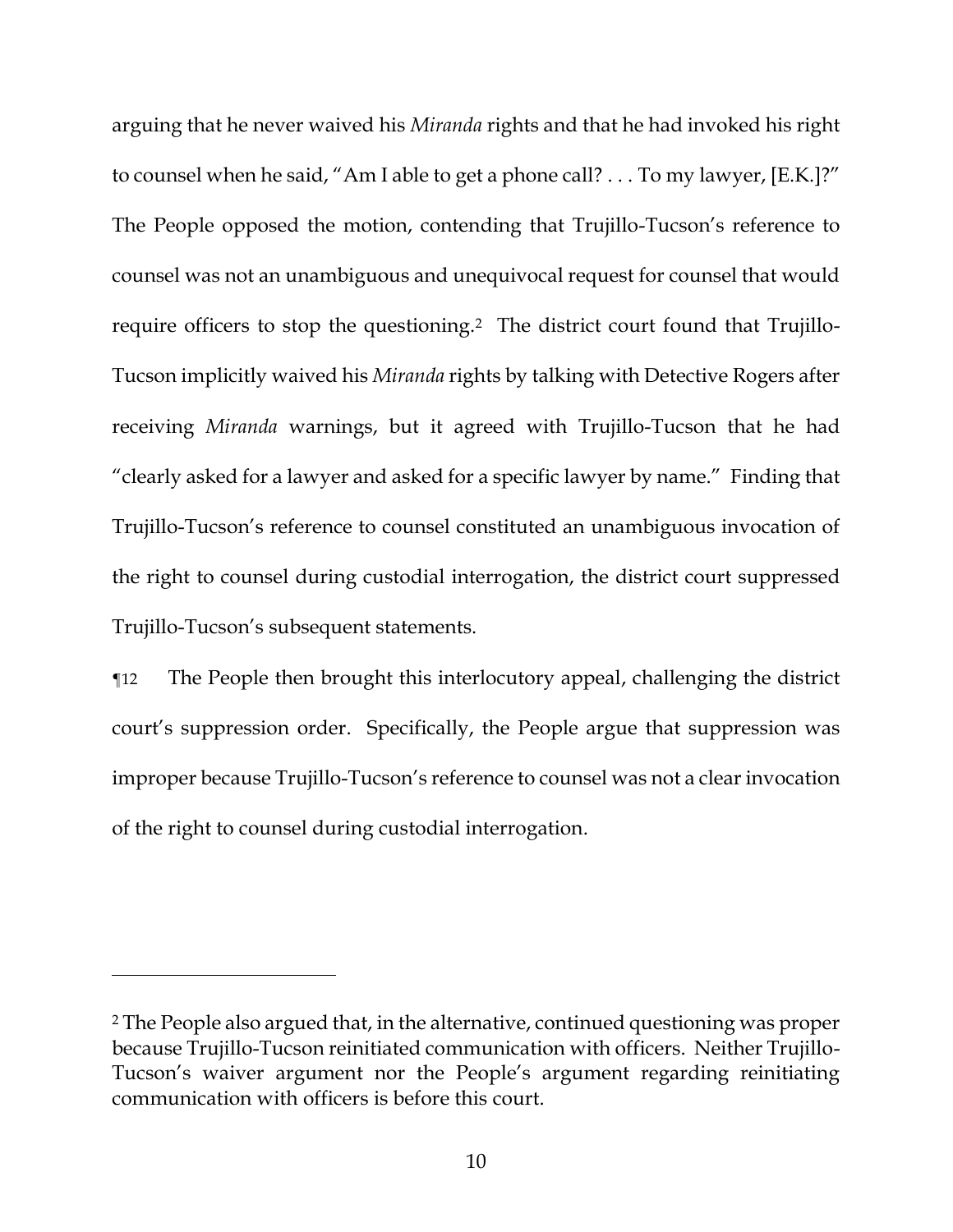#### **II. Analysis**

¶13 We begin by outlining the appropriate standard of review. Then, we review the law relating to the Fifth Amendment right to counsel and the requirement that an invocation of the right to counsel must be unambiguous and unequivocal. Finally, we apply the law to the facts of this case and conclude that, under the totality of the circumstances, Trujillo-Tucson's reference to counsel was not an unambiguous invocation of the right to counsel.

### **A. Standard of Review**

¶14 Our review of a trial court's suppression order is a mixed question of fact and law. *People v. Coke*, 2020 CO 28, ¶ 10, 461 P.3d 508, 512. We defer to the trial court's factual findings where they are supported by sufficient evidence in the record, but we review the legal effect of those findings de novo. *Leyba v. People*, 2021 CO 54, ¶ 11, 489 P.3d 728, 732. Where, as here, "the statements sought to be suppressed are audio- and video-recorded, and there are no disputed facts outside the recording controlling the issue of suppression, we are in a similar position as the trial court to determine whether the statements should be suppressed." *Id.* (quoting *People v. Madrid*, 179 P.3d 1010, 1014 (Colo. 2008)). We may thus "independently review the audio or video recording to determine whether the statements were properly admitted in light of the controlling law." *Id.*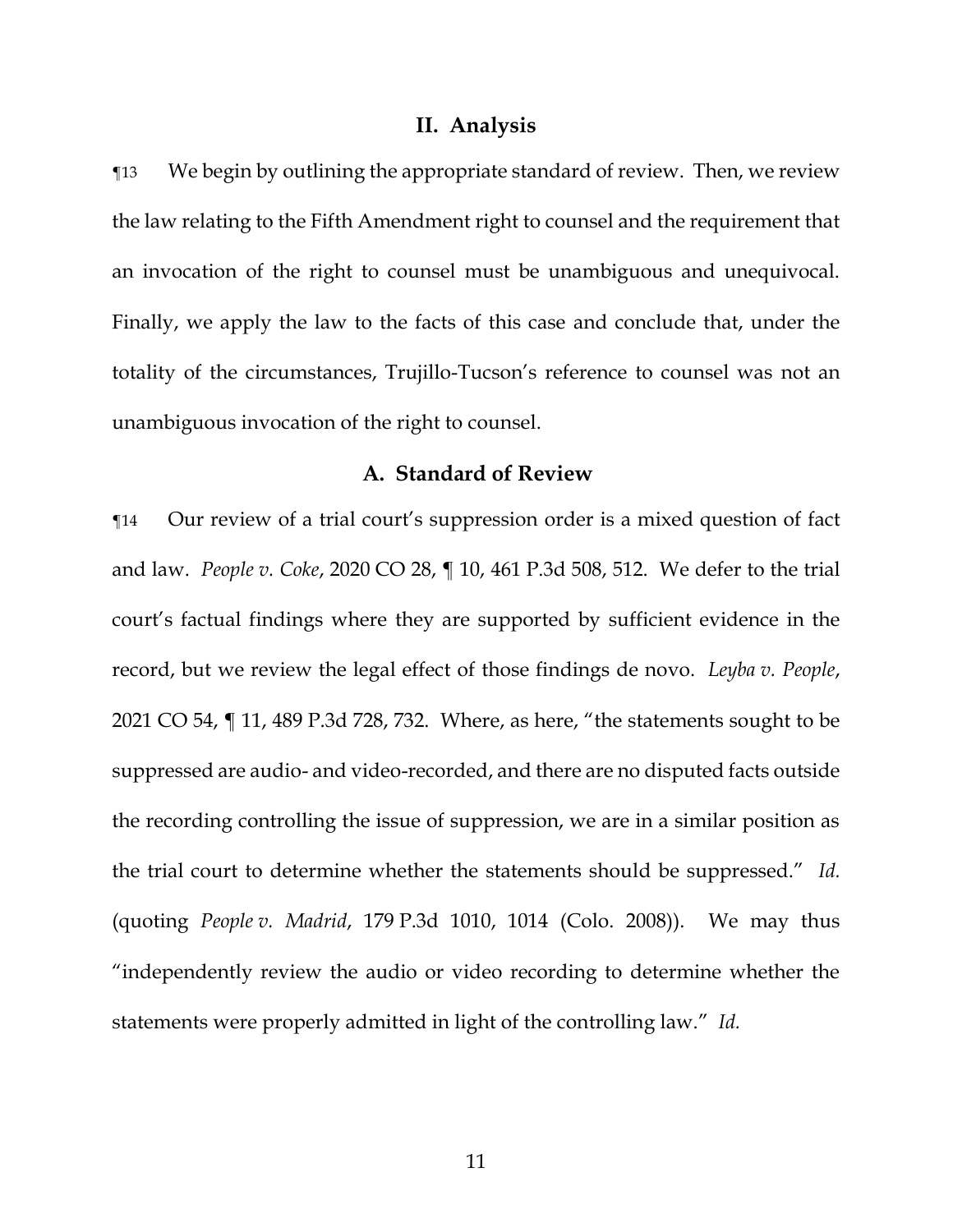### **B. Applicable Law**

¶15 The Fifth Amendment of the United States Constitution establishes the privilege against self-incrimination. *See* U.S. Const. amend. V (providing that no person "shall be compelled in any criminal case to be a witness against himself"). In *Miranda v. Arizona*, 384 U.S. 436, 455 (1966), the Supreme Court recognized that, because "custodial interrogation exacts a heavy toll on individual liberty and trades on the weakness of individuals," it threatens that privilege. As the Court explained, "[a]n individual swept from familiar surroundings into police custody, surrounded by antagonistic forces, and subjected to [coercive] techniques of persuasion . . . cannot be otherwise than under compulsion to speak." *Id.* at 461. To uphold the privilege against self-incrimination in such an environment, the Court required that law enforcement officers conducting a custodial interrogation use certain "procedural safeguards." *Id.* at 444.

¶16 Relevant here, *Miranda* established that individuals subjected to custodial interrogation have a right to counsel during interrogation, and law enforcement officers must inform them of this right before they initiate questioning. <sup>3</sup> *Id.* at

<sup>3</sup> Of course, these are not the only procedural safeguards *Miranda* requires. Per *Miranda*, officers must advise persons subject to custodial interrogation that they have the right to remain silent; that anything they say may be used against them; that they have the right to the presence of an attorney during the interrogation; and that, if they are unable to afford an attorney, one will be appointed. *Id.*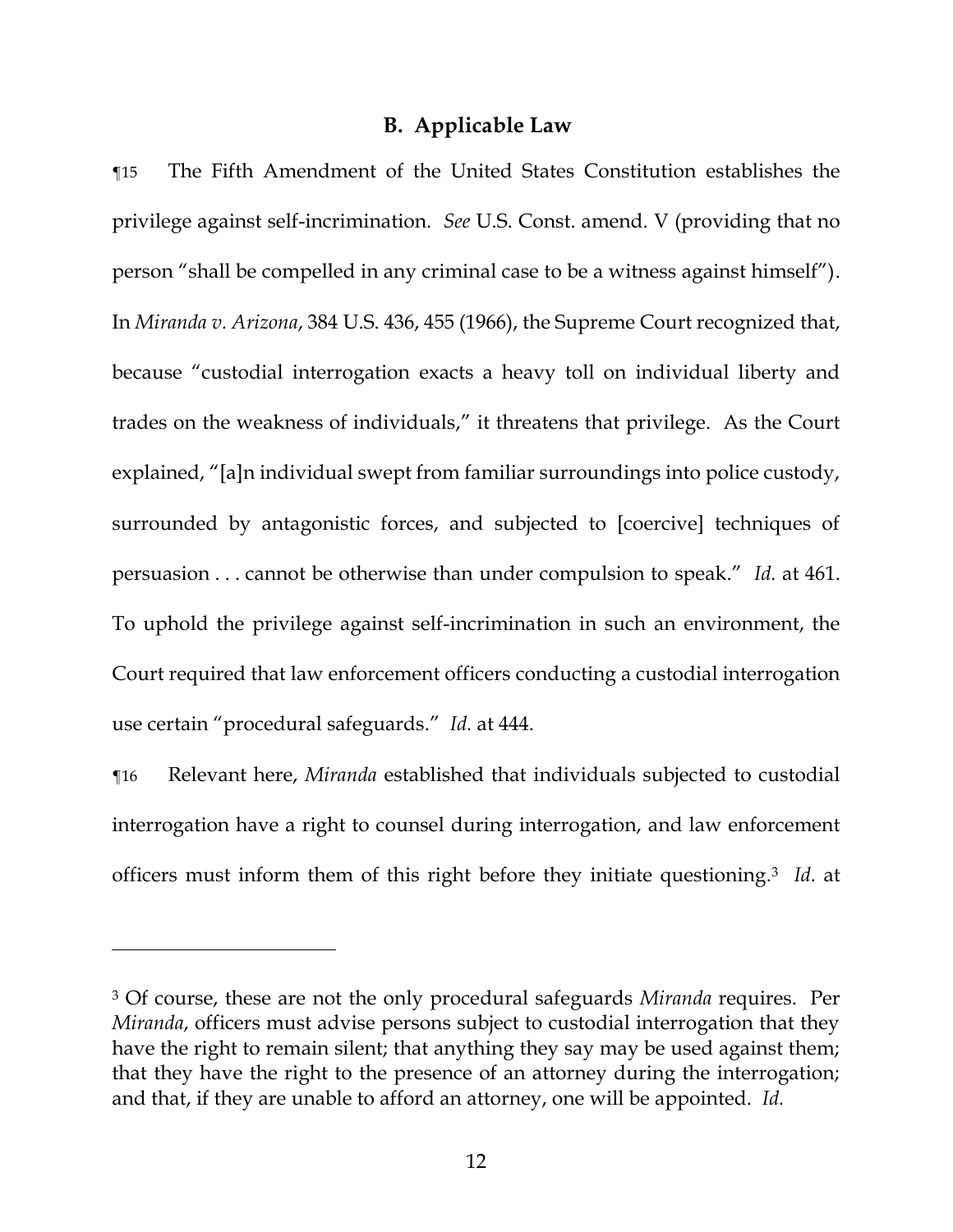469–71. If a suspect knowingly and voluntarily waives their *Miranda* rights, officers may proceed with the interrogation. *Id.* at 479. However, if the suspect invokes the right to counsel, that right must be scrupulously honored: A suspect, "having expressed his desire to deal with the police only through counsel, is not subject to further interrogation by the authorities until counsel has been made available to him, unless the accused himself initiates further communication, exchanges, or conversations with the police." *Edwards v. Arizona*, 451 U.S. 477, 484–85 (1981). This "'rigid' prophylactic rule," *Smith v. Illinois*, 469 U.S. 91, 95 (1984), aims "to prevent police from badgering a defendant into waiving his previously asserted *Miranda* rights," *Michigan v. Harvey*, 494 U.S. 344, 350 (1990).

¶17 Given the consequences that flow from an invocation of the right to counsel, the question of whether an individual subjected to custodial interrogation actually invoked their rights arises frequently. Acknowledging the need for "a bright line that can be applied by officers in the real world of investigation and interrogation without unduly hampering the gathering of information," *Davis*, 512 U.S. at 461, the Supreme Court has explained that an invocation of the right to counsel must be clear and unequivocal: The accused "must articulate his desire to have counsel present sufficiently clearly that a reasonable police officer in the circumstances would understand the statement to be a request for an attorney." *Id.* at 459. As we have previously explained, if the accused "makes a reference to an attorney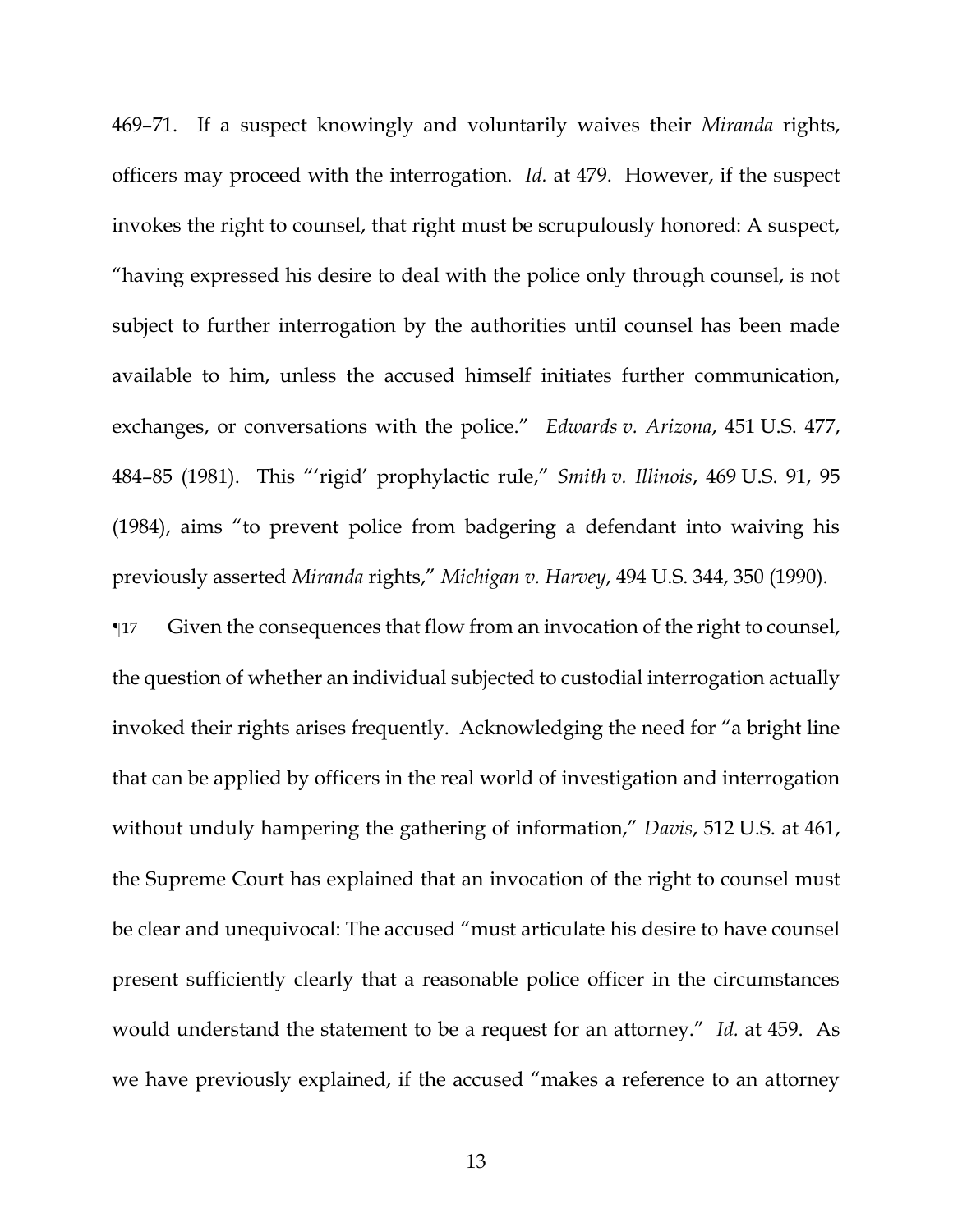that is 'ambiguous or equivocal in that a reasonable officer in light of the circumstances would have understood only that the suspect *might* be invoking the right to counsel,'" officers may proceed with questioning. *Kutlak*, ¶ 15, 364 P.3d at 204 (quoting *Davis*, 512 U.S. at 459). The rationale behind the *Davis* rule is that police should not have to guess about whether an ambiguous statement by a suspect is actually a request for counsel. *Davis*, 512 U.S. at 461; *Kutlak*, ¶ 16, 364 P.3d at 204. The Supreme Court in *Davis*, and this court in *Kutlak*, noted that it would be good practice for officers to ask questions clarifying whether a particular statement is a request for counsel, but that clarifying questions are not required. *Davis*, 512 U.S. at 461; *Kutlak*, ¶ 22, 364 P.3d at 205. Instead, absent an unambiguous request for counsel, an interrogation can continue. *Davis*, 512 U.S. at 462; *Kutlak*, ¶ 23, 364 P.3d at 206.

¶18 This court recently explained that the standard established in *Davis* sets a high bar: It requires courts to ask not whether some reasonable officer *could* have understood that a suspect was invoking the right to counsel, but whether any reasonable officer *would* have drawn that conclusion. *Kutlak*, ¶¶ 22–23, 364 P.3d at 205–06. In *Kutlak*, a suspect received *Miranda* warnings and then stated, "Um [sigh] . . . I mean . . . like . . . can we get [my lawyer] down here *now*, or . . . ?" *Id.* at ¶ 4, 364 P.3d at 201. Rather than ceasing conversation at that point, the officer stated in response, "It may be difficult . . . It may be something we have to do later.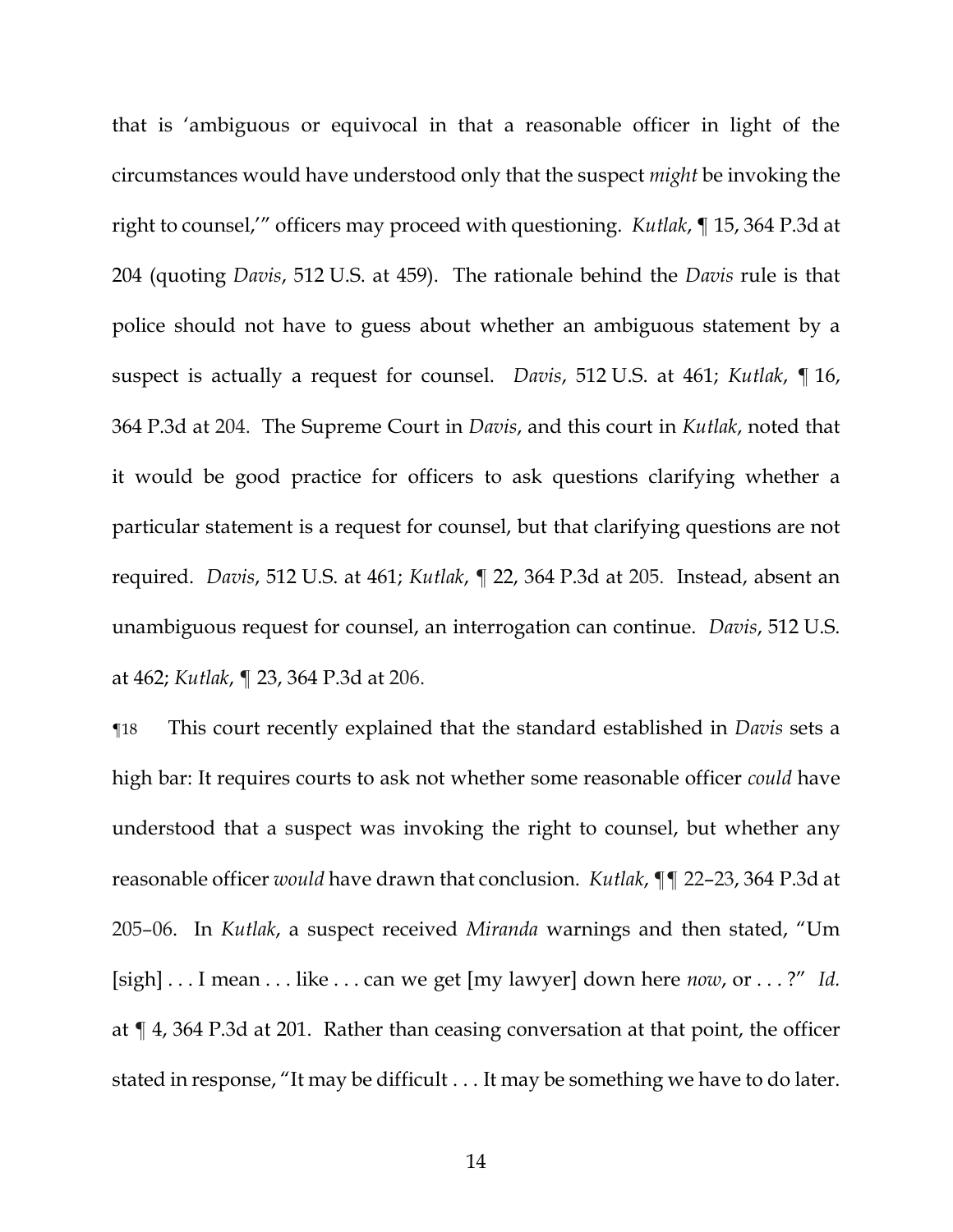It's entirely up to you." *Id.* Kutlak then said that he would "take a dice roll" and talk to police. *Id.* As this court explained, although Kutlak's statement could indicate that he desired counsel, "an equally logical inference . . . is that he was weighing his options and asked a question to help him decide whether to request his counsel's presence." *Id.* at ¶ 27, 364 P.3d at 206. Under those circumstances—despite a fairly direct reference to getting counsel "now"—we concluded that Kutlak's request could not be deemed unambiguous given his uncertain demeanor, tone, and body language, accompanied by the fact that his reference to counsel trailed off and he stated that he would "take a dice roll" and talk to police. *Id.*

¶19 In *Kutlak* we recognized that "suspects 'may not be legally sophisticated or paragons of clarity in their use of language,'" and we emphasized the importance of looking to the totality of the circumstances to decide whether a suspect invoked the right to counsel. *Id.* at ¶ 24, 364 P.3d at 206 (quoting *People v. Romero*, 953 P.2d 550, 554–55 (Colo. 1998)). We emphasized that several factors may be relevant to this analysis, including the words, demeanor, and tone of the attendant officer; the words, speech patterns, and behavior of the accused; the officer's response to any reference to counsel; and "the accused's youth, criminal history, background, nervousness or distress, and feelings of intimidation or powerlessness." *Id.*

¶20 With these principles in mind, we turn to the facts of this case.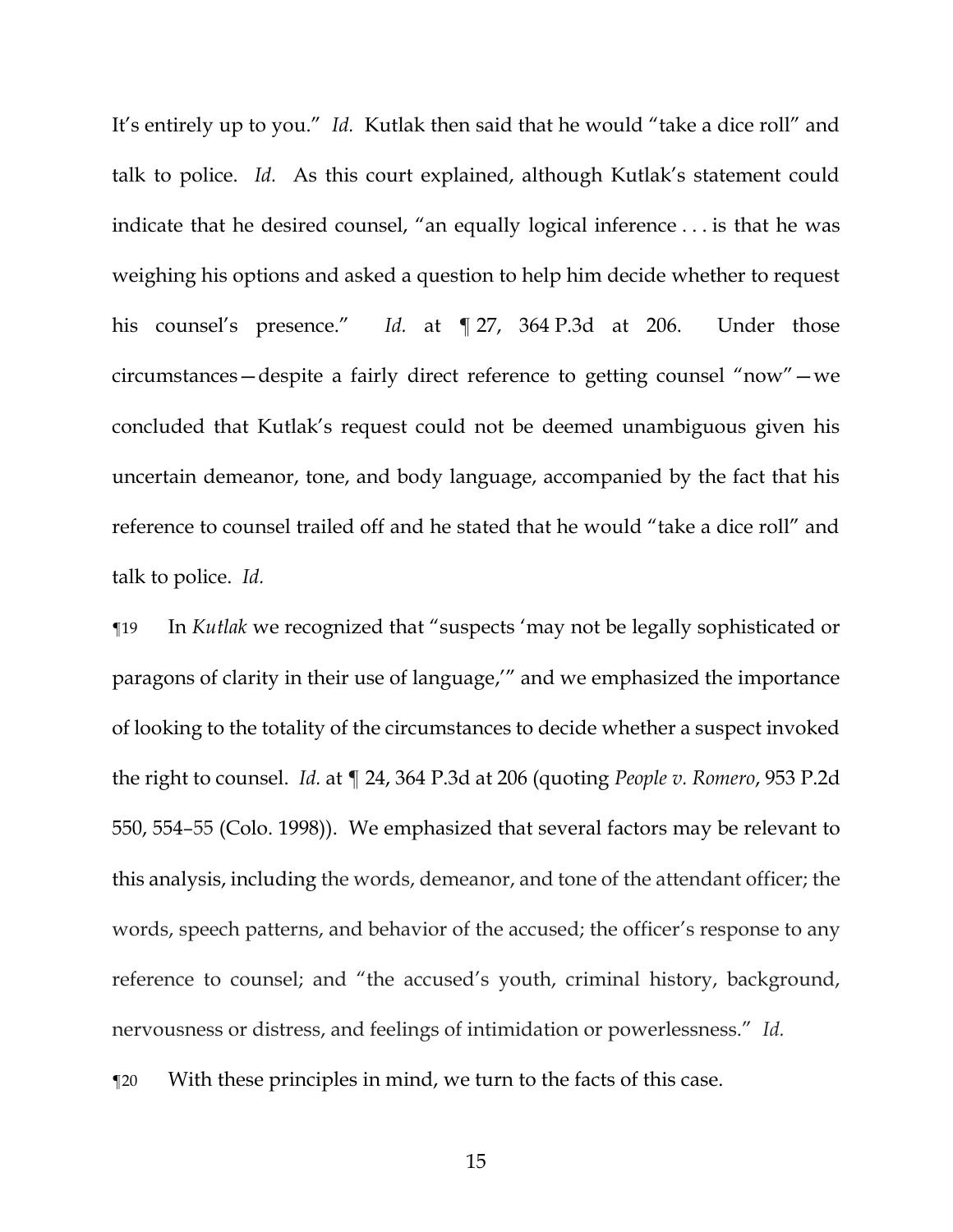### **C. Application**

¶21 Based on our independent review of the audio and video recordings submitted to the trial court, we conclude that Trujillo-Tucson's reference to counsel was not an unambiguous and unequivocal request for counsel. At the outset, we acknowledge that Trujillo-Tucson's words, "Am I able to get a phone call? . . . To my lawyer, [E.K.]?"—standing alone—could be construed as a request for counsel. But we do not ask whether a reasonable officer *could* have believed a suspect requested counsel—we ask whether a reasonable officer *would* have had such an understanding. *Kutlak*, ¶¶ 22–23, 364 P.3d at 205–06. And we do not analyze a suspect's words in isolation—we look to the totality of the circumstances surrounding a suspect's reference to counsel. *Id.* at ¶ 24, 364 P.3d at 206. Given those circumstances here, we hold that, although Trujillo-Tucson's statement *might* have indicated a desire for counsel during interrogation, he did not clearly request counsel.

¶22 The interrogation by Detective Rogers began during the car ride to the police station after the detective gave *Miranda* warnings and Trujillo-Tucson indicated that he understood his rights. Trujillo-Tucson did not invoke his right to counsel at that time. Instead, during the car ride, Trujillo-Tucson answered Detective Rogers's questions and demonstrated some confidence with law enforcement by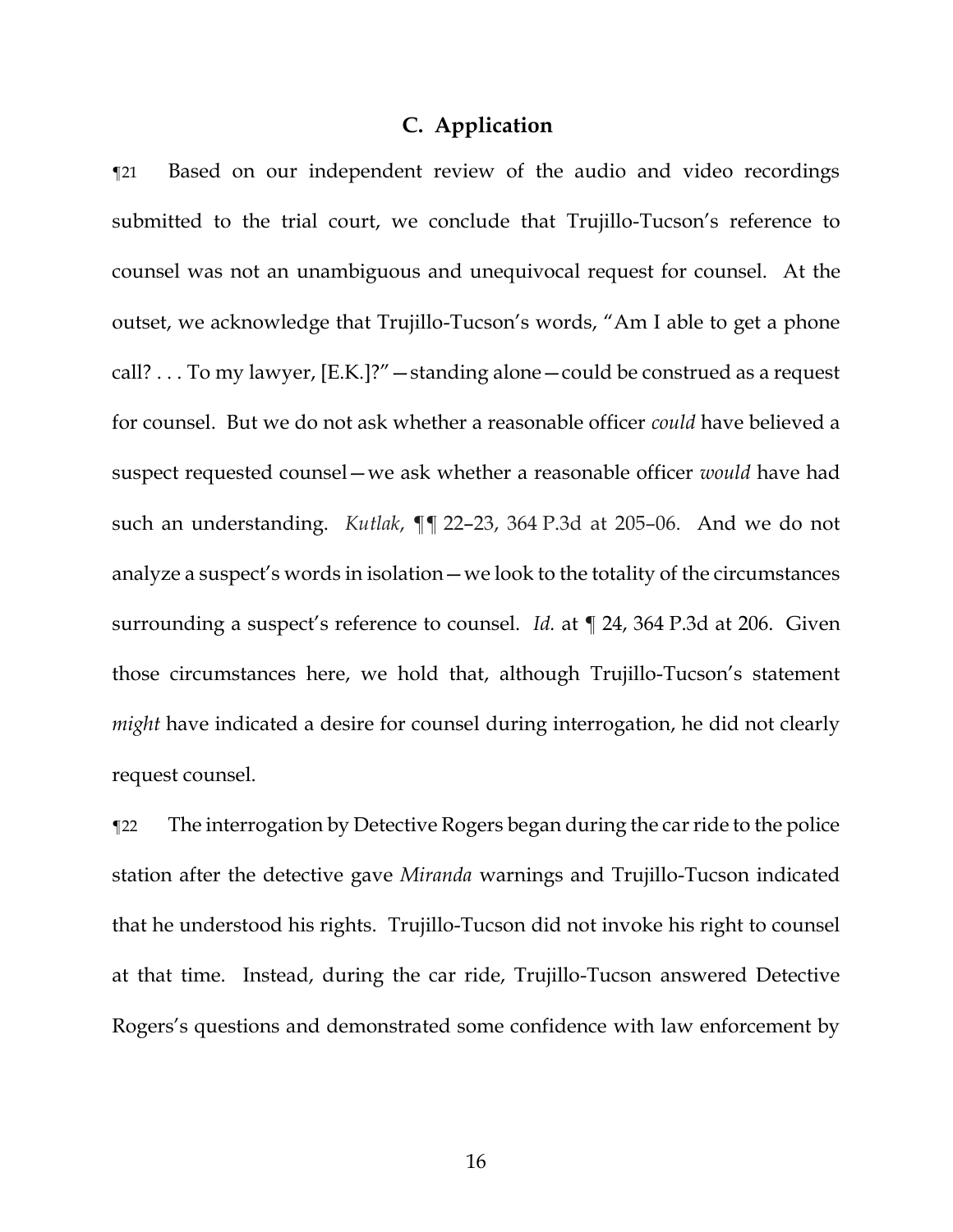asking a few questions of his own, including a question as to whether he was going to be "booked in."

¶23 Once Trujillo-Tucson and the detectives arrived at the station, the setting shifted. Detective Rogers—the questioning officer—left to get Trujillo-Tucson a soda while Detective Tuttle took Trujillo-Tucson to an interrogation room. Inside the interrogation room, there was no indication that Detective Tuttle would be questioning Trujillo-Tucson. To the contrary, Trujillo-Tucson repeatedly initiated conversation with Detective Tuttle while Detective Tuttle was doing nothing more than patting him down. To the extent Detective Tuttle "questioned" Trujillo-Tucson, his questions came in the form of responses to Trujillo-Tucson's unsolicited comments. The following exchange is illustrative:

Trujillo-Tucson: Yeah, these shoes ain't good running shoes.

Tuttle: What's up?

Trujillo-Tucson: These shoes ain't good running shoes.

Tuttle: Why's that?

Trujillo-Tucson: Fell off.

Tuttle: Uh-huh, you gotta tighten 'em up.

Trujillo-Tucson: I almost had you.

Tuttle: Who did?

Trujillo-Tucson: If my shoe hadn't fallen off.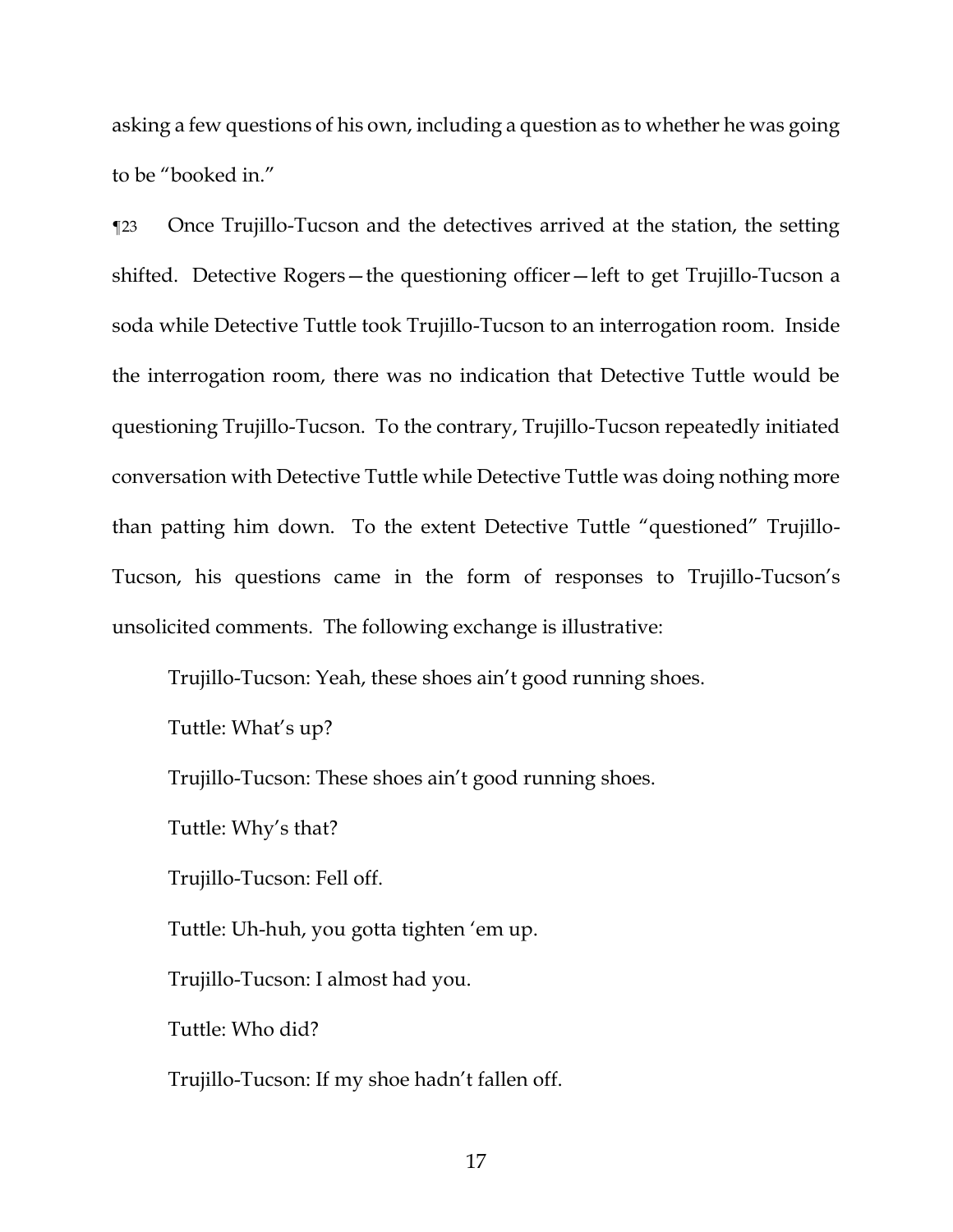Tuttle: Oh [chuckling]. [Inaudible] I'm gonna take these [handcuffs] off. Just go ahead and put that hand on top of your head for me.

Throughout their interactions, which were casual and non-confrontational, Detective Tuttle appeared to be holding Trujillo-Tucson in the interrogation room until Detective Rogers would arrive to continue the questioning and was not himself pressing Trujillo-Tucson for information.

¶24 In fact, Detective Tuttle made clear that he was not the officer in charge of the investigation. During the pat-down, Trujillo-Tucson asked Detective Tuttle whether he would be booked in (having already inquired about this once with Detective Rogers during the drive to the station). But rather than answering Trujillo-Tucson's question, Detective Tuttle explained that such inquiries should be directed elsewhere:

Trujillo-Tucson: Am I being booked in?

Tuttle: Uh, so I'm not the primary detective on this case. Uh, Detective Rogers is.

Trujillo-Tucson: Yes, sir.

Tuttle: So, I would ask him when he gets back here.

¶25 It was only after this explanation that Trujillo-Tucson eventually asked, "Am I able to get a phone call? . . . To my lawyer, [E.K.]?" An officer who had just explained that he was not in charge of the investigation and that questions about being booked in should be directed to the officer in charge could have reasonably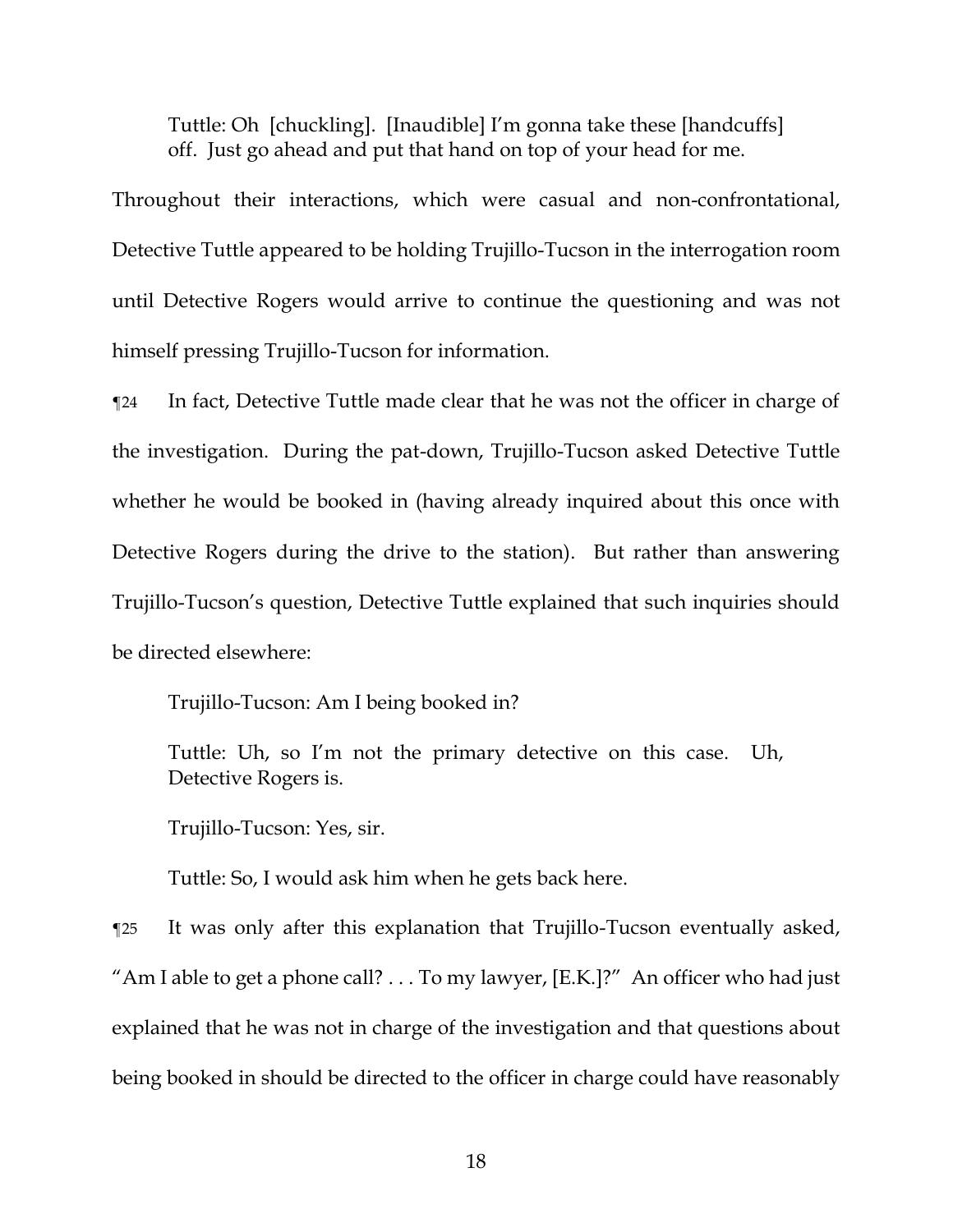interpreted this inquiry as a logistical one—not so much an immediate request for counsel as much as a question about what options would generally be available. *Cf. Kutlak*, ¶ 27, 364 P.3d at 206 (explaining that suspect's question—"Can we get [my attorney] down here  $now \dots or \dots$ " - could have indicated that suspect was weighing his options and asking a question to decide whether to request counsel). Moreover, given the crosstalk that occurred, it is not clear that a reasonable officer under the circumstances would have heard the latter portion of Trujillo-Tucson's question when he asked not just for a phone call but for a phone call to a lawyer.

¶26 Additionally, throughout his conversation with Detective Tuttle, Trujillo-Tucson maintained a calm demeanor and demonstrated confidence in his interactions with law enforcement officers. Not only did he initiate conversation with the detective and direct questions toward him, he made a joke, suggesting that he would have gotten away from police if his shoe had not fallen off. Likewise, Trujillo-Tucson maintained a casual conversation with Detective Tuttle even after asking about a phone call to his attorney. Further, he spoke in fluent English, belying any notion that communication difficulties hindered his ability to request counsel directly. And although video footage indicates that Trujillo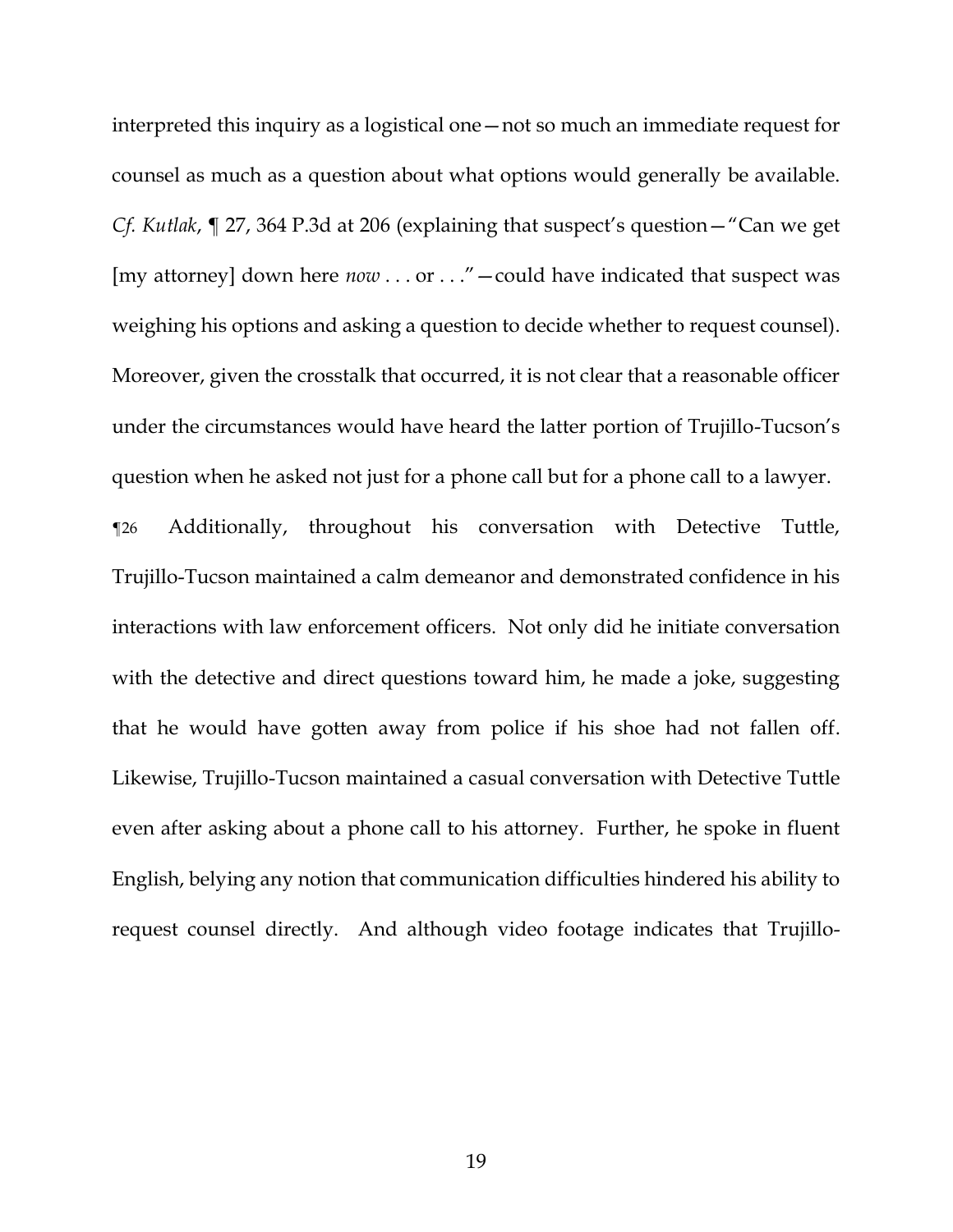Tucson is young, his confident style with officers indicated that he was not so young or timid as to be unable to make a clear request for counsel.<sup>4</sup>

¶27 Trujillo-Tucson also made several statements indicating familiarity with the criminal justice system. He asked whether he would be "booked in," inquired about the allegations against him, and understood what would happen as Detective Tuttle patted him down. While Detective Tuttle was patting him down, Trujillo-Tucson said, "No sharp objects, no weapons, no nothing," and he explained that he had "been in jail long enough to know the routine." Similarly, when Detective Tuttle asked Trujillo-Tucson to put his hands on top of his head, Trujillo-Tucson said, "I know."

¶28 In other words, Trujillo-Tucson's reference to counsel occurred under circumstances where an objectively reasonable officer would not have understood his comment to be an immediate request for counsel—even if we assume that a

<sup>4</sup> The parties dispute the significance of the fact that, when he asked about a phone call to an attorney, Trujillo-Tucson first looked directly at Detective Tuttle, then at the table, and then at the wall. According to Trujillo-Tucson, looking directly at Detective Tuttle implied that Trujillo-Tucson was firm in his desire for counsel, while the fact that he later looked at the wall evinced timidity in the custodial environment. In contrast, the People argue that Trujillo-Tucson's looking down at the table and then toward the wall suggested that he was undecided about the presence of counsel. We conclude that Trujillo-Tucson's movements during his reference to counsel reveal little about whether his request was unambiguous and unequivocal.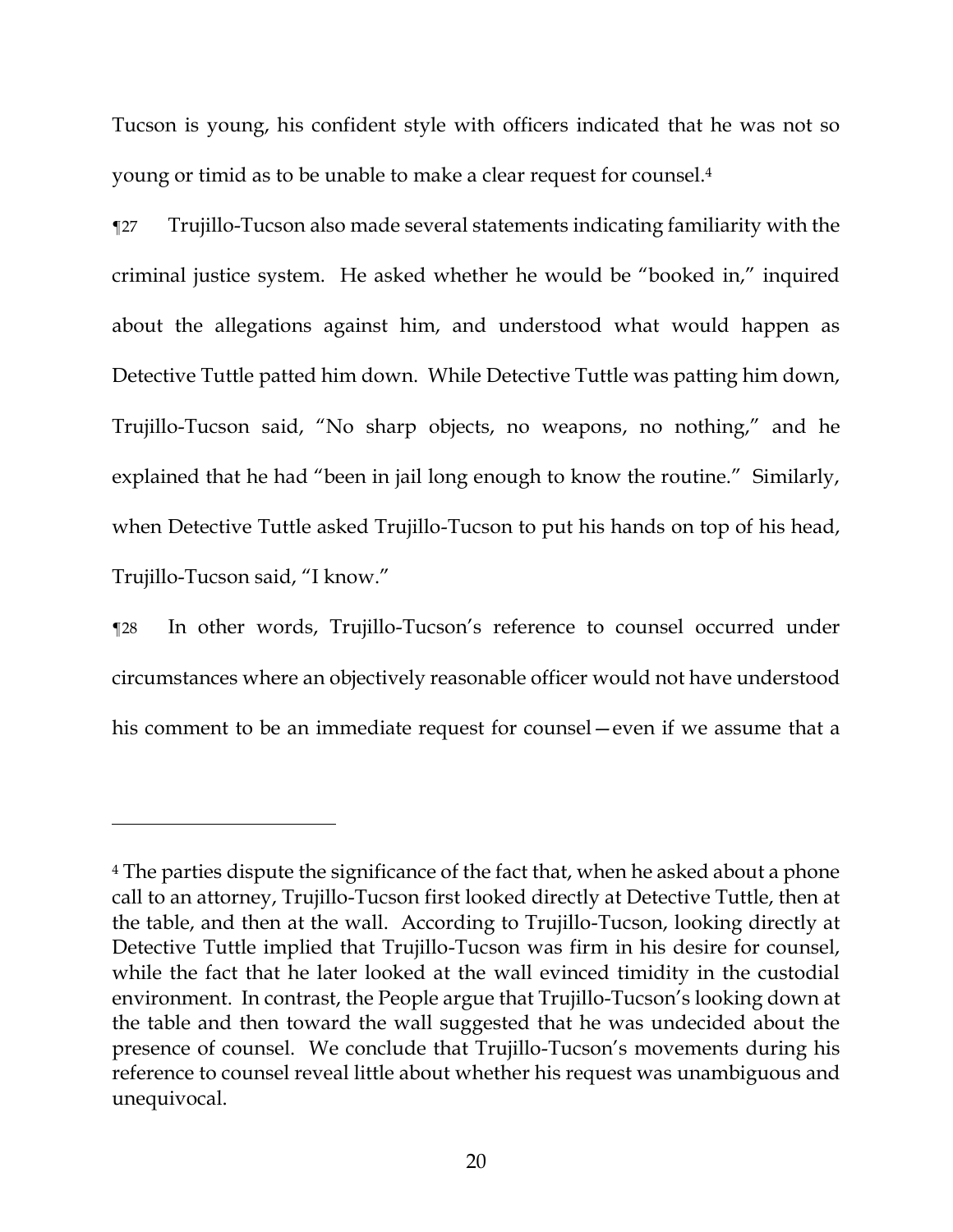reasonable officer under the circumstances would have heard his entire question. Trujillo-Tucson referred to counsel during a casual conversation in which he was not being pressed for information, but rather, which he led. He made his comment not to the interviewing officer who had given him *Miranda* warnings but to an officer who was simply holding him in a room and who had explained that he was not in charge of the investigation. And, given his casual tone, calm demeanor, confidence with officers, and familiarity with the criminal justice system, Trujillo-Tucson gave the impression that he was perfectly capable of directly requesting counsel had that been his desire.

¶29 To be clear, we do not establish a rule suggesting that a suspect's request to call an attorney will always be insufficient to constitute an unambiguous and unequivocal request for an attorney. Rather, we simply conclude that, given the totality of the circumstances in this case, Trujillo-Tucson's reference to counsel was not unambiguous and thus did not require officers to immediately cease any questioning.

## **III. Conclusion**

¶30 Because Trujillo-Tucson's reference to counsel did not constitute an unambiguous invocation of the right to counsel during custodial interrogation, his statements should not have been suppressed on that basis. Accordingly, we

21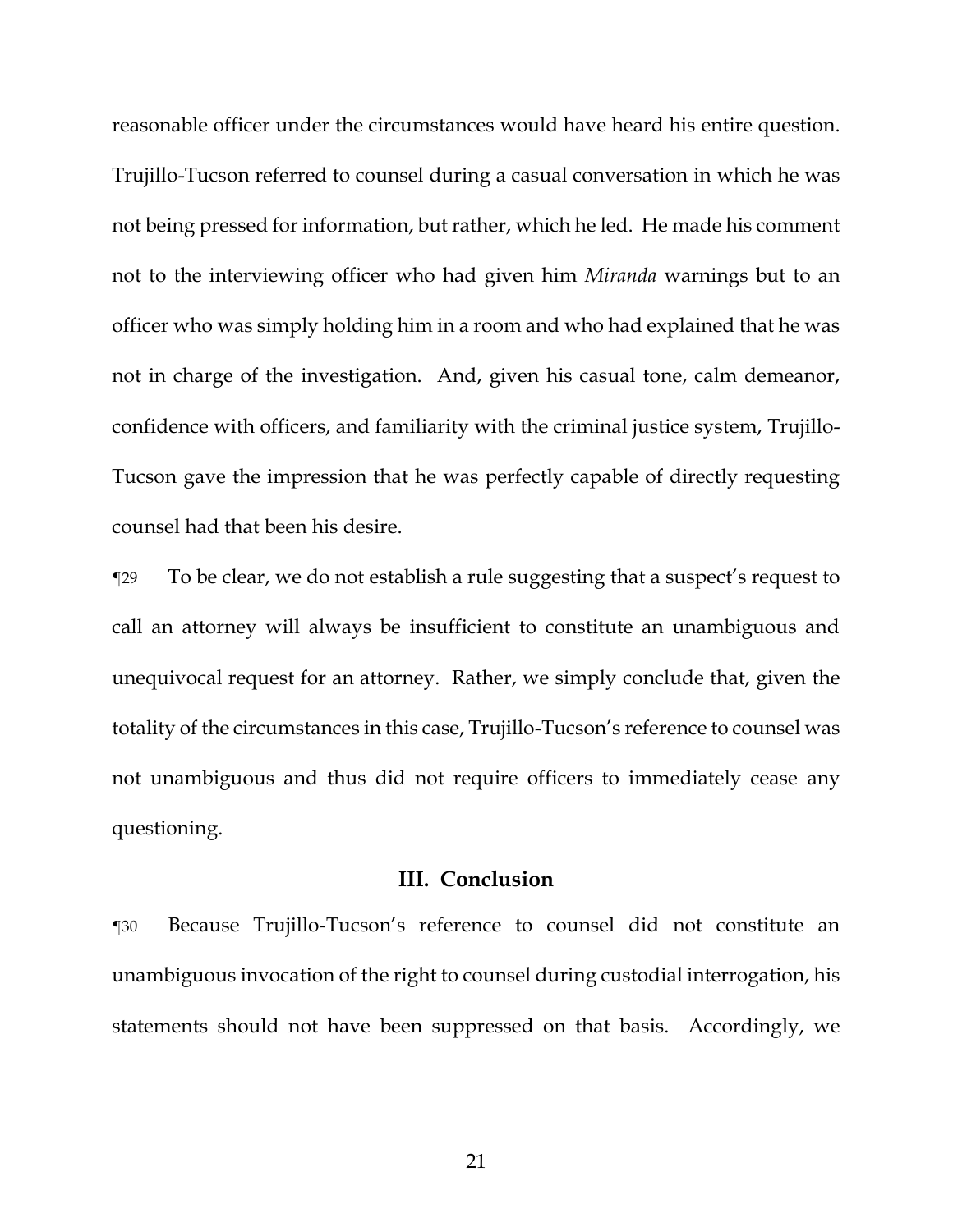reverse the decision of the district court and remand for further proceedings consistent with this opinion.

**JUSTICE GABRIEL**, joined by **JUSTICE HOOD**, specially concurred.

**JUSTICE BERKENKOTTER**, joined by **JUSTICE MÁRQUEZ**, dissented.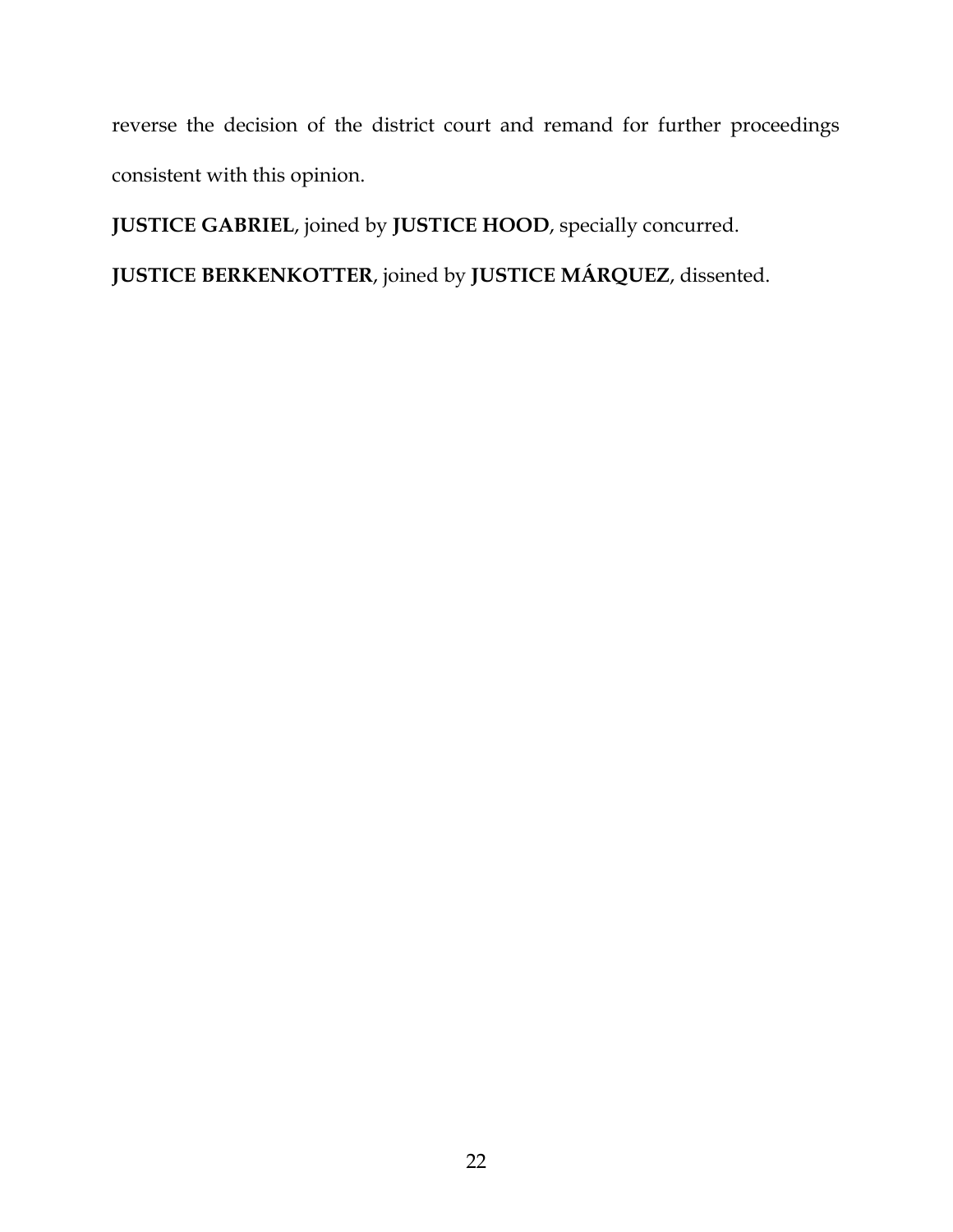JUSTICE GABRIEL, joined by JUSTICE HOOD, specially concurring.

¶31 For the reasons set forth in my dissent in *People v. Kutlak*, 2016 CO 1, ¶¶ 33–57, 364 P.3d 199, 208–12 (Gabriel, J., dissenting), I believe that that case was wrongly decided, and were it not for that opinion, I would vote to affirm the trial court's suppression order in this case. Under principles of stare decisis, however, I am bound by our decision in *Kutlak*, and I believe that it controls our determination here.

¶32 Accordingly, I respectfully concur in the majority opinion.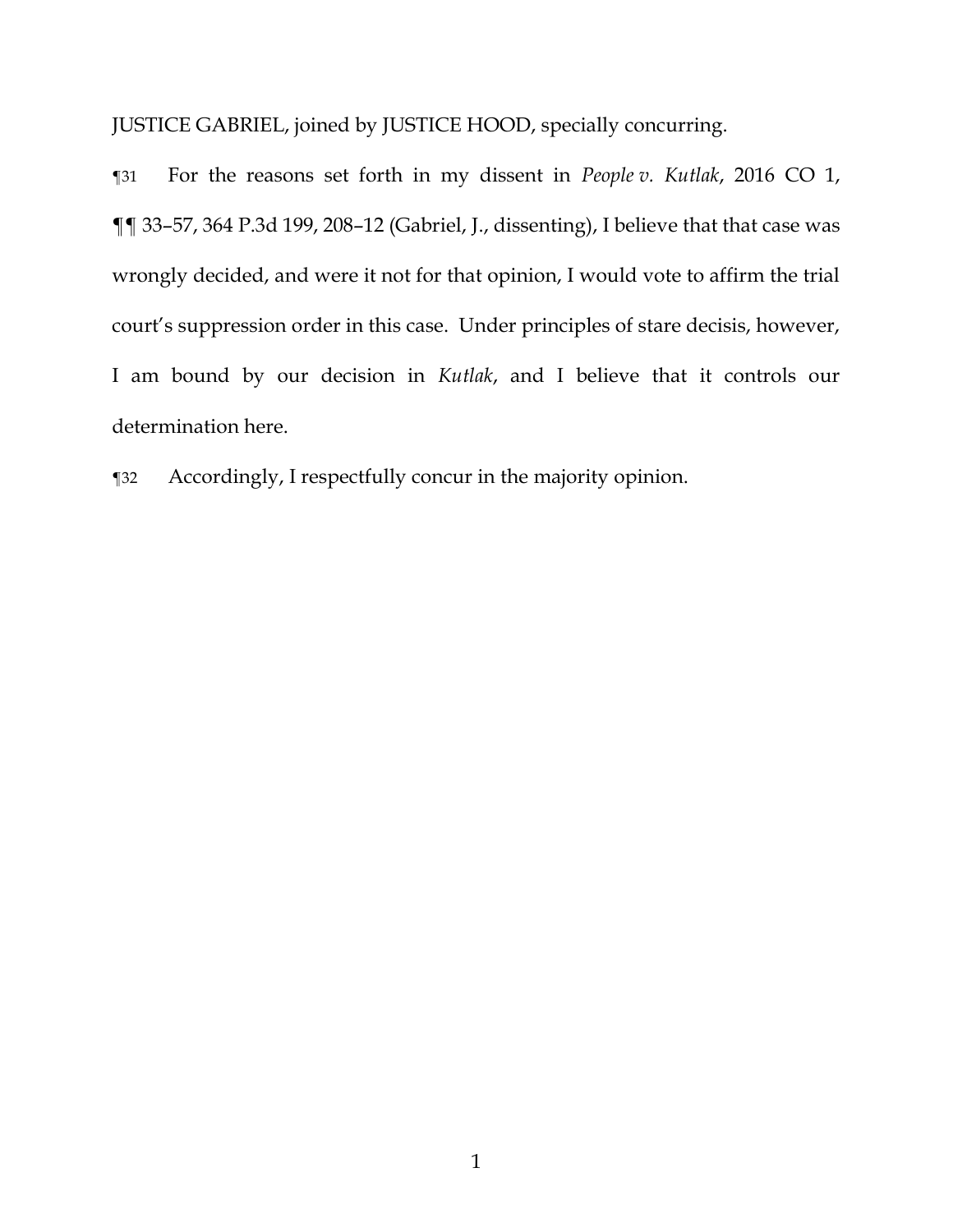JUSTICE BERKENKOTTER, joined by JUSTICE MÁRQUEZ, dissenting.

¶33 Following a police chase, twenty-two-year-old Isaiah Cain Trujillo-Tucson was taken into custody in connection with an attempted first-degree-murder investigation. Trujillo-Tucson was eventually escorted into an interrogation room. There, he and Detective Tuttle chatted while Detective Tuttle patted him down. Then, after being told to take a seat and assessing the gravity of his situation, Trujillo-Tucson asked, "Am I able to get a phone call [pause] to my lawyer, [E.K.]?" "Yeah," Detective Tuttle replied, speaking slightly over Trujillo-Tucson.

¶34 Like the trial court, I perceive no equivocation or ambiguity in Trujillo-Tucson's request. Trujillo-Tucson not only asked for *a* lawyer—he asked for *his* lawyer and then specifically *identified her by name*. But even if you look further, none of the circumstances the majority looks to—Trujillo-Tucson's confidence with the detective, calm demeanor, or his claimed familiarity with the criminal justice system—changed the plain meaning of his request or rendered it equivocal or ambiguous. In fact, these are all circumstances that, typically, are seen as reasons why a reasonable officer *would* have understood a suspect's words to be an invocation of his right to have counsel present under the Fifth Amendment of the United States Constitution. *See Edwards v. Arizona*, 451 U.S. 477, 484–85 (1981); *Miranda v. Arizona*, 384 U.S. 436, 444–45 (1966). These circumstances are also essential to understanding why Trujillo-Tucson's invocation is readily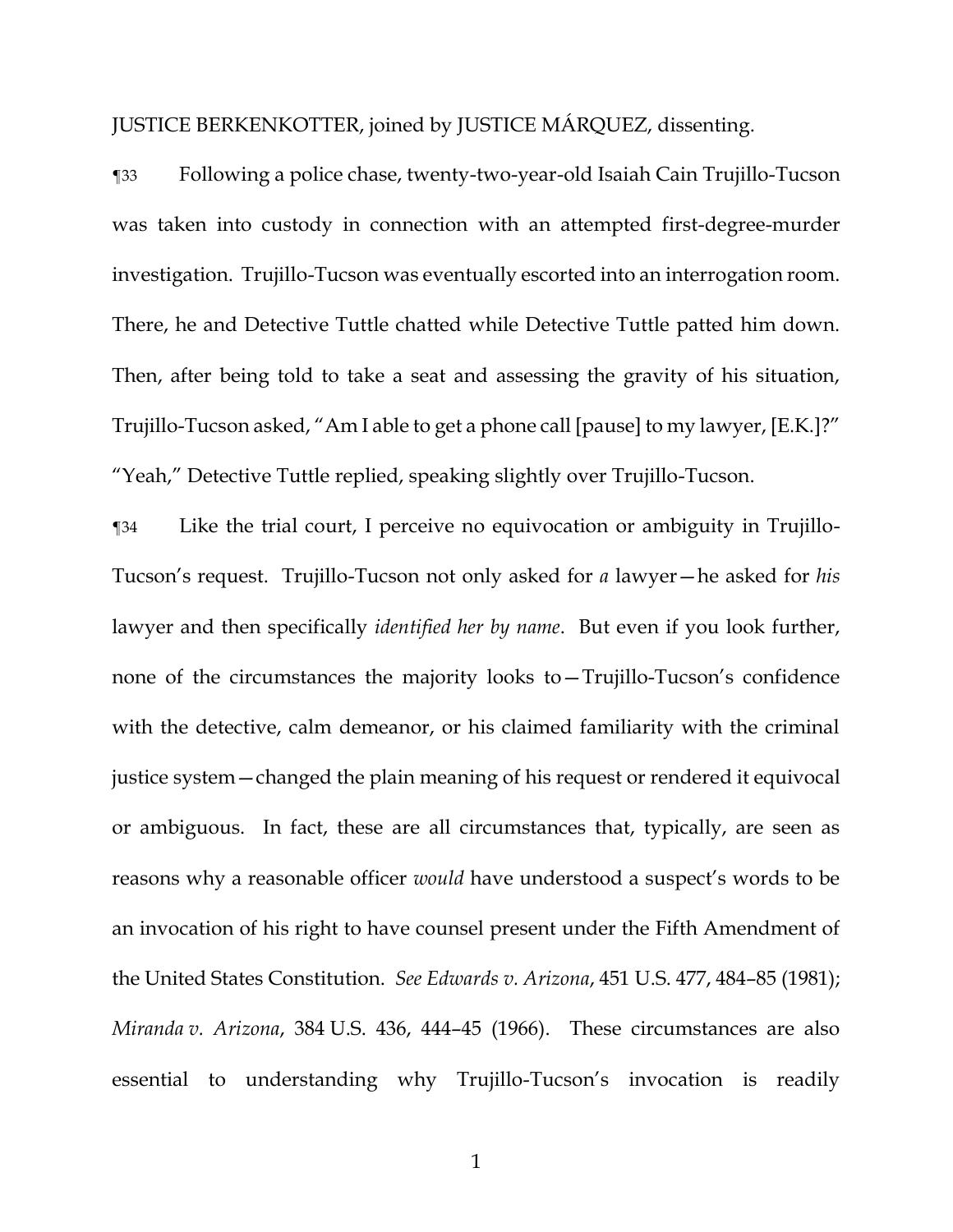distinguishable from the circumstances surrounding the defendant's statement in *People v. Kutlak*, 2016 CO 1, 364 P.3d 199.

¶35 This case also raises an important issue of first impression: If a suspect makes an otherwise unambiguous and unequivocal statement that he wishes to have counsel present, is that invocation rendered ambiguous and equivocal because an officer may have failed to hear it? I would adopt the "reasonable police officer" standard espoused by other state courts in this context because this objective standard avoids difficulties of proof and provides guidance to interrogating officers—and also protects suspects' Fifth Amendment rights without unduly burdening law enforcement. *State v. Chavarria-Cruz*, 784 N.W.2d 355, 362–63 (Minn. 2010); *Cox v. Commonwealth*, 641 S.W.3d 101, 118 (Ky. 2022). Applying that objective standard, I would conclude that a reasonable officer in Detective Tuttle's situation would have heard and understood Trujillo-Tucson. ¶36 Because I believe Trujillo-Tucson clearly invoked his right to counsel, I

respectfully dissent.

## **I. Analysis**

#### **A. Standard of Review**

¶37 The majority accurately summarizes the relevant standard of review of a trial court's suppression order: We defer to the trial court's factual findings where they are supported by sufficient evidence in the record, but we review the legal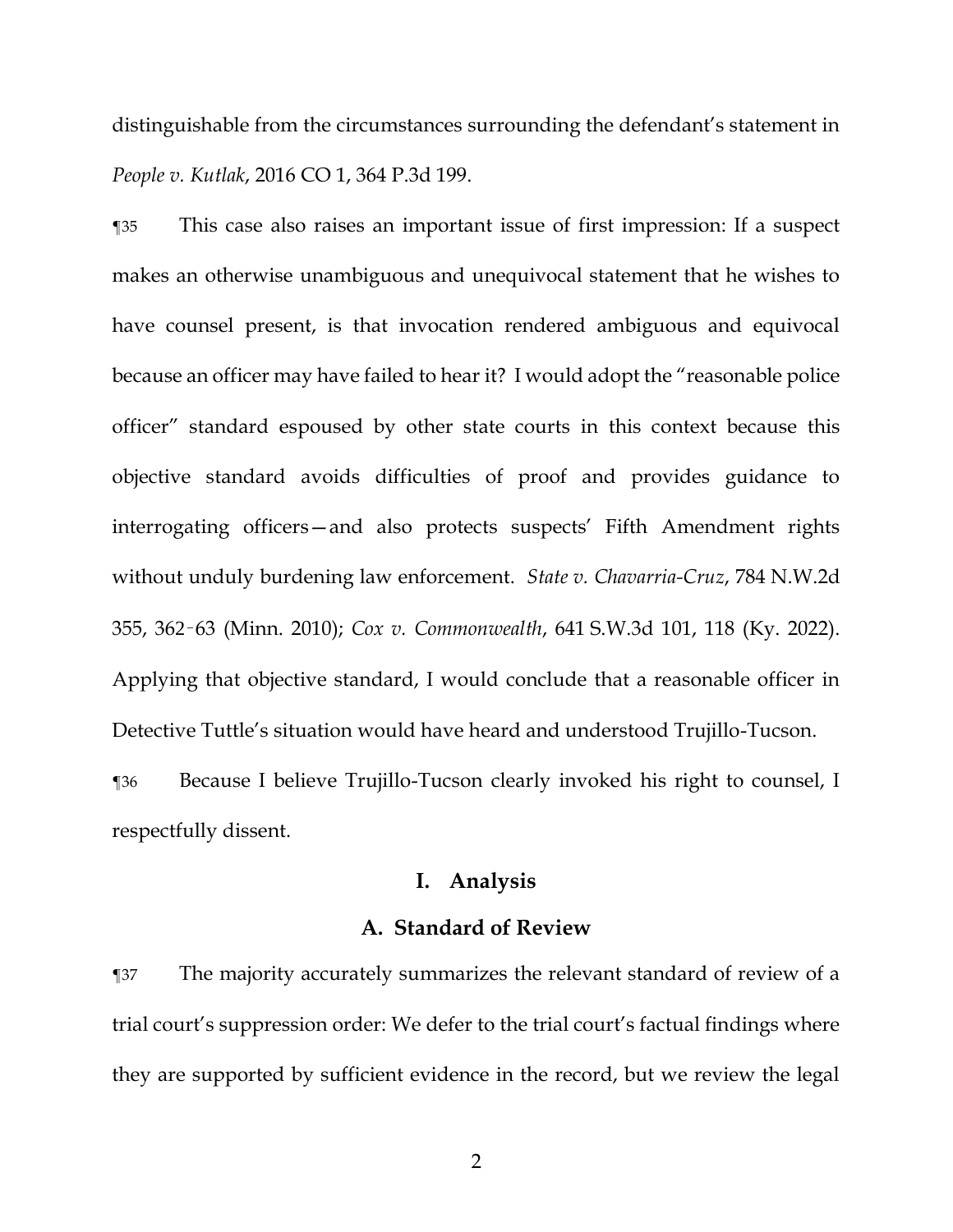effect of those findings de novo. *Leyba v. People*, 2021 CO 54, ¶ 11, 489 P.3d 728, 732; *Kutlak*, ¶ 13, 364 P.3d at 203 ("[W]here the statements sought to be suppressed are audio- and video-recorded, and there are no disputed facts outside the recording controlling the issue of suppression, we are in a similar position as the trial court to determine whether the statements should be suppressed.") (quoting *People v. Madrid*, 179 P.3d 1010, 1014 (Colo. 2008) (alteration in original)).

### **B. Invoking the Right to Counsel**

¶38 As the majority observes, the Fifth Amendment to the United States Constitution establishes the privilege against self-incrimination. U.S. Const. amends. V, XIV; *see also* Colo. Const. art. II, § 18. To protect that privilege, the *Edwards* rule provides that if a suspect invokes their right to have counsel present during custodial interrogation, interrogation must stop until either (1) an attorney has been made available or (2) the suspect validly waives their earlier request for an attorney by initiating further communication with the police. 451 U.S. at 484–85.

¶39 To trigger *Edward*'s "rigid prophylactic rule," an accused's request for counsel must be unambiguous. *Kutlak*, ¶ 15, 364 P.3d at 204. In *Davis v. United States*, 512 U.S. 452, 459 (1994), the Supreme Court clarified the standard for determining ambiguity in a purported invocation. Invocation requires "at a minimum, some statement that can reasonably be construed to be an expression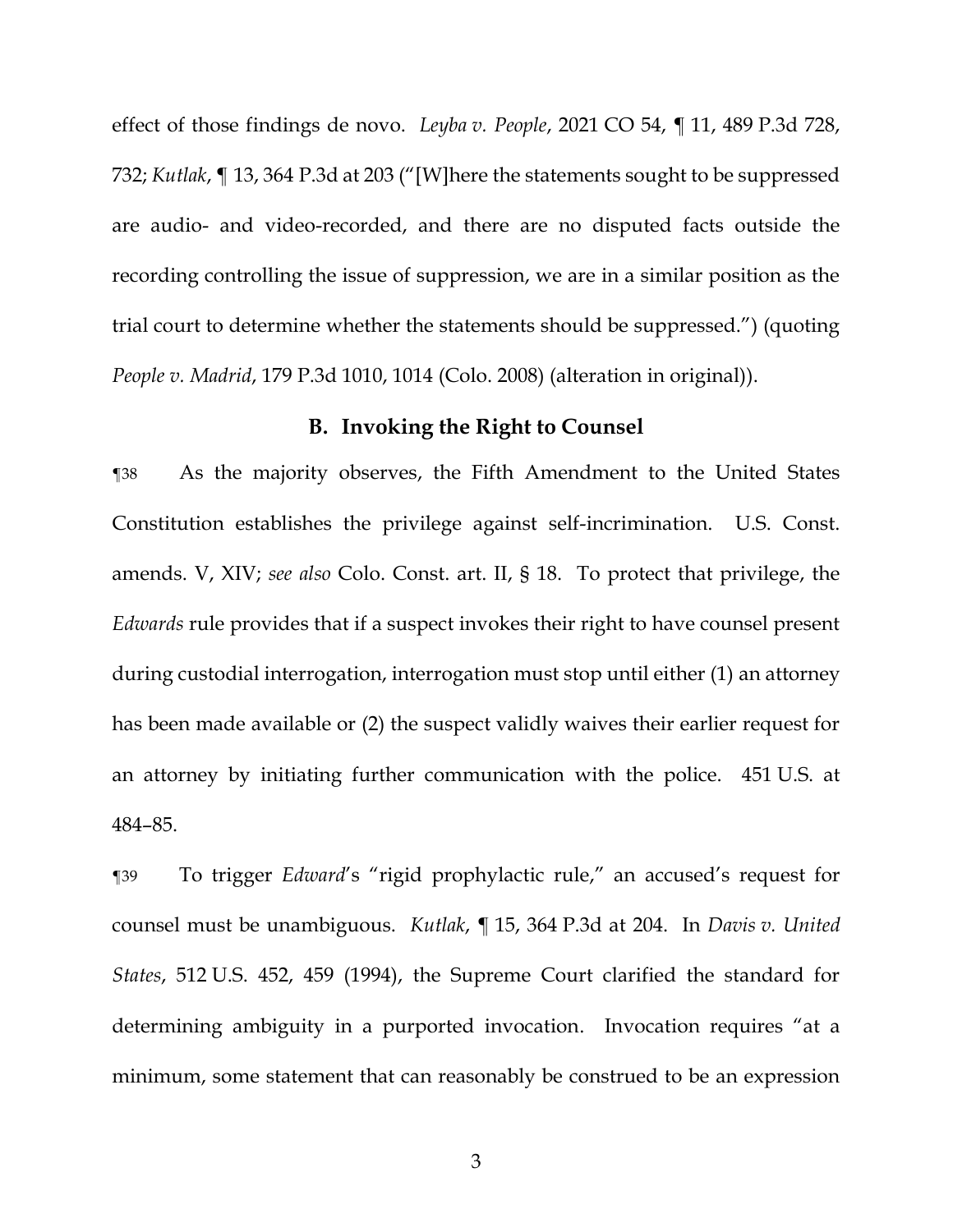of a desire for the assistance of an attorney." *Id.* (quoting *McNeil v. Wisconsin*, 501 U.S. 171, 178 (1991)). Thus, as we reiterated in *Kutlak*, "to make an unambiguous request for counsel, the suspect 'must articulate his desire to have counsel present sufficiently clearly that a reasonable police officer in the circumstances *would* understand the statement to be a request for an attorney.'" *Kutlak*, ¶ 16, 364 P.3d at 204 (quoting *Davis*, 512 U.S. at 459) (alteration in original). ¶40 "To avoid difficulties of proof and to provide guidance to officers conducting interrogations, this is an objective inquiry," *Davis*, 512 U.S. at 458–59, which requires courts to consider the totality of the circumstances, *Kutlak*, ¶ 24, 364 P.3d at 206. The totality of the circumstances may include such factors as: "the words spoken by the interrogating officer; the words used by the accused in referring to counsel; the officer's response to the accused's reference to counsel; the speech patterns of the accused; the demeanor and tone of the interrogating officer; the accused's behavior during interrogation; and the accused's youth, criminal history, background, nervousness or distress, and feelings of intimidation or powerlessness." *Id.*

¶41 As the permissive "may" makes clear, the reviewing court need not take into account all of these factors, but only those that may be relevant to the case at hand. *See People v. Arroya*, 988 P.2d 1124, 1133 (Colo. 1999) ("A trial court need not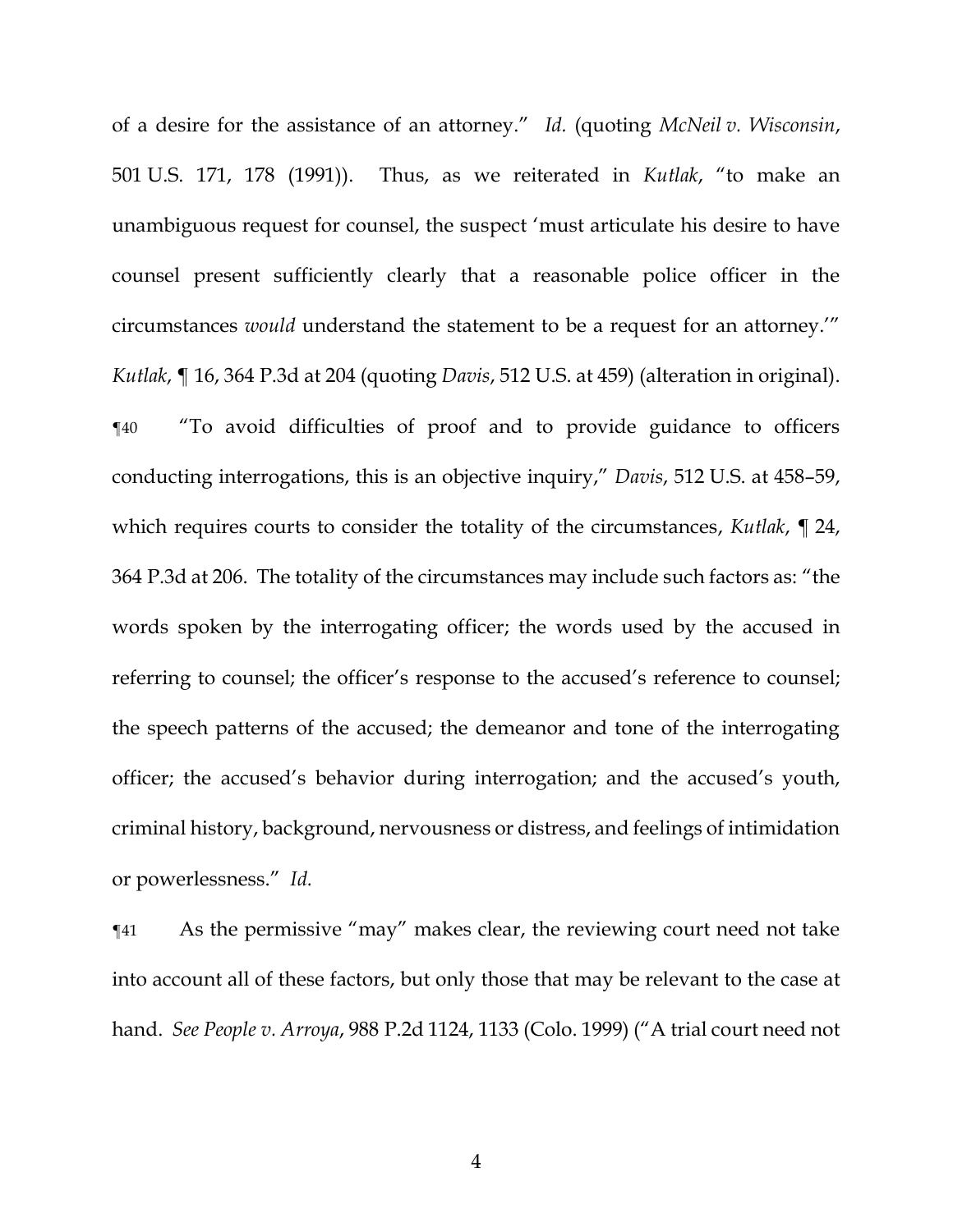make specific findings with respect to each of these factors, and no single factor is controlling.").

#### **II. Application**

#### **A. Trujillo-Tucson's Invocation**

¶42 In my view, the meaning of Trujillo-Tucson's request: "Am I able to get a phone call [pause] to my lawyer, [E.K.]?" was unequivocal and unambiguous. Thus, no further interpretation is needed. *See Connecticut v. Barrett*, 479 U.S. 523, 529 (1987) ("Interpretation is only required where the defendant's words, understood as ordinary people would understand them, are ambiguous."). We do not require suspects to use talismanic language to ask for an attorney during interrogation. *See Kutlak*, ¶ 24, 364 P.3d at 206*.* And because many people, including many suspects, do not speak like lawyers or judges, I believe a reasonable law enforcement officer standing in an interrogation room, waiting for the interrogation of a suspect to resume, would understand that Trujillo-Tucson was asking, "Can I call my lawyer?" Put another way, it is difficult to imagine that there could be any alternative interpretations of Trujillo-Tucson's request.

¶43 The majority nonetheless surmises that the question *could* have been understood as a logistical one about "what options would generally be available." Maj. op. ¶ 25. But, applying that logic, even the clearest invocation if asserted in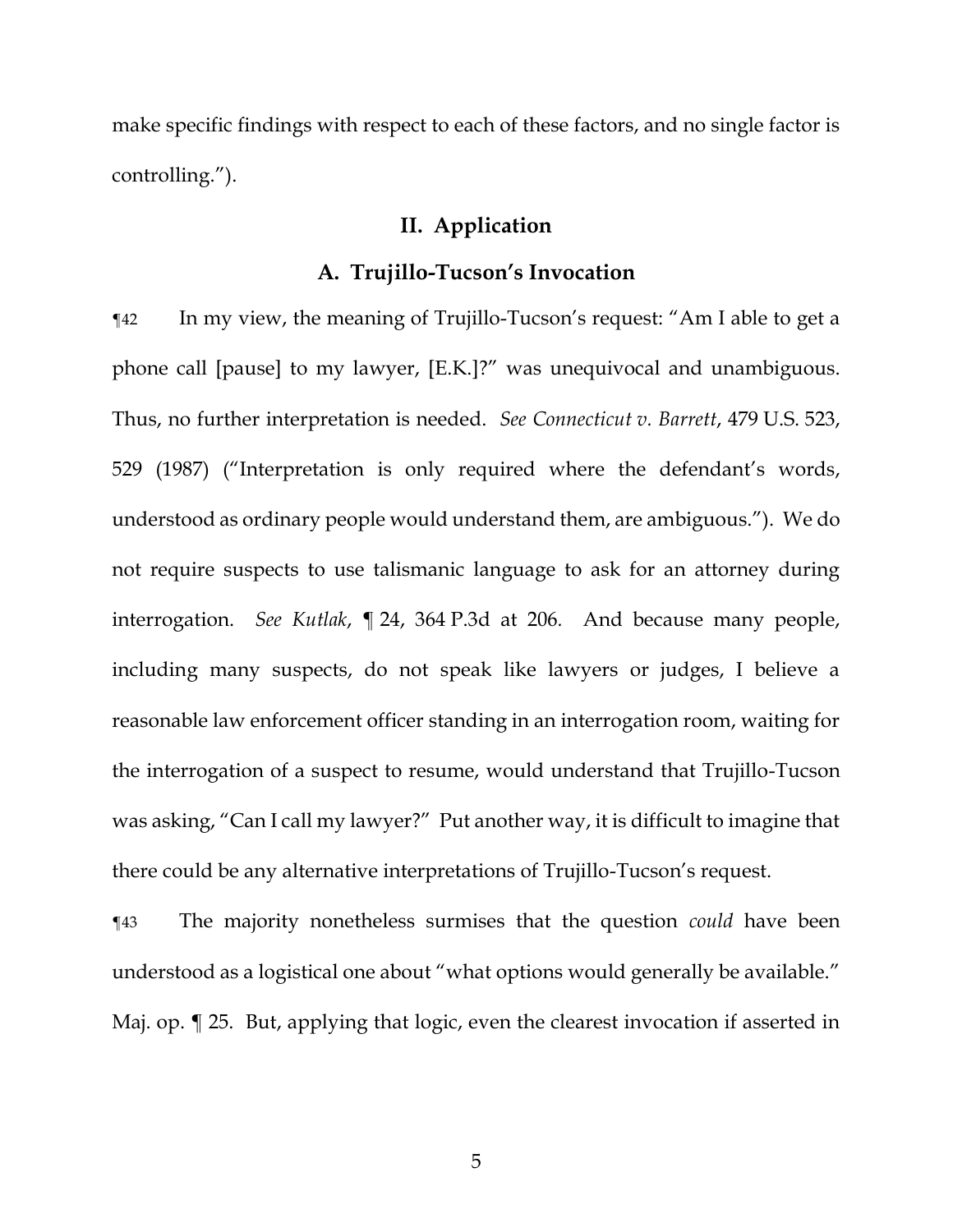the form of a question—like "Can I call my lawyer?"—could be understood to be posing merely a logistical query.

¶44 And even if you parse Trujillo-Tucson's request—like an Oxford don—the meaning is just as apparent. "Am I able," is the present tense of "to be able." That is, it is the equivalent of "can I," which is a manner of asking for permission. *Can*, Merriam-Webster Dictionary, https://www.merriam-webster.com/dictionary/ can [permalink forthcoming] (defining "can" as, among other things, to "be enabled by law, agreement, or custom"). In *United States v. Hunter*, 708 F.3d 938, 943–44 (7th Cir. 2013), the Seventh Circuit observed that the word "can" had consistently been interpreted in that jurisdiction to imply immediacy:

All three defendants [in the cases *Hunter* analyzed] asked questions of a police officer who had previously read the defendants their *Miranda* rights. Instead of using a word like "should" or "might," which would suggest that the defendants were still undecided about whether they wanted a lawyer, all three defendants used the word "can." The defendants' choice of the word "can," by definition, means that they were inquiring into their present ability to be "able to" obtain a lawyer or to "have the opportunity or possibility to" obtain a lawyer.

(quoting *Can*, Oxford Dictionaries Pro Online, http://english.oxforddictionaries.com/definition/can?region=us&rskey=OBo6r G&result=1 (last visited Feb. 26, 2013)). I see no reason to depart from this sound reasoning here.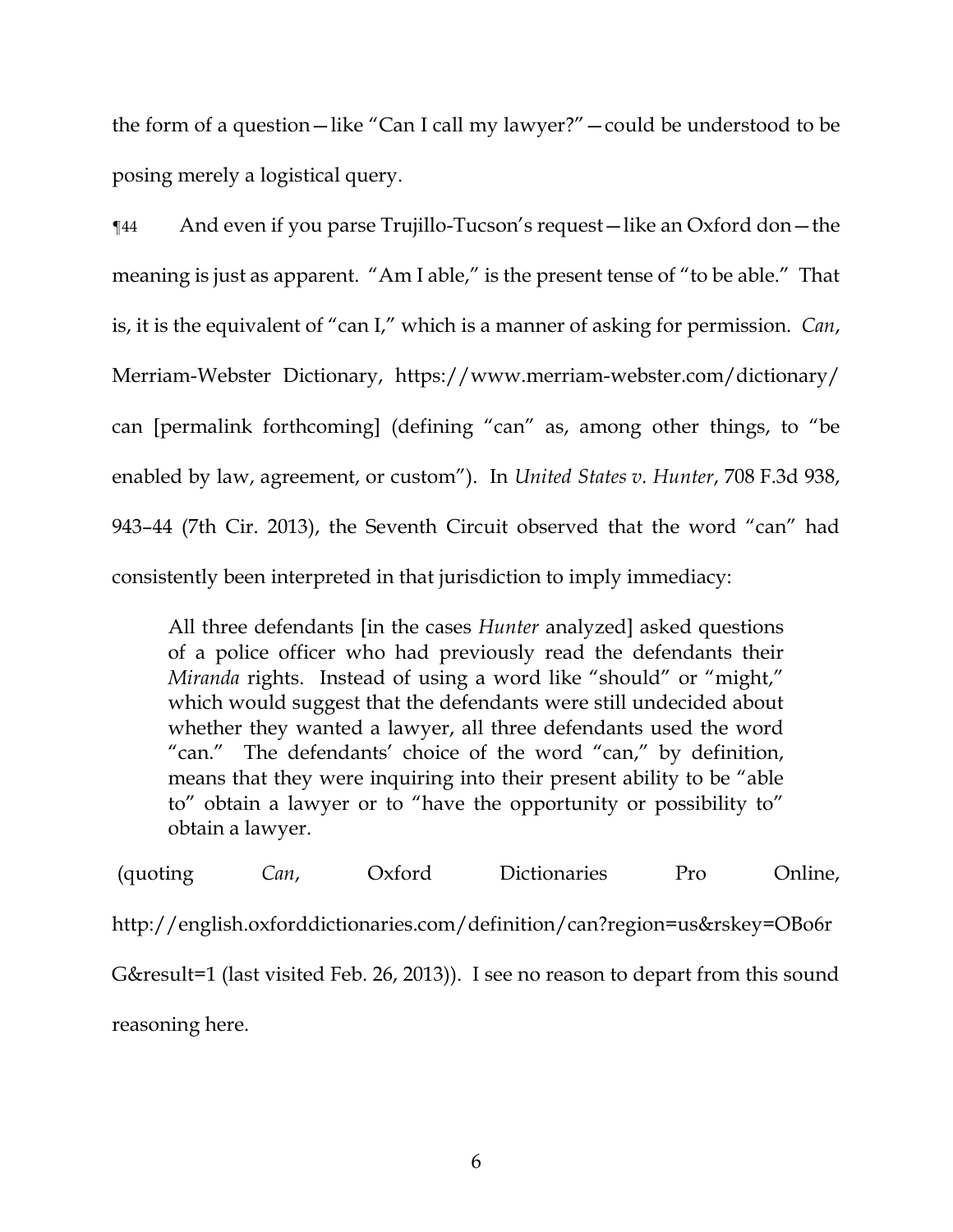¶45 Perhaps it is the question's fairly obvious meaning that prompts the majority to acknowledge that Trujillo-Tucson's words—standing alone—"could be" construed as a request for counsel. Maj. op. ¶ 21. But it nonetheless concludes that in light of the totality of the circumstances a reasonable officer *would* not have understood Trujillo-Tucson's question as a request for counsel. *Id.* It reaches this conclusion by zeroing in on what it describes as Trujillo-Tucson's casual tone, calm demeanor, confidence with the officers, and familiarity with the criminal justice system. *Id.* at ¶ 28. The majority then goes on to suggest that because Detective Tuttle did not advise Trujillo-Tucson of his *Miranda* rights, *and* because Detective Tuttle told Trujillo-Tucson that he was not the lead detective, *and* because Detective Tuttle was not interrogating Trujillo-Tucson at the time of the invocation, a reasonable officer would not have understood Trujillo-Tucson to be invoking his right to counsel. *Id.* at ¶¶ 25, 28. The majority's logic implies a troubling proposition: that a reasonable officer would not have understood the invocation because Detective Tuttle was not in charge of the investigation and the invocation did not occur during active interrogation. *Id.* at ¶ 28. This, to my mind, is where the majority veers off track.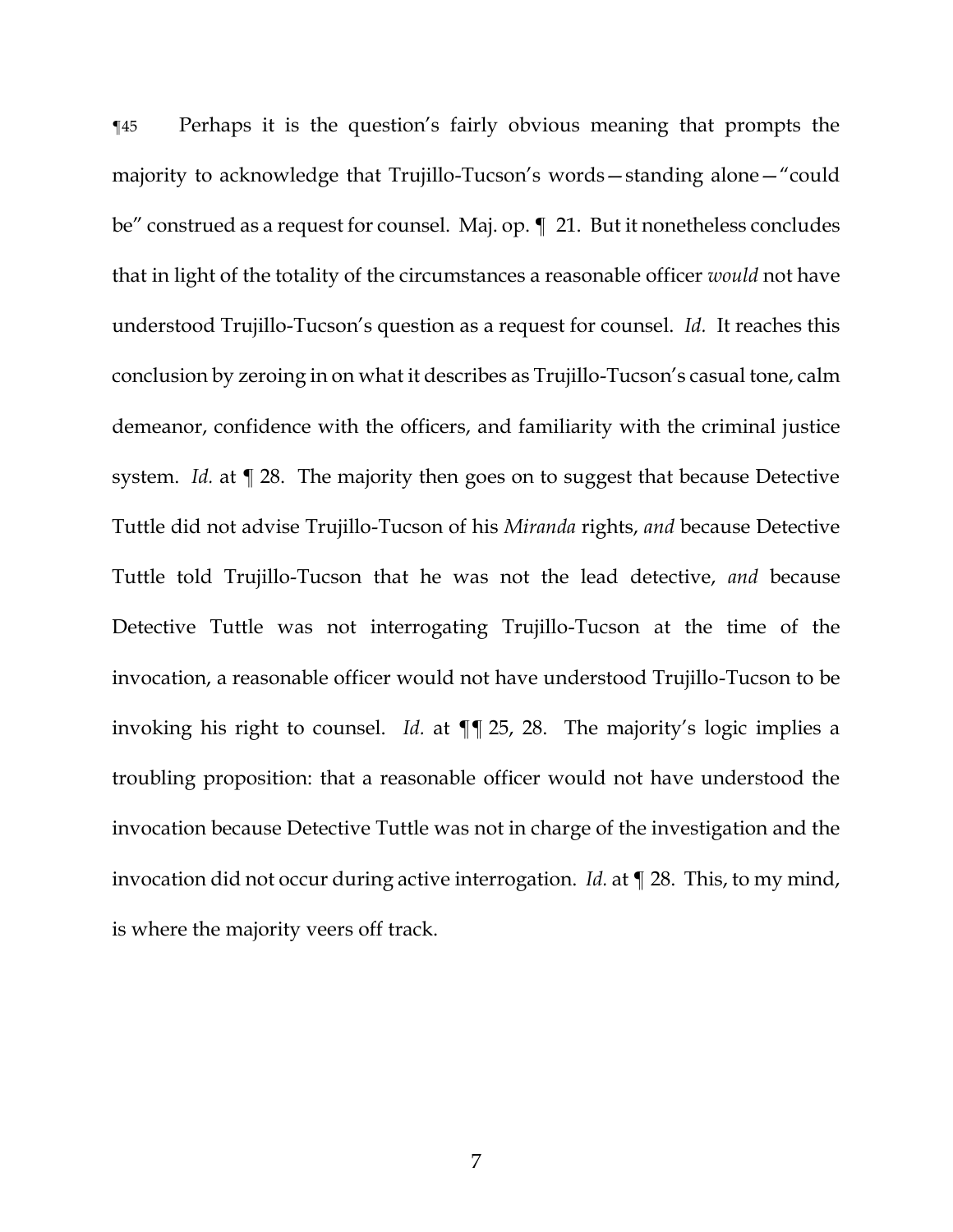# **B.** *Davis***'s Objective Test Applies to the Question of Whether a Reasonable Officer Would Have Heard a Suspect's Invocation, an Issue of First Impression**

¶46 This case raises an important issue of first impression: If a suspect makes an otherwise unambiguous and unequivocal statement that he wishes to have counsel present, is that invocation rendered ambiguous and equivocal because an officer may have failed to hear or understand it? The two state courts that have addressed this issue have employed the "reasonable police officer" standard in this context for the reasons explained in *Davis*—the objective standard avoids difficulties of proof and provides guidance to interrogating officers—but it also protects suspects' Fifth Amendment rights without unduly burdening law enforcement. *Chavarria-Cruz*, 784 N.W.2d at 362–63; *Cox*, 641 S.W.3d at 118.

¶47 In *Chavarria-Cruz*, the Minnesota Supreme Court reiterated that *Davis*'s objective standard applies both when evaluating the suspect's words *and their manner* in speaking them, and thus the *Davis* standard applies even when "the question is whether a suspect's words were spoken loudly enough to be heard." *Chavarria-Cruz,* 784 N.W.2d at 362. In that case, the detective described the suspect as "very soft spoken" with a "pronounced" accent and did not remember the suspect using the word "lawyer" during the interview. *Id.* at 360. But he admitted at the motions hearing that he could understand the reference to a lawyer on the tape recording of the interview. *Id.* at 360. The district court concluded that the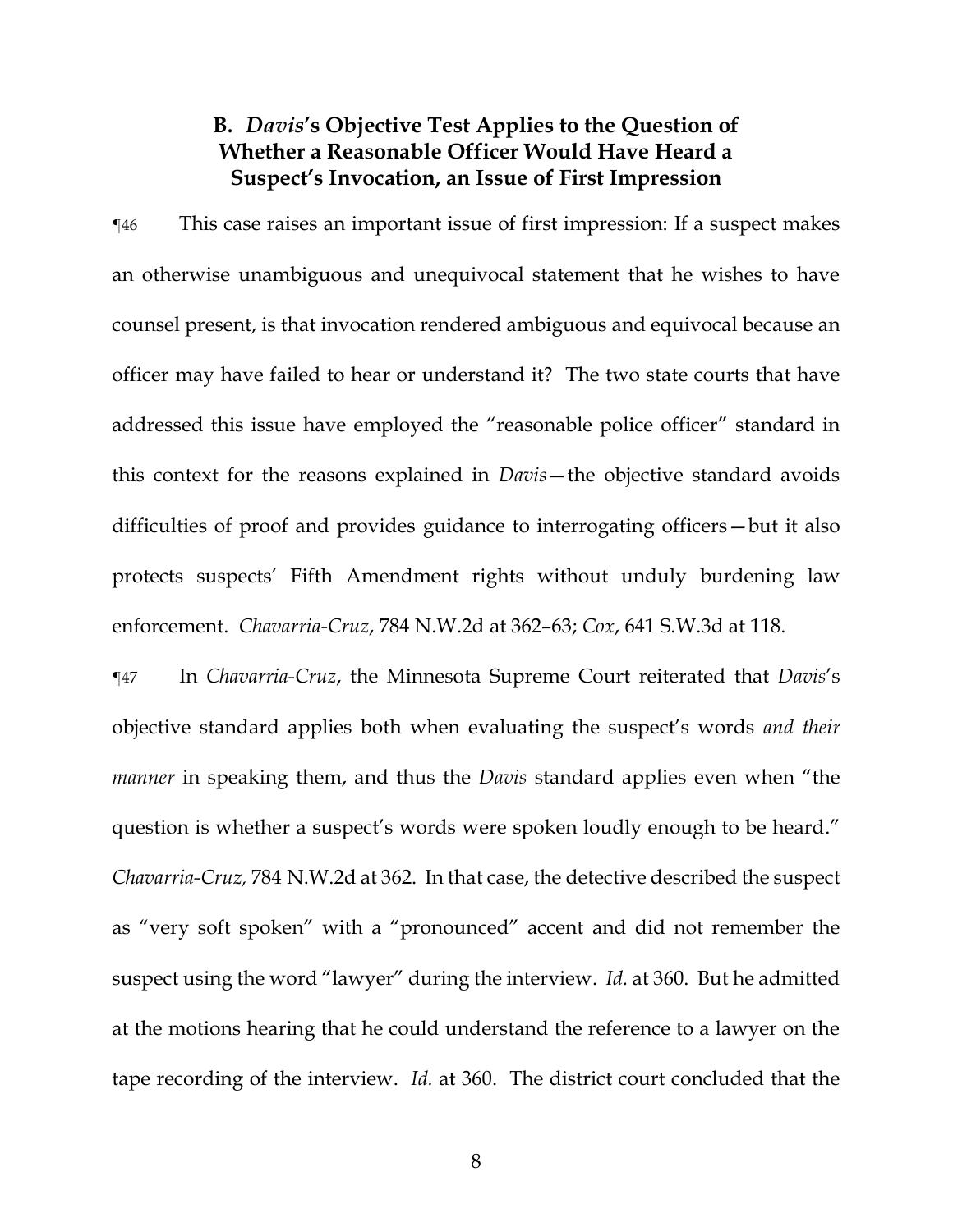detective subjectively did not hear the request and, accordingly, denied the suspect's request to suppress the statement. *Id.* at 361.

¶48 On appeal, the Minnesota Supreme Court reversed, explaining that the district court's subjective test would "essentially creat[e] an exception to the objective, 'reasonable officer' analysis for cases where the officer testifies that the suspect's statement was spoken too quietly to be heard." *Id.* at 362. The court further reasoned that maintaining the objective test when assessing a suspect's *manner*—including the audibility of the suspect's statement—imposed no new burdens on law enforcement, who already had an incentive to "ensur[e] that all of the suspect's words are clear and audible" to the investigating officer. *Id.* The court, thus, elaborated that "[a] 'reasonable officer' is one with ordinary hearing abilities who has taken steps to ensure that clear communication can occur between the officer and the suspect" and is "attentive to the suspect's answers to questions." *Id.* at 363.

¶49 In *Cox*, the Kentucky Supreme Court likewise concluded that *Davis*'s objective test applied to the same issue of first impression we address in this case. 641 S.W.3d at 118. The Kentucky court adopted much of *Chavarria-Cruz*'s reasoning, including its additional contours for what constitutes a reasonable officer: such an officer will (1) have ordinary hearing abilities; (2) ensure clear

9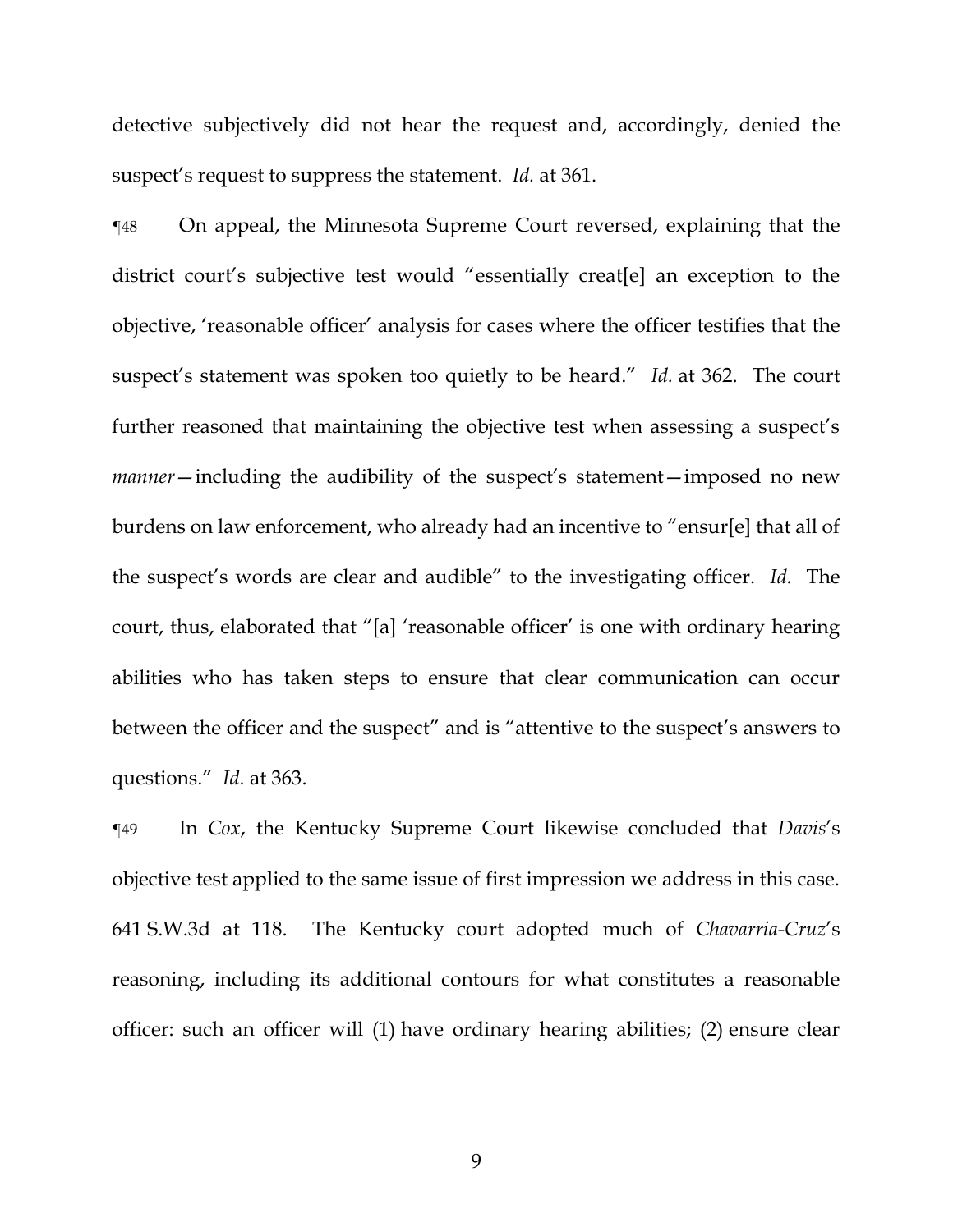communication with the suspect; and (3) be attentive to the suspect's answers. *Id.* at 120–21.

¶50 When the question is whether an officer would have understood a suspect invoked the right to counsel (as distinguished from having heard the invocation), we employ *Davis*'s "reasonable police officer" standard. We follow this approach because it "avoid[s] difficulties of proof" and "provide[s] guidance to officers conducting interrogations." *Davis*, 512 U.S. at 458–59; *see Kutlak*, ¶¶ 15–16, 23, 364 P.3d at 204, 206 (noting the *Davis* standard is an objective standard and discussing the rationale for the *Davis* approach). This "objective approach protects suspects' Fifth Amendment right against compelled self-incrimination without placing any special burden on law enforcement," and its extension to evaluating the manner or audibility of a suspect's speech strikes the same balance. *Chavarria-Cruz*, 784 N.W.2d at 362. As other jurisdictions have recognized, officers conducting investigations already have "a strong interest in facilitating effective communication in order to gather information." *Id.* "That interest includes ensuring that all of a suspect's words are clear and audible . . . and paying careful attention to the suspect when they speak." *Id.*

¶51 For these reasons, in cases involving a claim—like the one in this case—that an officer may not have heard an invocation, I would apply the *Davis* objective test, consistent with the Supreme Court's jurisprudence and our own, to determine

10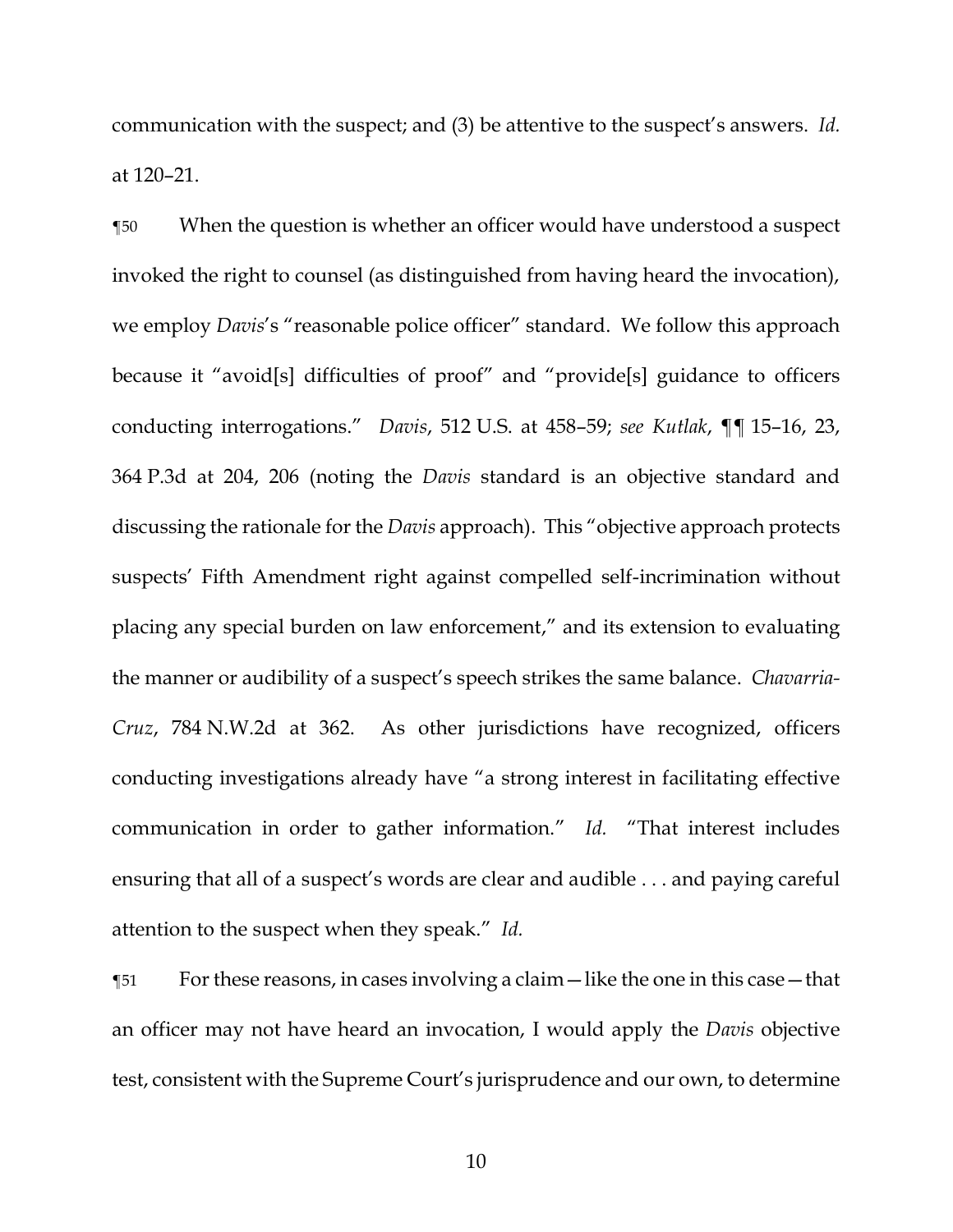if a reasonable officer, with ordinary hearing abilities, would have heard a suspect's invocation of the right to have counsel present. *See Davis*, 512 U.S. at 458–59; *see also Kutlak*, ¶ 23, 364 P.3d at 205–205 (reiterating our court's application of the *Davis* standard).

¶52 And, at first blush, it appears the majority has followed this path. Though it does not articulate the pertinent legal standard, it concludes that "given the crosstalk that occurred, it is not clear that *a reasonable officer* under the circumstances would have heard the latter portion of Trujillo-Tucson's question when he asked not just for a phone call but for a phone call to a lawyer." Maj. op. ¶ 25 (emphasis added). But that is the sum total of the majority's objective reasonable officer analysis (to the extent it purported to apply that standard). 5

¶53 Applying the objective reasonable officer standard here, I would look to Trujillo-Tucson's ongoing one-on-one interaction with Detective Tuttle in the interrogation room, and the quiet environment in which the request was made. $6\;$  I view the crosstalk as fleeting. Trujillo-Tucson looks at Detective Tuttle and begins

<sup>&</sup>lt;sup>5</sup> That may be because it ultimately concludes that even if Detective Tuttle heard the request, a reasonable officer would not interpret Trujillo-Tucson's question as a request for counsel.

<sup>6</sup> In a louder, more chaotic situation, the outcome—applying an objective standard—might well be different.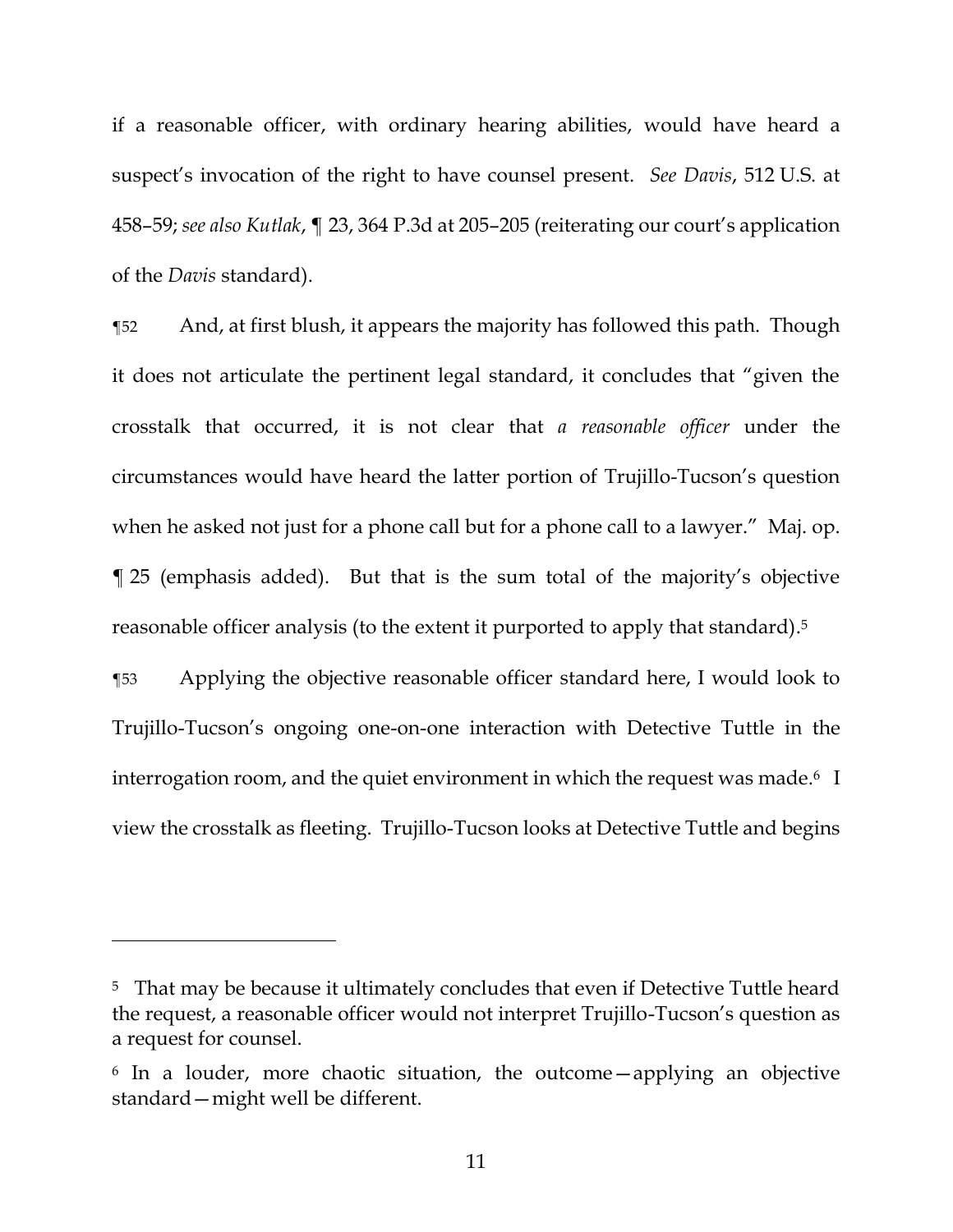"Am I able to get a phone call." Then he pauses. Detective Tuttle answers "yeah" just as Trujillo-Tucson finishes "to my lawyer [E.K.]." The officer's "yeah" does not last long enough to cover the end of Trujillo-Tucson's sentence.

¶54 I would also consider whether Detective Tuttle was focused and engaged or distracted. To my way of thinking, it is important here that when the detective was patting Trujillo-Tucson down and did not hear or understand him, the detective *immediately* followed up—asking "What's up?" not once, not twice, but *six times*—to make sure that he heard or understood what Trujillo-Tucson had said. It is just as important here, that Detective Tuttle picked up a cell phone and looked at it just as Trujillo-Tucson started to invoke. This is important because it shows that the detective was distracted at this critical moment. It also provides more context for Trujillo-Tucson's request to call his lawyer. A request by a suspect to call his lawyer upon seeing a detective pull out a cell phone does not seem logistical or equivocal, it seems specific and unambiguous.

¶55 Under these circumstances, I would conclude that *a reasonable officer* alone in a quiet interrogation room, waiting for interrogation to resume, in the midst of interacting with a suspect, who was speaking at an unquestionably audible volume, *would have heard* Trujillo-Tucson's request for his lawyer, E.K.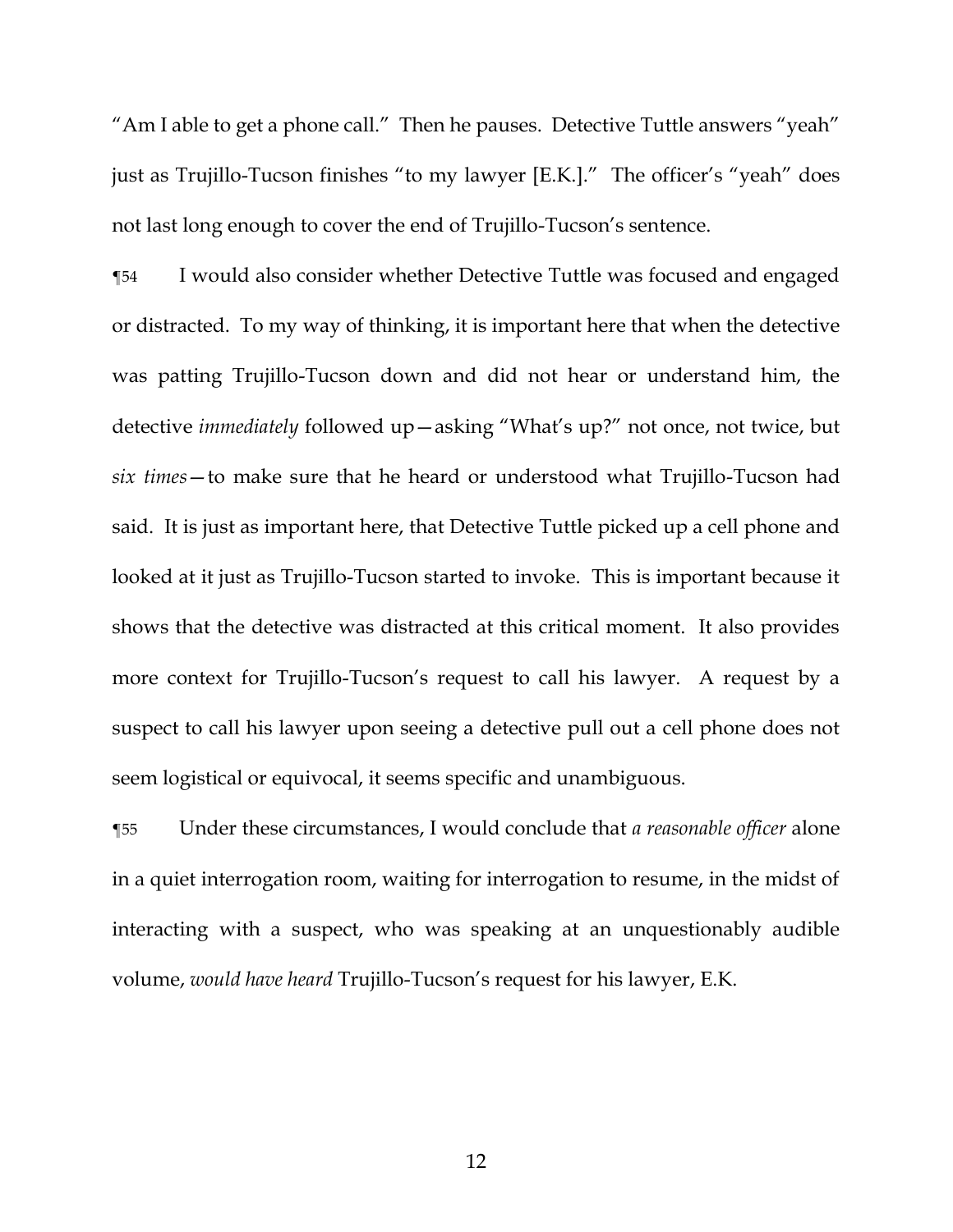# **C. Under the Supreme Court's and Our Precedent, It Does Not Matter that Trujillo-Tucson Invoked to Someone Other Than the Lead Detective**

¶56 In concluding that a reasonable officer *would not have understood* that Trujillo-Tucson was invoking his right to have counsel present, the majority gives great weight to the fact that Detective Tuttle told Trujillo-Tucson that he was not the lead detective, that Detective Tuttle was not the officer who gave Trujillo-Tucson his *Miranda* advisement, and that Detective Tuttle was not asking Trujillo-Tucson questions at the time Trujillo-Tucson asked to call his lawyer, E.K. Maj. op. ¶¶ 25, 28. It also points to Detective Tuttle directing Trujillo-Tucson to Detective Rogers to ask if Trujillo-Tucson is being booked in. *Id.* at ¶ 25. To be sure, the meaning of Trujillo-Tucson's words might have been even more obvious if uttered to the lead detective in the midst of interrogation. But it doesn't follow that his question was ambiguous just because he asked a different detective while they were waiting for the interrogation to resume.7 This view seems to suggest that ambiguity is injected into every invocation made under less than the most obvious circumstances. This approach seems like a slippery slope

<sup>7</sup> It is undisputed in this case that Trujillo-Tucson was subject to custodial interrogation, as defined by our jurisprudence, at the time he uttered the statement in question and thus that *Miranda*'s Fifth Amendment protections applied.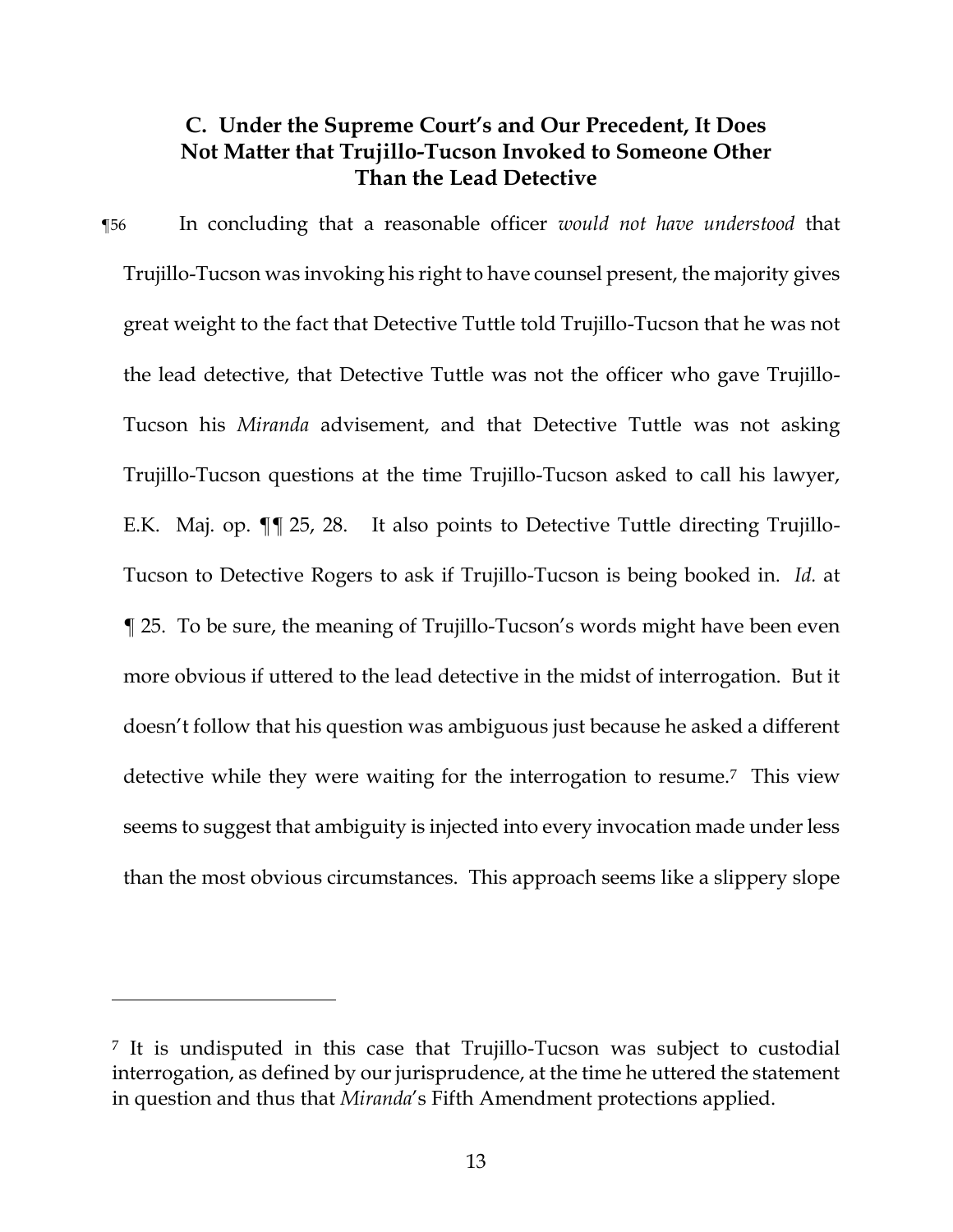that is particularly ill-suited to the countless ways that invocation plays out in the real world. What about invocations that are made at the scene to arresting officers, or blurted out pre-*Miranda* advisement, or during booking, or during a break in active interrogation?

¶57 I am aware of no legal authority that supports what seems to be the majority's underlying assumption that different officers have differing degrees of responsibility vis-à-vis *Miranda*. *See United States v. Kelsey*, 951 F.2d 1196, 1199 (10th Cir. 1991) (We find no merit in the Government's argument that *Edwards* should not apply because the officers to whom Kelsey made his request for counsel were not the officers who later questioned him.). This argument has been rejected by the Supreme Court, the Tenth Circuit, and this court. *Arizona v. Roberson*, 486 U.S. 675, 687–88 (1988); *United States v. Scalf*, 708 F.2d 1540, 1544 (10th Cir. 1983) ("[O]nce a suspect has invoked the right to counsel, knowledge of that request is imputed to all law enforcement officers who subsequently deal with the suspect."); *People v. Vigoa*, 841 P.2d 311, 314 (Colo. 1992) (applying *Roberson*); *see also People v. Vasquez*, 155 P.3d 588, 591 (Colo. App. 2006) ("Later interrogators are charged with the knowledge of a suspect's invocation of his right to counsel because of the presumption that the suspect considers himself unable to deal with the pressures of custodial interrogation without legal assistance.").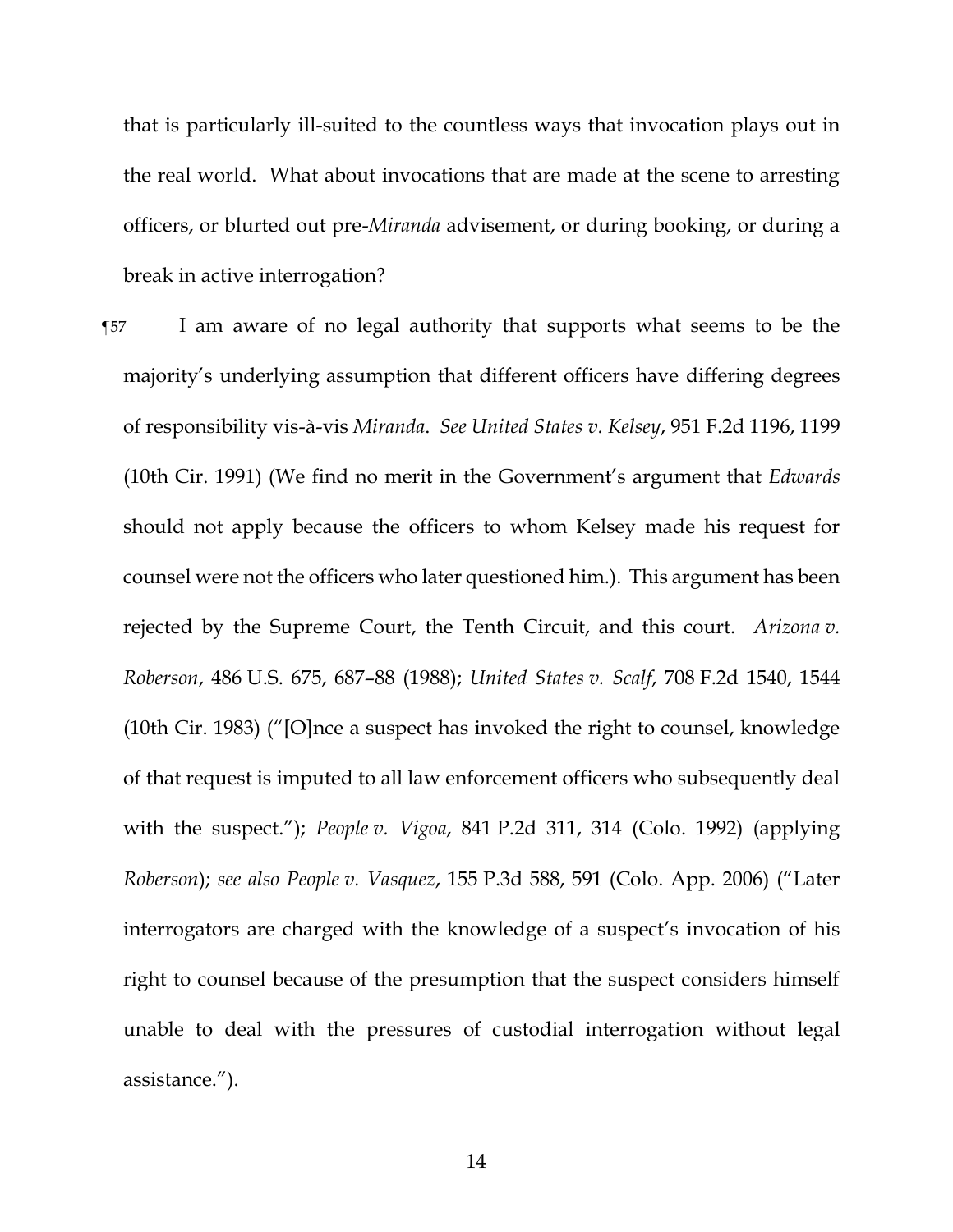# **D. Under the Supreme Court's Precedent and** *Kutlak***, Trujillo-Tucson Invoked His Right to Counsel.**

¶58 So, can the majority's analysis stand if the only basis for concluding that Trujillo-Tucson's request was equivocal and ambiguous was his casual tone, calm demeanor, confidence with the officers, and familiarity with the criminal justice system? I conclude it cannot, particularly if you examine the context in which the request was made. To begin, I agree with the majority that when officers brought Trujillo-Tucson into the interrogation room, he initiated what seems to be casual conversation with Detective Tuttle. But, in my view, there is an important shift in the interaction between the two men shortly before Trujillo-Tucson asks to call his attorney.

¶59 That is, in the video- and audio- recordings, you can see and hear Trujillo-Tucson begin to assess the gravity of the situation. First, he asks if he is being booked in. Then, after being directed to have a seat at the table in the interrogation room, he asks, "So, what allegations are enough to arrest someone?" When Detective Tuttle answers, "You [inaudible] have probable cause," Trujillo-Tucson is silent for several moments and then looks Detective Tuttle in the eye and asks, "Am I able to get a phone call to my lawyer, [E. K.]?" In that moment, Trujillo-Tucson displayed no indecision whatsoever.

¶60 The majority, however, turns that lack of indecision on its head to argue that Trujillo-Tucson's confidence and certainty render his request to call his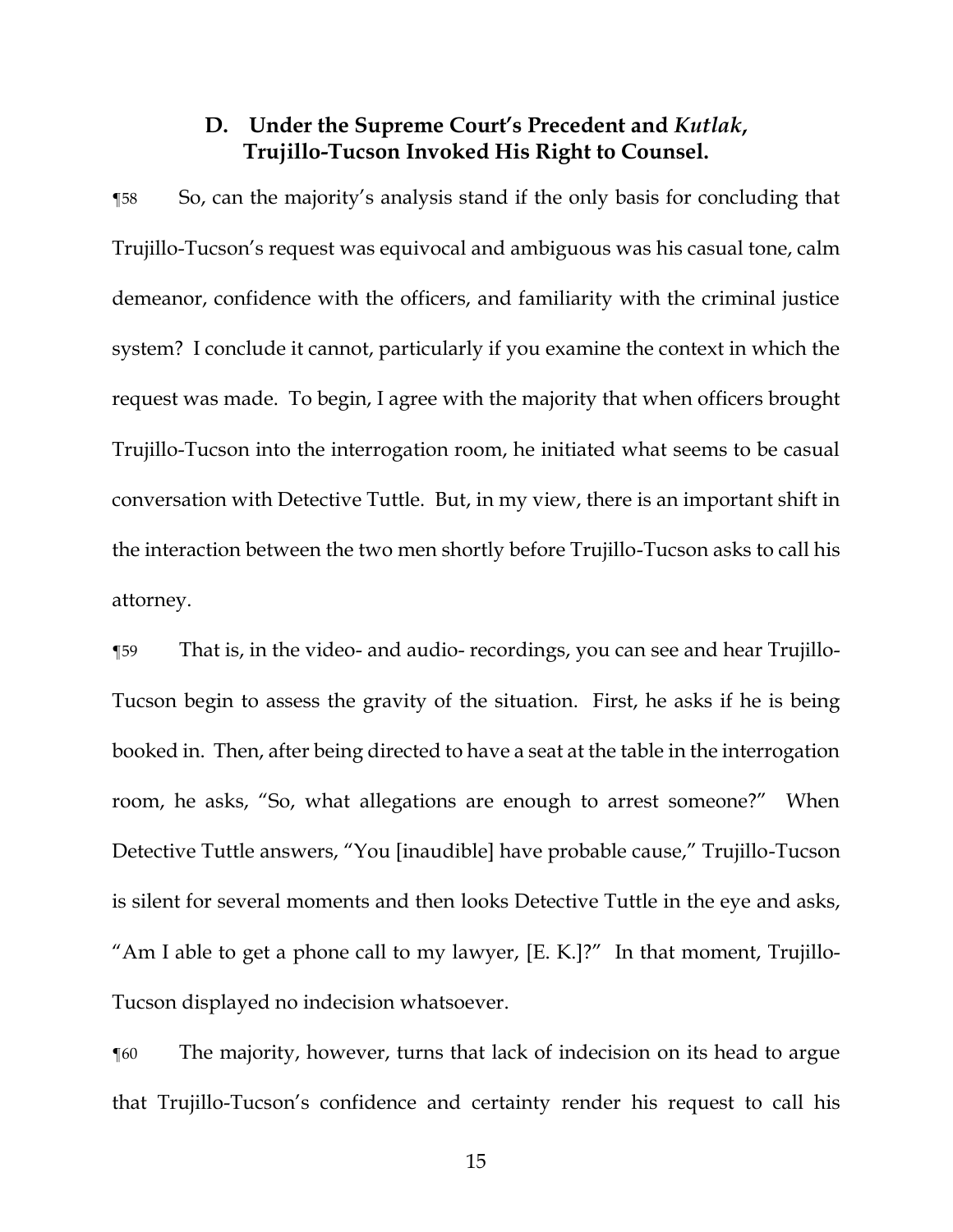attorney equivocal. In my view, however, under the Supreme Court's case law and our own, confidence and certainty in a request have traditionally weighed in favor of finding a request to be *un*equivocal and *un*ambiguous. And, indeed, Trujillo-Tucson's invocation here was more certain, more immediate, and stronger than statements that the Supreme Court has found evoked a certain and present desire for counsel under the Fifth Amendment.

¶61 For example, in the case that gives us the rule that both the majority and I apply today, *Edwards*, the Court concluded that the suspect's statement, "I want an attorney before making a deal," unambiguously "expressed his desire to deal with the police only through counsel." 451 U.S. at 478, 484. There, the suspect made this statement well into the interrogation, after he had waived his *Miranda* rights, and his phrasing even appeared to condition his request on another action—making a deal. *See id.* at 478–79. Yet the Supreme Court concluded this statement was sufficiently clear to unambiguously invoke the suspect's right to counsel. *Id.* at 484.

¶62 Similarly, in *Smith v. Illinois*, 469 U.S. 91, 96–97 (1984) (per curiam), the Supreme Court found that the suspect's response, "Uh, yeah. I'd like to do that," to an officer asking if he understood his right to counsel, was an unambiguous invocation of that right. Specifically, the Court found that "with the possible exception of the word 'uh' the defendant's statement in this case was neither

16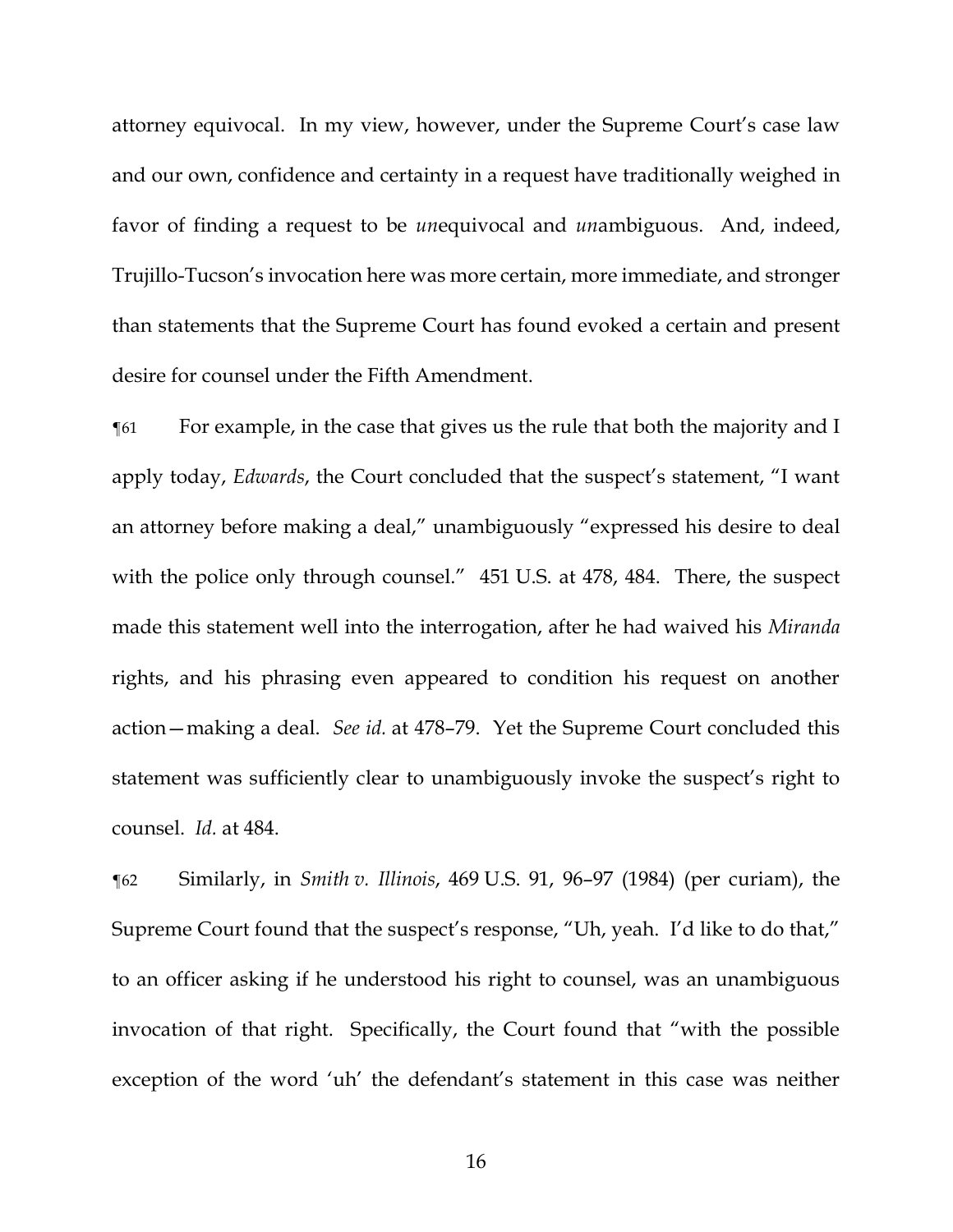indecisive nor ambiguous"; indeed, to the contrary, it appeared "clear and unequivocal." *Id.* at 97 (quoting, respectively, *People v. Smith*, 466 N.E.2d 236, 241–42 (1984) (Simon, J., dissenting); *People v. Smith*, 447 N.E.2d 556, 559 (1983), *aff'd* 466 N.E.2d 236 (1984), *rev'd sub nom. Smith*, 469 U.S. 91 (1984)).

¶63 The outcome under our precedent is no different. For example, Trujillo-Tucson's statement did not express the kind of indecision which created ambiguity in *Kutlak*. In *Kutlak*, after undertaking an independent review of the audio- and video-recordings, this court concluded that, under the totality of the circumstances, Kutlak's question to the detective—"Um [sigh]. . . I mean . . . like . . . can we get [my lawyer] down here now, or . . . ?"—was not an unambiguous and unequivocal assertion of Kutlak's right to counsel. *Kutlak*, ¶¶ 4, 27, 364 P.3d at 210, 206. In reaching this conclusion, we relied heavily on "the way [Kutlak] shrugged when he asked, 'can we get him down here *now*, or . . .?' coupled with the general uncertainty reflected in his demeanor," which we found "suggest[ed] that he was merely inquiring how long it might take to acquire counsel's presence." *Id.* (emphasis in original). Given this marked indecision in speech and conduct, this court concluded it was equally logical to interpret Kutlak as "weighing his options" by "ask[ing] a question to help him decide whether to request his counsel's presence." *Id.* In addition, this court noted Kutlak's question about whether he might be able to go home that day and his conscious decision,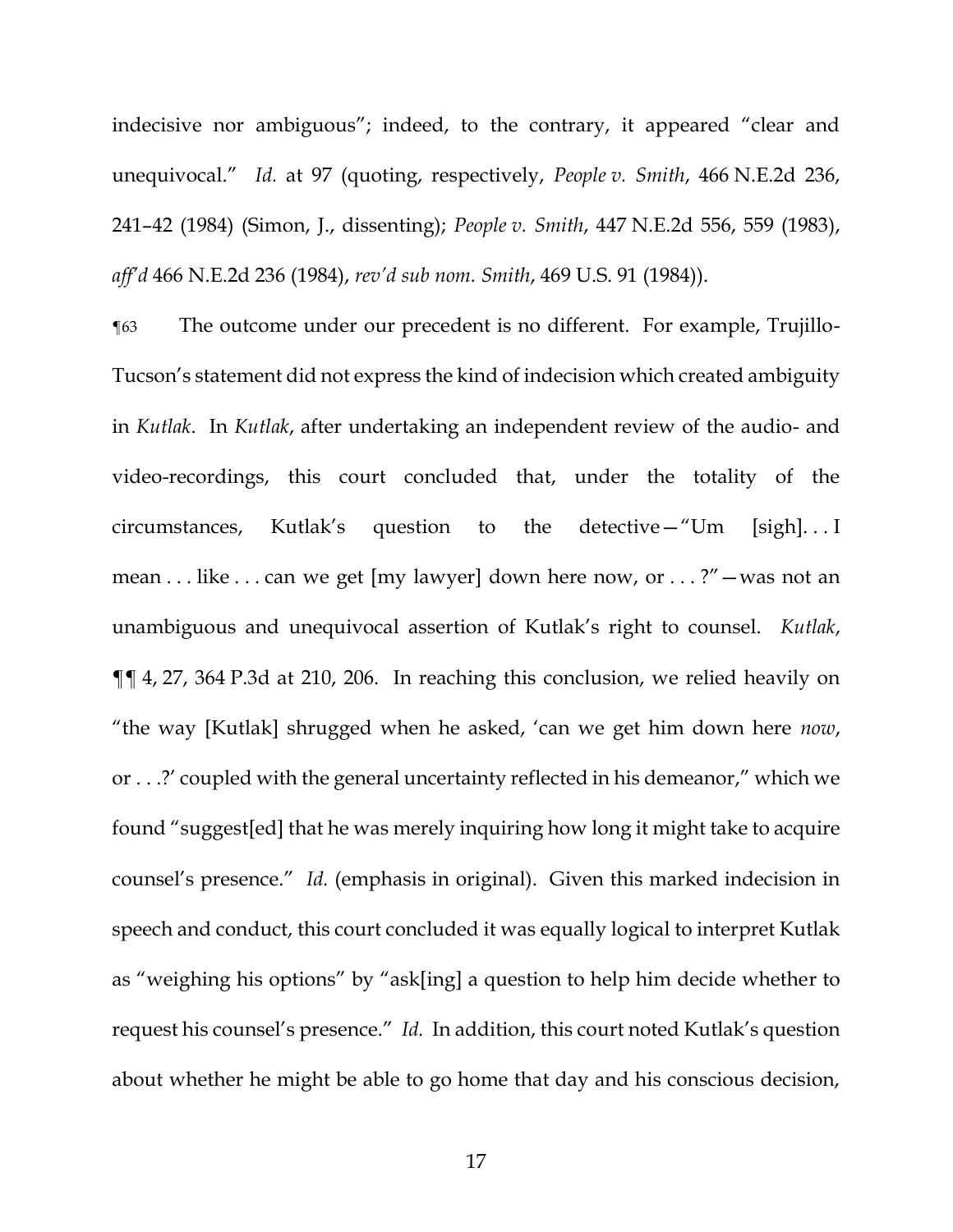articulated almost immediately, to "take a dice roll" by speaking to the police, as well as the detective's attempt to clarify what Kutlak was requesting, to underscore our conclusion that Kutlak's statement was ambiguous. *Id.* at ¶¶ 28–29, 364 P.3d at 206–07.

¶64 But here, Trujillo-Tucson's demeanor was essentially the opposite of Kutlak's. Trujillo-Tucson did not shrug. He did not express indecision. He did not use phrases like "but," "maybe," or "should I?" which project uncertainty or elicit advice. *Cf. Davis*, 512 U.S. at 462 (finding the phrase "*Maybe* I should talk to a lawyer" was not a request for counsel) (emphasis added). His statement lacked even the ambiguity of the future tense. *Cf. Hunter*, 708 F.3d at 945 (noting that the phrase "going to" "indicates a possible desire to obtain an attorney in the future, not presently") (emphasis in original).

¶65 Trujillo-Tucson also never made an explicit decision to continue the interview without counsel and at his own risk, as Kutlak did when he said—*twice*—that he would "take a dice roll" and speak to the police. *Kutlak*, ¶ 28, 364 P.3d at 206–07. To the contrary, Trujillo-Tucson's request came just after Detective Tuttle appeared to confirm to Trujillo-Tucson that the detective believed they had sufficient probable cause. This timing again confirms the unambiguousness of Trujillo-Tucson's request, as it "came on the heels" of his asking for information related to the gravity of his situation. *See Hunter*, 708 F.3d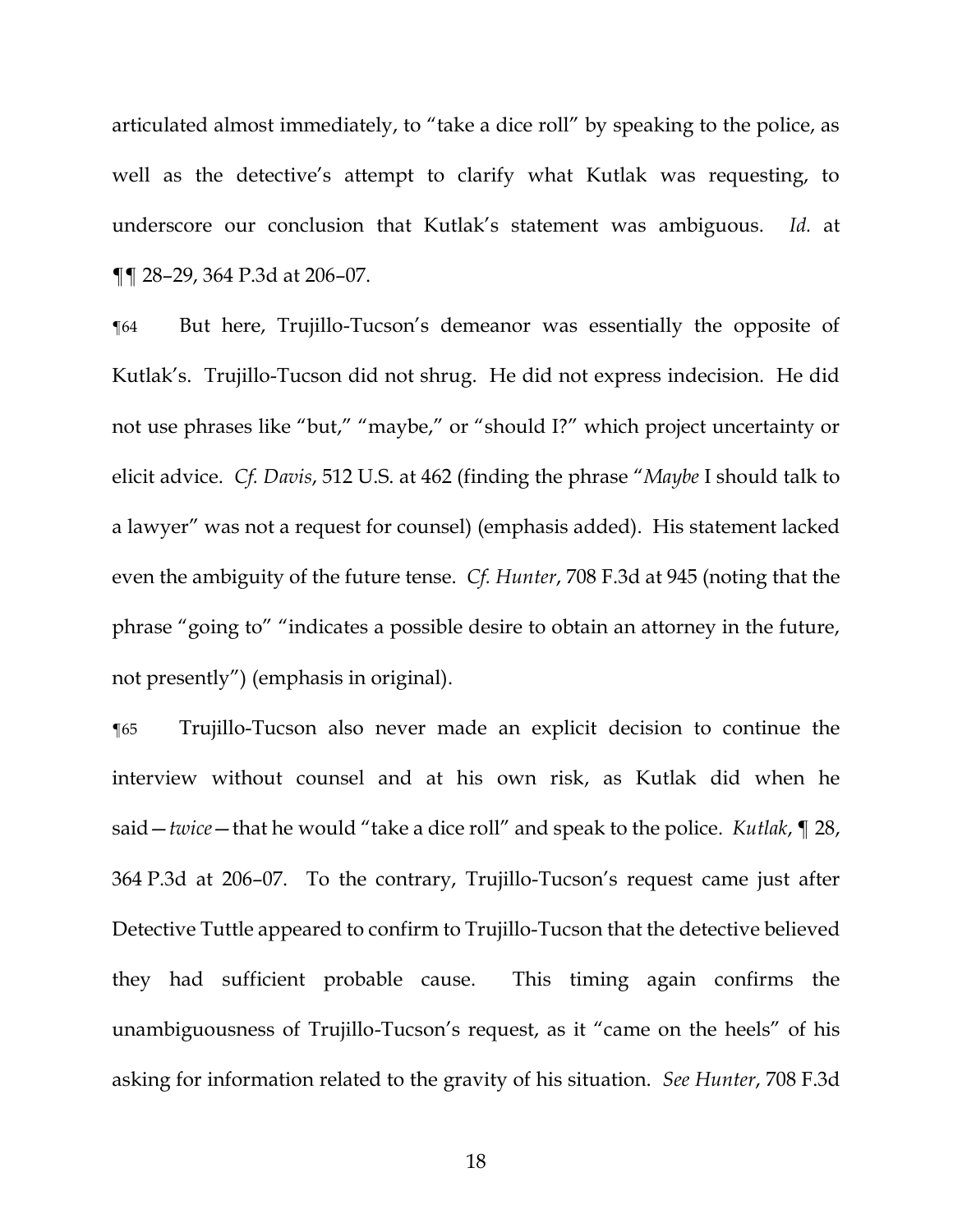at 946–47 (finding the fact that a request for counsel that "came on the heels" of the suspect inquiring about the evidence and charges against him indicated the inherent unambiguousness of the suspect's request, "Can you call my attorney?"). ¶66 Detective Tuttle's conduct, moreover, clearly contrasts with the detective's conduct in *Kutlak*, which we found confirmed the ambiguity of the question in that case. The *Kutlak* detective sought to clarify whether Kutlak was requesting counsel, repeated Kutlak's rights to him, reiterated Kutlak's ability to end the interview whenever he wanted, and obtained Kutlak's clear waiver of his *Miranda* rights subsequent to Kutlak's ambiguous request. *Kutlak*, ¶¶ 28–29, 364 P.3d at 206–07. The detective's decision to clarify, rather than to proceed immediately with questioning in the face of an ambiguous statement, reflected the best practice recommended by *Davis*. *See* 512 U.S. at 461 ("Of course, when a suspect makes an ambiguous or equivocal statement it will often be good police practice for the interviewing officers to clarify whether or not he actually wants an attorney.").

¶67 And though Detective Tuttle's silence initially honored Trujillo-Tucson's invocation, his inaction once Detective Rogers reinitiated interrogation, conversely, undermined the purpose of the *Edwards* rule. That is, instead of ending the interview and providing Trujillo-Tucson with the phone call he requested—instead of scrupulously honoring Trujillo-Tucson's right to counsel—Detective Tuttle ultimately permitted his partner to interrogate Trujillo-

19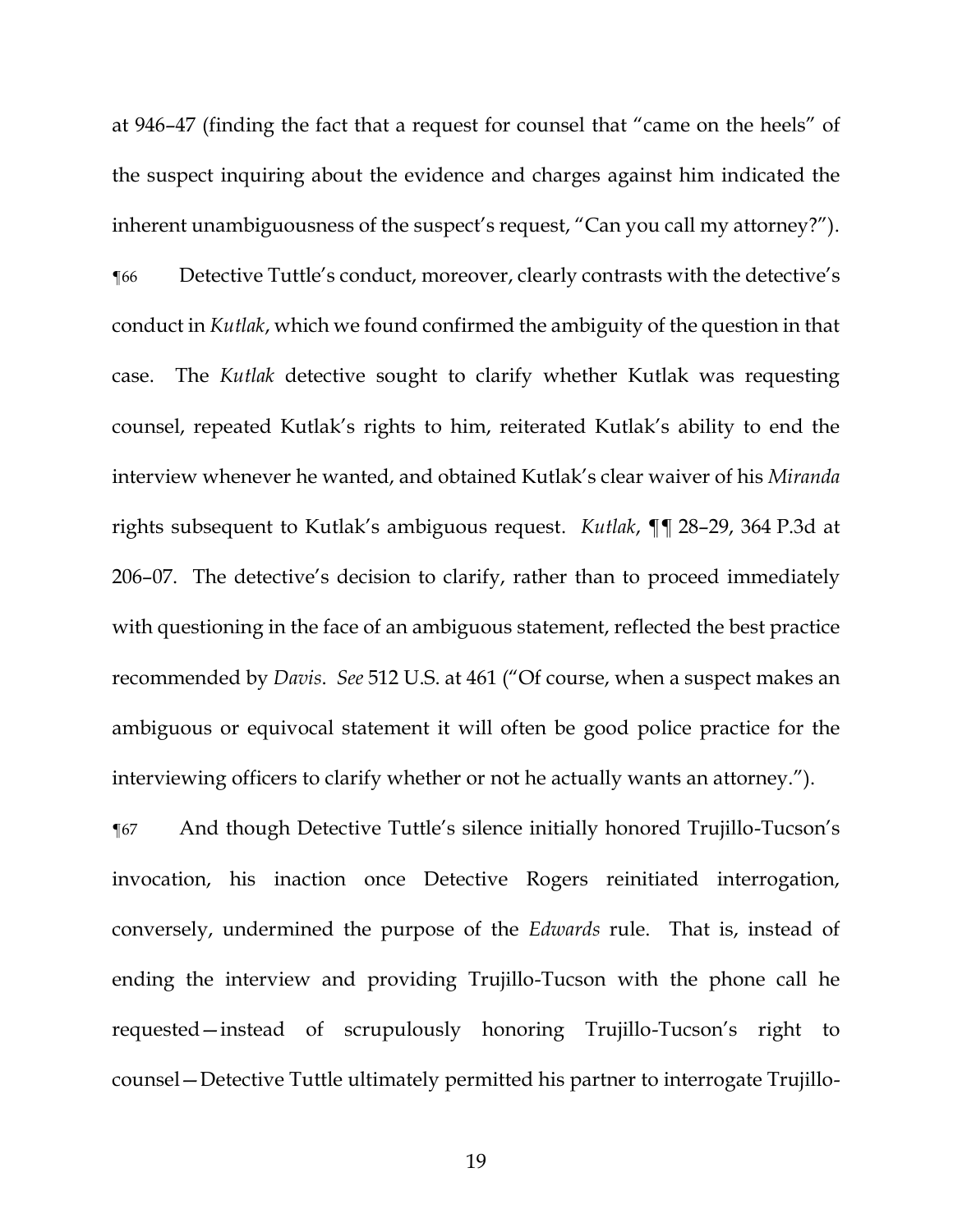Tucson as if nothing had happened. In short, Detective Tuttle ignored Trujillo-Tucson's clear invocation of his Fifth Amendment right to counsel.

¶68 But the final way in which *Kutlak* is distinguishable is perhaps the most telling: the majority offers no reasonable alternative reading of Trujillo-Tucson's request for counsel that could render his request ambiguous.<sup>8</sup> Though the majority summarily suggests that Trujillo-Tucson's question may have been a "logistical," query "about what options would generally be available" to him, it fails to identify any aspect of the language he used or his demeanor that would support such a reading. Maj. op. ¶ 20. In *Kutlak*, this reading was supported in great detail by the context of Kutlak's statement, the words he used—including his indecisive "um" and open-ended "or" at the end of his question—the shrug of his shoulders, the detective's interpretation of the question as eliciting more information, and Kutlak's subsequent statements indicating a conscious decision to speak to law enforcement absent an attorney. ¶¶ 27–30, 364 P.3d at 206–07. There are no such facts in Trujillo-Tucson's case.

<sup>8</sup> Nor could it. Trujillo-Tucson's question did not elicit information to help him "weigh[] his options" nor did it "help him decide whether to request his counsel's presence." *Kutlak*, ¶ 27, 364 P.3d at 206.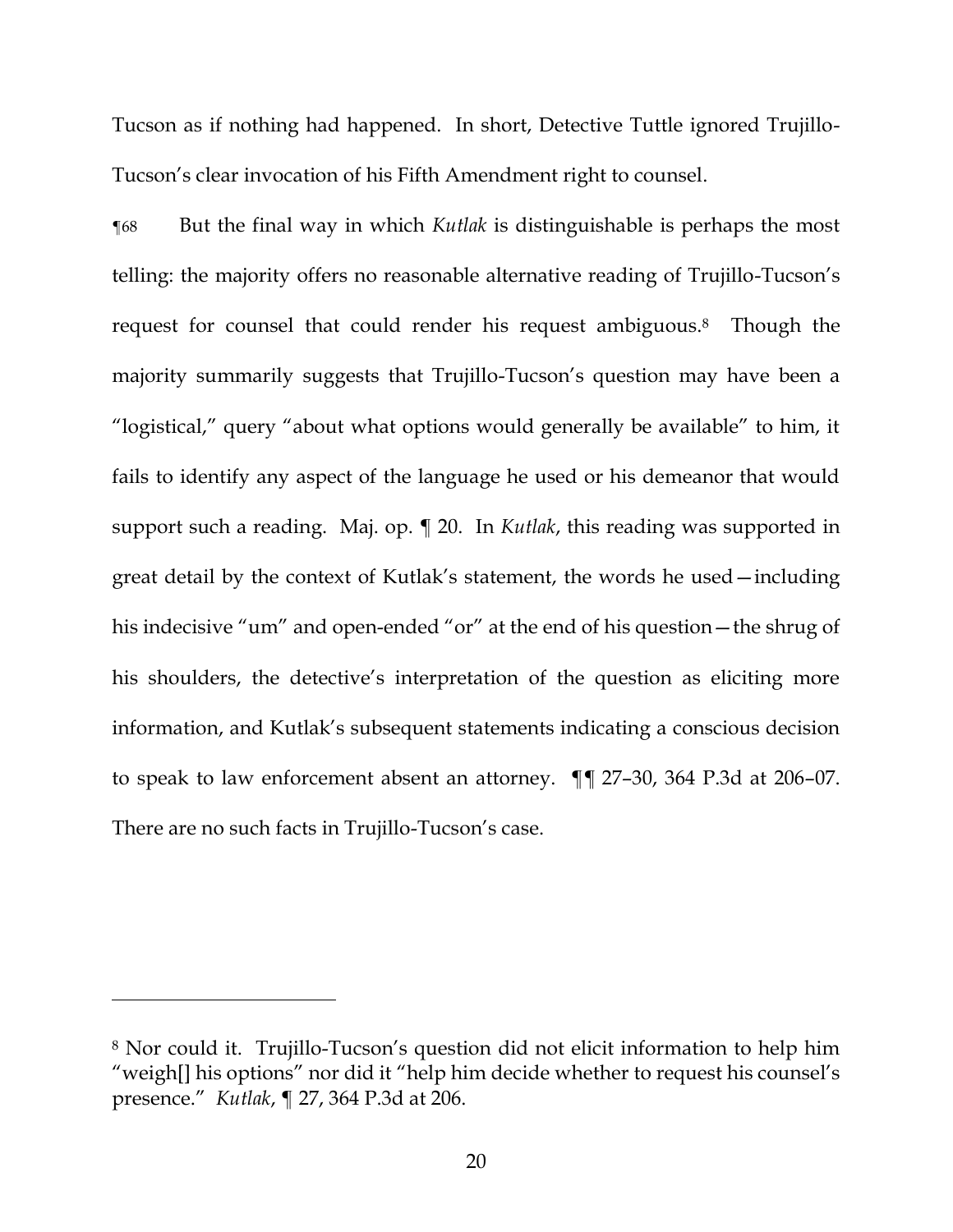¶69 But the majority does not compare its application of the objective test in this case to our application of the objective test in *Kutlak*. Instead, it only suggests that, given the totality of the circumstances, Trujillo-Tucson "gave the impression that he was perfectly capable of directly requesting counsel had that been his desire." Maj. op. ¶ 28. But that is exactly what Trujillo-Tucson did—he looked directly at Detective Tuttle and asked to call his attorney. At bottom, the majority appears to suggest that Trujillo-Tucson knew how to frame a better request or at least to ask again if he didn't get what he wanted.

¶70 More than that, though, the majority seems to suggest that law enforcement officers have differing degrees of responsibilities vis-à-vis *Miranda*  and that an invocation is somehow ambiguous when it is made to someone other than the "lead detective" or outside active interrogation. Again, I agree that the meaning of Trujillo-Tucson's words might have been even more obvious if uttered in the midst of interrogation. But it does not follow that invocations that occur in anything other than the most obvious situations are somehow ambiguous. As noted, the majority's approach seems like a slippery slope that is particularly illsuited to the countless ways that invocation plays out in the real world. What about invocations that are made at the scene to arresting officers, or blurted out pre-*Miranda* advisement, or during booking, or during a break in active interrogation, or . . . the list could go on and on.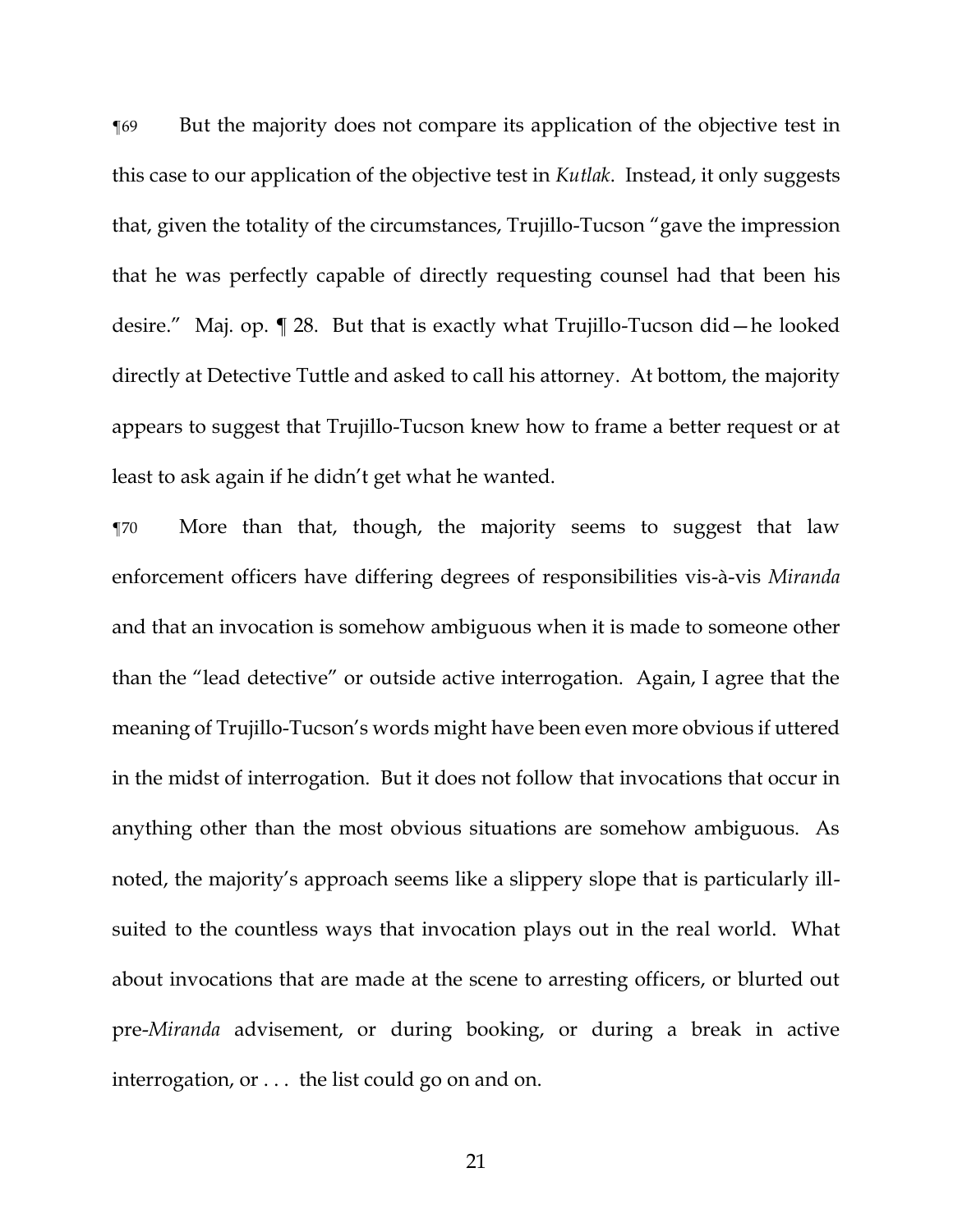¶71 And finally, to the extent that the majority implies that Trujillo-Tucson should have stated his request as a demand rather than a question or repeated or rephrased his question, I can again find no support for this view in our jurisprudence or that of the Supreme Court. Though Trujillo-Tucson framed the request in the form of a *question*, this court has never before suggested that the invocation of the right to counsel cannot be asserted in this manner. *See People v. Harris*, 552 P.2d 10, 12 (Colo. 1976) ("The fact that the accused did not 'demand' an attorney does not persuade us that he was not exercising his rights."); *see also People v. Adkin*s, 113 P.3d 788, 790–91 (Colo. 2005) (finding a suspect's questions, "Why don't I have [a lawyer] now?" and "How come I don't have a lawyer right now?" were unambiguous assertions of his right to counsel), *overruled on other grounds by Kutlak*, ¶¶ 22–23, 364 P.3d at 205–06. Such a view, moreover, is at odds with *Davis*, which makes it clear that suspects need not "speak with the discrimination of an Oxford don." *Davis*, 512 U.S. at 459 (quoting *id.* at 476 (Souter, J., concurring in judgment)). Yet that is what the majority appears to require in this case. If this is now the rule, we should provide the public with the talismanic language they must use to invoke their rights. *Cf. In re H.V.*, 252 S.W.3d 319, 326 (Tex. 2008) ("While police often carry printed cards to ensure precise *Miranda* warnings, the public is not required to carry similar cards so they can give similarly precise responses.") (internal citation omitted).